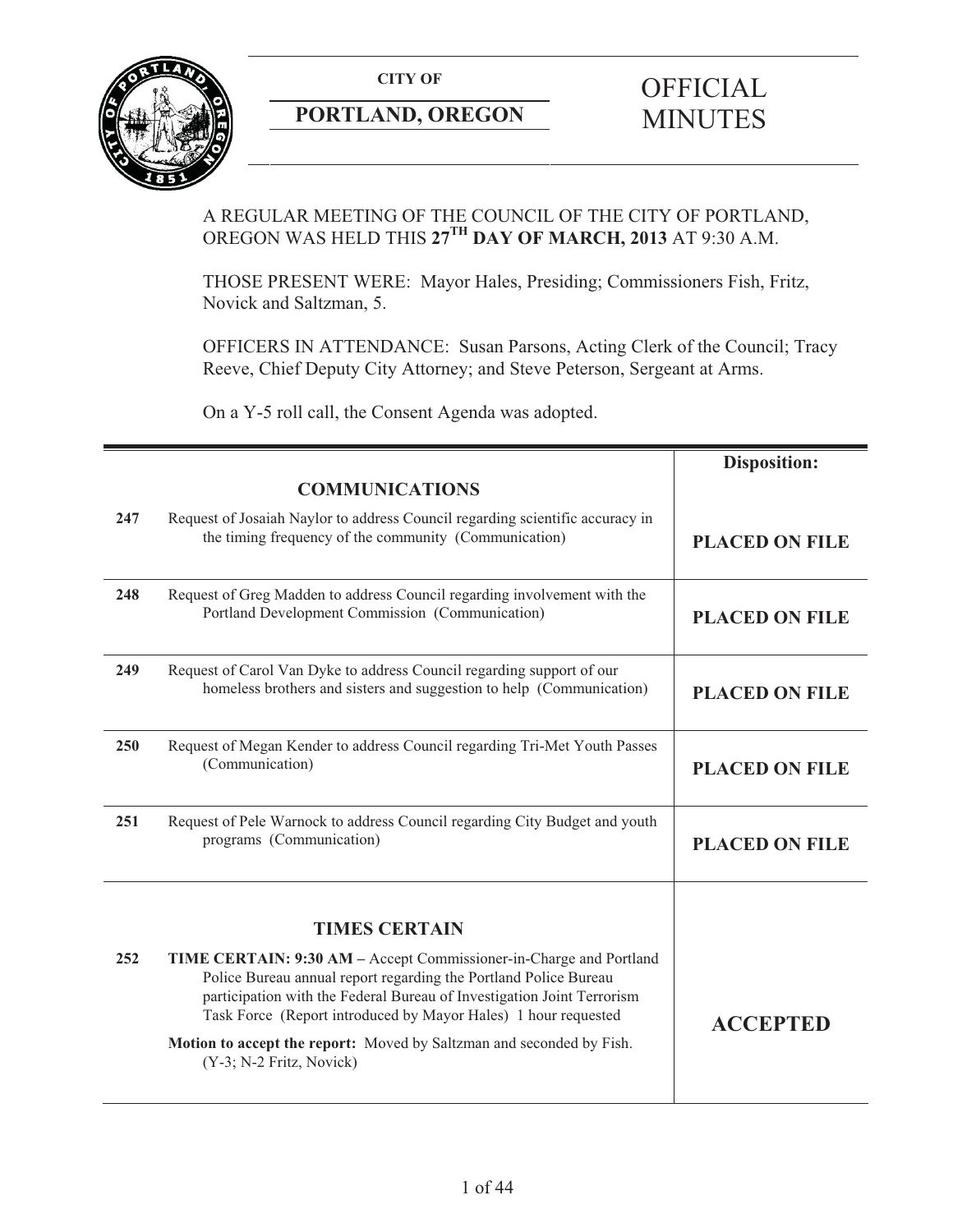| 253    | TIME CERTAIN: 10:30 AM - Amend the Arts Education and Access<br>Income Tax code to add a definition for income-earning resident and<br>include in the definition that a resident must have income of at least<br>\$1,000 to be considered income earning (Ordinance introduced by<br>Mayor Hales; amend Code Chapter 5.73) 30 minutes requested for items<br>253 and 254<br>Motion to amend directives to make the appropriation in the Spring BMP:<br>Moved by Fish and seconded by Fritz (Y-5) | <b>PASSED TO</b><br><b>SECOND READING</b><br><b>AS AMENDED</b><br><b>APRIL 3, 2013</b><br>AT 9:30 AM |
|--------|--------------------------------------------------------------------------------------------------------------------------------------------------------------------------------------------------------------------------------------------------------------------------------------------------------------------------------------------------------------------------------------------------------------------------------------------------------------------------------------------------|------------------------------------------------------------------------------------------------------|
| 254    | Direct the Revenue Bureau to study the Arts Education and Access Income<br>Tax and bring recommendations for improvement for the 2013 tax year<br>and beyond (Resolution introduced by Mayor Hales)                                                                                                                                                                                                                                                                                              | 37007                                                                                                |
|        | $(Y-5)$                                                                                                                                                                                                                                                                                                                                                                                                                                                                                          |                                                                                                      |
|        | <b>CONSENT AGENDA - NO DISCUSSION</b>                                                                                                                                                                                                                                                                                                                                                                                                                                                            |                                                                                                      |
|        | <b>Mayor Charlie Hales</b>                                                                                                                                                                                                                                                                                                                                                                                                                                                                       |                                                                                                      |
|        | <b>Bureau of Environmental Services</b>                                                                                                                                                                                                                                                                                                                                                                                                                                                          |                                                                                                      |
| 255    | Authorize a contract for the construction of the SW Capitol Hwy and SW<br>Vincent Place Sewer Replacement Project No. E10300 at an estimated<br>cost of \$983,800 (Ordinance)                                                                                                                                                                                                                                                                                                                    | <b>PASSED TO</b><br><b>SECOND READING</b><br><b>APRIL 3, 2013</b><br>AT 9:30 AM                      |
| 256    | Authorize contract and provide payment for construction of the SE Oak St<br>Sewer Replacement - SE 10th Ave to SE 18th Ave Project E09095 at an<br>estimated cost of \$2,000,000 (Second Reading 237)                                                                                                                                                                                                                                                                                            | 185936                                                                                               |
|        | $(Y-5)$                                                                                                                                                                                                                                                                                                                                                                                                                                                                                          |                                                                                                      |
|        | <b>Bureau of Planning &amp; Sustainability</b>                                                                                                                                                                                                                                                                                                                                                                                                                                                   |                                                                                                      |
| 257    | Authorize the City Attorney to intervene on behalf of the City of Portland in<br>Oregon Public Utility Commission rate case UE 262 (Resolution)                                                                                                                                                                                                                                                                                                                                                  | 37005                                                                                                |
|        | $(Y-5)$                                                                                                                                                                                                                                                                                                                                                                                                                                                                                          |                                                                                                      |
| 258    | Accept a Grant Intergovernmental Agreement in the amount of \$80,000 from<br>the Metro Regional Government for administration of the City Master<br>Recycler Program in FY 2013-2015 (Second Reading Agenda 239)                                                                                                                                                                                                                                                                                 | 185937                                                                                               |
|        | $(Y-5)$                                                                                                                                                                                                                                                                                                                                                                                                                                                                                          |                                                                                                      |
|        | <b>Bureau of Transportation</b>                                                                                                                                                                                                                                                                                                                                                                                                                                                                  |                                                                                                      |
| $*259$ | Authorize a contract with the lowest responsible bidder for the NE Prescott<br>Sidewalk Infill project (Ordinance)                                                                                                                                                                                                                                                                                                                                                                               | 185938                                                                                               |
|        | $(Y-5)$                                                                                                                                                                                                                                                                                                                                                                                                                                                                                          |                                                                                                      |
| $*260$ | Authorize a contract with the lowest responsible bidder for the SW Vermont-<br>Illinois Neighborhood Greenway (Ordinance)                                                                                                                                                                                                                                                                                                                                                                        | 185939                                                                                               |
|        | $(Y-5)$                                                                                                                                                                                                                                                                                                                                                                                                                                                                                          |                                                                                                      |
| $*261$ | Accept a grant in the amount of \$76,000 from the Oregon Department of<br>Transportation for OR99W: N Victory Blvd - N Argyle St and authorize<br>an Intergovernmental Agreement (Ordinance)                                                                                                                                                                                                                                                                                                     | 185940                                                                                               |
|        | $(Y-5)$                                                                                                                                                                                                                                                                                                                                                                                                                                                                                          |                                                                                                      |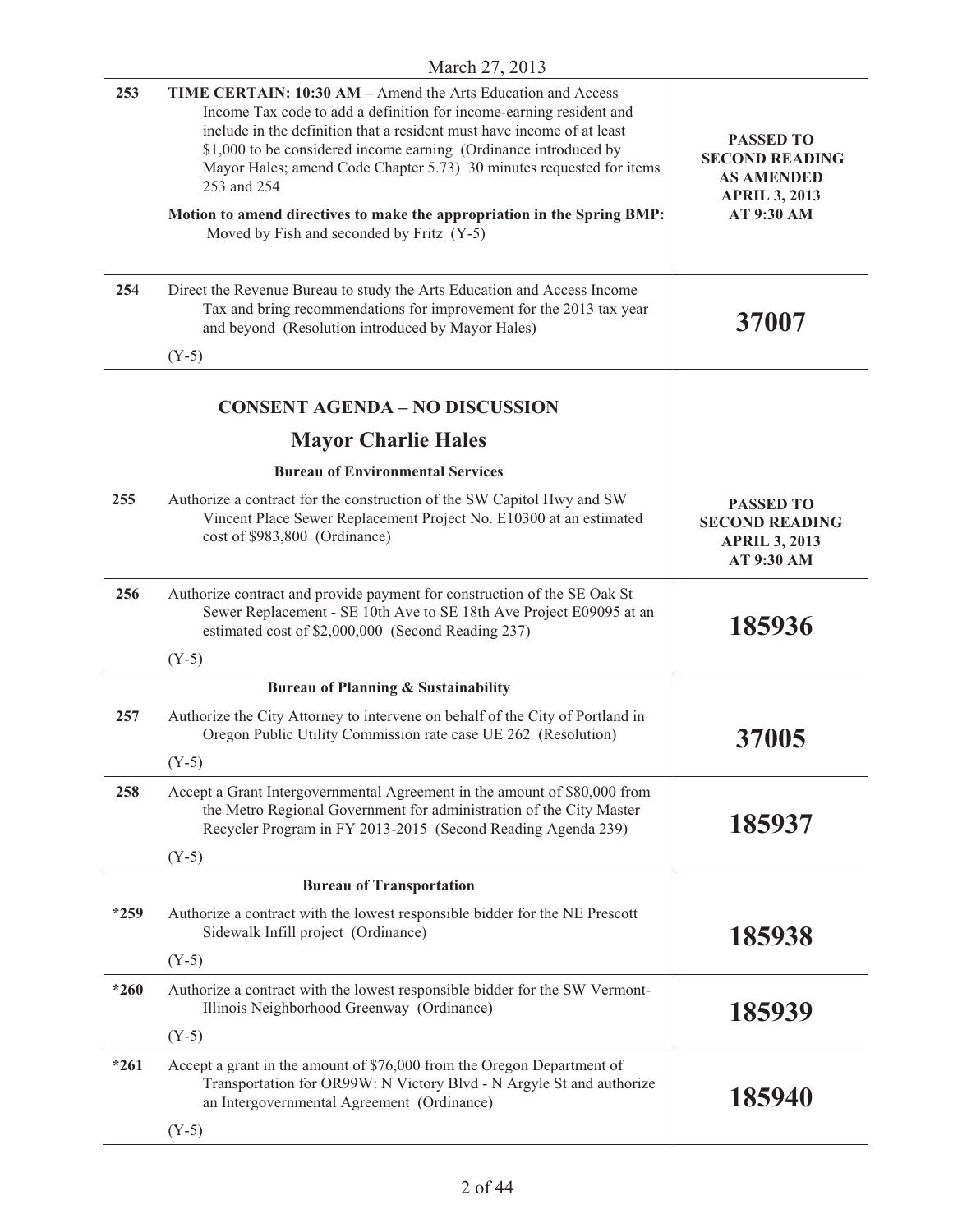|        | <b>Office of Management and Finance</b>                                                                                                                                                                                                                                      |                                                                                 |
|--------|------------------------------------------------------------------------------------------------------------------------------------------------------------------------------------------------------------------------------------------------------------------------------|---------------------------------------------------------------------------------|
| 262    | Status Update Report on Private For-Hire Transportation Program Permits and<br>Reforms (Report)                                                                                                                                                                              | <b>ACCEPTED</b>                                                                 |
|        | $(Y-5)$                                                                                                                                                                                                                                                                      |                                                                                 |
| $*263$ | Authorize an Intergovernmental Agreement with State of Oregon for the<br>maintenance and repair services of State of Oregon vehicles (Ordinance)                                                                                                                             | 185941                                                                          |
|        | $(Y-5)$                                                                                                                                                                                                                                                                      |                                                                                 |
| $*264$ | Authorize limited tax revenue refunding bonds (Ordinance)                                                                                                                                                                                                                    |                                                                                 |
|        | $(Y-5)$                                                                                                                                                                                                                                                                      | 185942                                                                          |
| $*265$ | Change the salary range for the Nonrepresented classification of the Parks Turf<br>Maintenance, Irrigation and Equipment Supervisor (Ordinance)                                                                                                                              | 185943                                                                          |
|        | $(Y-5)$                                                                                                                                                                                                                                                                      |                                                                                 |
| $*266$ | Increase contract with McBride Architecture, P.C. by an additional \$7,640 to<br>provide additional architectural and engineering services for The Portland<br>Building 14th Floor Roof and Penthouse Stucco Replacement project<br>(Ordinance; amend Contract No. 30002480) | 185944                                                                          |
|        | $(Y-5)$                                                                                                                                                                                                                                                                      |                                                                                 |
|        | <b>Office of Neighborhood Involvement</b>                                                                                                                                                                                                                                    |                                                                                 |
| $*267$ | Authorize nine grant agreements totaling \$33,519 for Neighborhood Small<br>Grants within the target areas of East Portland Neighborhood Office and<br>North Portland Neighborhood Services (Ordinance)                                                                      | 185945                                                                          |
|        | $(Y-5)$                                                                                                                                                                                                                                                                      |                                                                                 |
|        | <b>Portland Housing Bureau</b>                                                                                                                                                                                                                                               |                                                                                 |
| 268    | Approve and terminate Homebuyer Opportunity Limited Tax Exemptions<br>(Resolution)                                                                                                                                                                                           | 37006                                                                           |
|        | $(Y-5)$                                                                                                                                                                                                                                                                      |                                                                                 |
|        | <b>Water Bureau</b>                                                                                                                                                                                                                                                          |                                                                                 |
| 269    | Authorize a Collection Agreement with U.S. Forest Service to contribute to the<br>removal of the Sandy River Delta Dam as part of the Bull Run Water<br>Supply Habitat Conservation Plan (Ordinance)                                                                         | <b>PASSED TO</b><br><b>SECOND READING</b><br><b>APRIL 3, 2013</b><br>AT 9:30 AM |
| 270    | Authorize Intergovernmental Agreement with the Oregon Department of<br>Geology and Mineral Industries to conduct a landslide study of the Bull<br>Run watershed (Ordinance)                                                                                                  | <b>PASSED TO</b><br><b>SECOND READING</b><br><b>APRIL 3, 2013</b><br>AT 9:30 AM |
|        | <b>REGULAR AGENDA</b>                                                                                                                                                                                                                                                        |                                                                                 |
| 271    | Support the efforts of the Timbers Army and supporter groups to retain<br>trademark rights to the Cascadia Cup (Resolution introduced by<br>Commissioners Fritz and Fish) 10 minutes requested<br>$(Y-5)$                                                                    | 37008                                                                           |
|        |                                                                                                                                                                                                                                                                              |                                                                                 |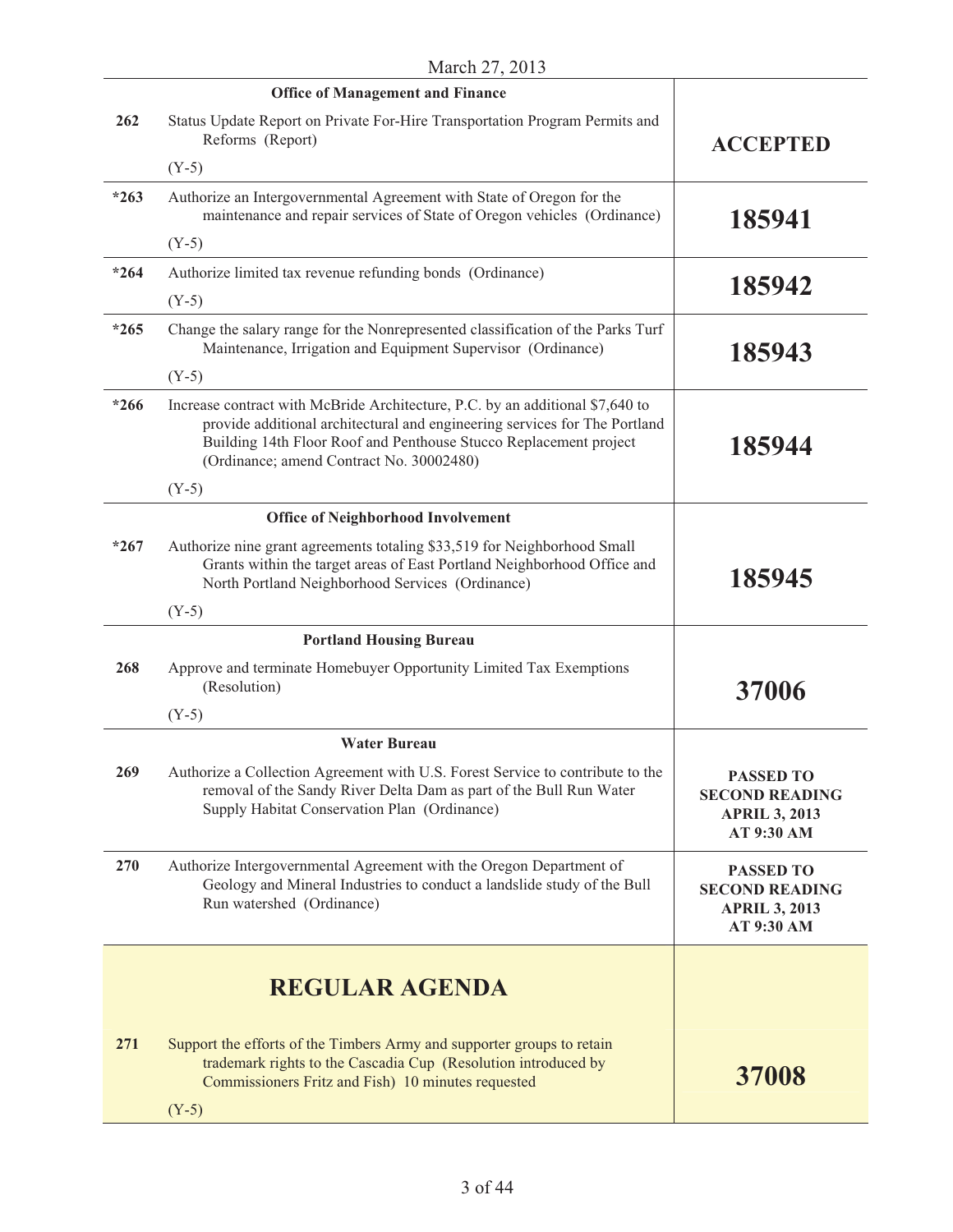|        | <b>Mayor Charlie Hales</b>                                                                                                                                                                                                                        |                                                                                        |
|--------|---------------------------------------------------------------------------------------------------------------------------------------------------------------------------------------------------------------------------------------------------|----------------------------------------------------------------------------------------|
|        | <b>Bureau of Development Services</b>                                                                                                                                                                                                             |                                                                                        |
| 272    | Amend Bureau of Development Services Land Use Services fee schedule to<br>establish a fee for the new Type I Historic Resource Review (Second<br>Reading Agenda 235)                                                                              | 185946<br><b>AS AMENDED</b>                                                            |
|        | $(Y-5)$                                                                                                                                                                                                                                           |                                                                                        |
|        | <b>Bureau of Police</b>                                                                                                                                                                                                                           |                                                                                        |
| $*273$ | Extend a contract with Cascadia Behavioral Healthcare, Inc. not to exceed<br>\$40,881 to provide for additional staffing (Ordinance; amend Contract<br>No. 30002518)                                                                              | 185947                                                                                 |
|        | $(Y-5)$                                                                                                                                                                                                                                           |                                                                                        |
|        | <b>Bureau of Transportation</b>                                                                                                                                                                                                                   |                                                                                        |
| 274    | Create a local improvement district to construct street, sidewalk and<br>stormwater improvements in the NE 52nd Ave and Alberta St Local<br>Improvement District (Hearing; Ordinance; C-10045)                                                    | <b>PASSED TO</b><br><b>SECOND READING</b><br><b>APRIL 3, 2013</b><br><b>AT 9:30 AM</b> |
|        | <b>Office of Management and Finance</b>                                                                                                                                                                                                           |                                                                                        |
| $*275$ | Increase contract with Carleton Hart Architecture, PC by an additional \$13,340<br>to provide additional architectural and engineering services for the Police<br>Facilities Roof Replacement project (Ordinance; amend Contract No.<br>30002200) | 185948                                                                                 |
|        | Motion to revise ordinance finding 5 to correct budget fund name to Police<br>Major Maintenance Facilities: Moved by Fritz and seconded by Fish.<br>(Y-4; Saltzman absent)                                                                        | <b>AS AMENDED</b>                                                                      |
|        | (Y-4; Saltzman absent)                                                                                                                                                                                                                            |                                                                                        |
| $*276$ | Amend contract with G4S Secure Solutions USA, Inc. to renew contract and<br>increase contract by \$1,625,676 to provide for uniformed security<br>officers services (Ordinance; amend Contract No. 40997)                                         |                                                                                        |
|        | Motion to strike ordinance finding 16 regarding Procurement Officer<br><b>authority:</b> Moved by Fritz and seconded by Novick (Y-3; Fish and<br>Saltzman absent)                                                                                 | 185950<br><b>AS AMENDED</b>                                                            |
|        | Motion to strike ordinance directive b. related to the previous motion:<br>Moved by Novick and seconded by Fritz. (Y-4; Saltzman absent)                                                                                                          |                                                                                        |
|        | (Y-4; Saltzman absent)                                                                                                                                                                                                                            |                                                                                        |
| 277    | Grant a franchise to Lucid Energy, Inc. for a renewal energy project in<br>conjunction with the Water Bureau for a period of 20 years (Second<br>Reading Agenda 159)                                                                              | 185951                                                                                 |
|        | (Y-4; Saltzman absent)                                                                                                                                                                                                                            |                                                                                        |
|        | <b>FOUR-FIFTHS AGENDA</b>                                                                                                                                                                                                                         |                                                                                        |
|        | <b>Mayor Charlie Hales</b>                                                                                                                                                                                                                        |                                                                                        |
|        | <b>Office of Management and Finance</b>                                                                                                                                                                                                           |                                                                                        |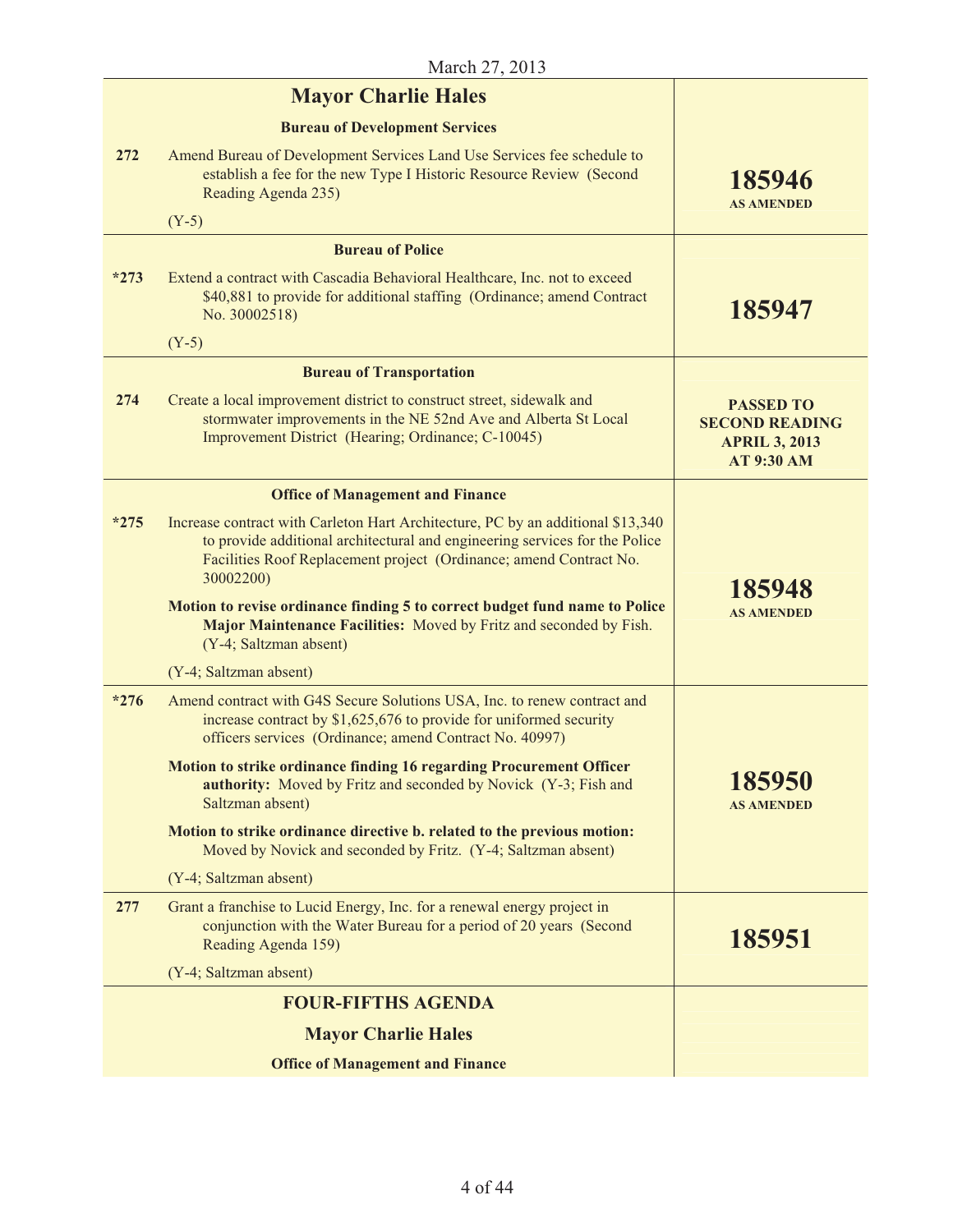**\*278** Amend contract with G4S Secure Solutions USA, Inc. to increase contract by \$200,000 to provide for uniformed security officers services (Ordinance; amend Contract No. 40997)

(Y-4; Saltzman absent)

At 12:47 p.m., Council adjourned.

**185949**

**LAVONNE GRIFFIN-VALADE** 

Auditor of the City of Portland

all

By Karla Moore-Love Clerk of the Council

For a discussion of agenda items, please consult the following Closed Caption File.

**WEDNESDAY, 2:00 PM, MARCH 27, 2013**

**DUE TO LACK OF AN AGENDA THERE WAS NO MEETING**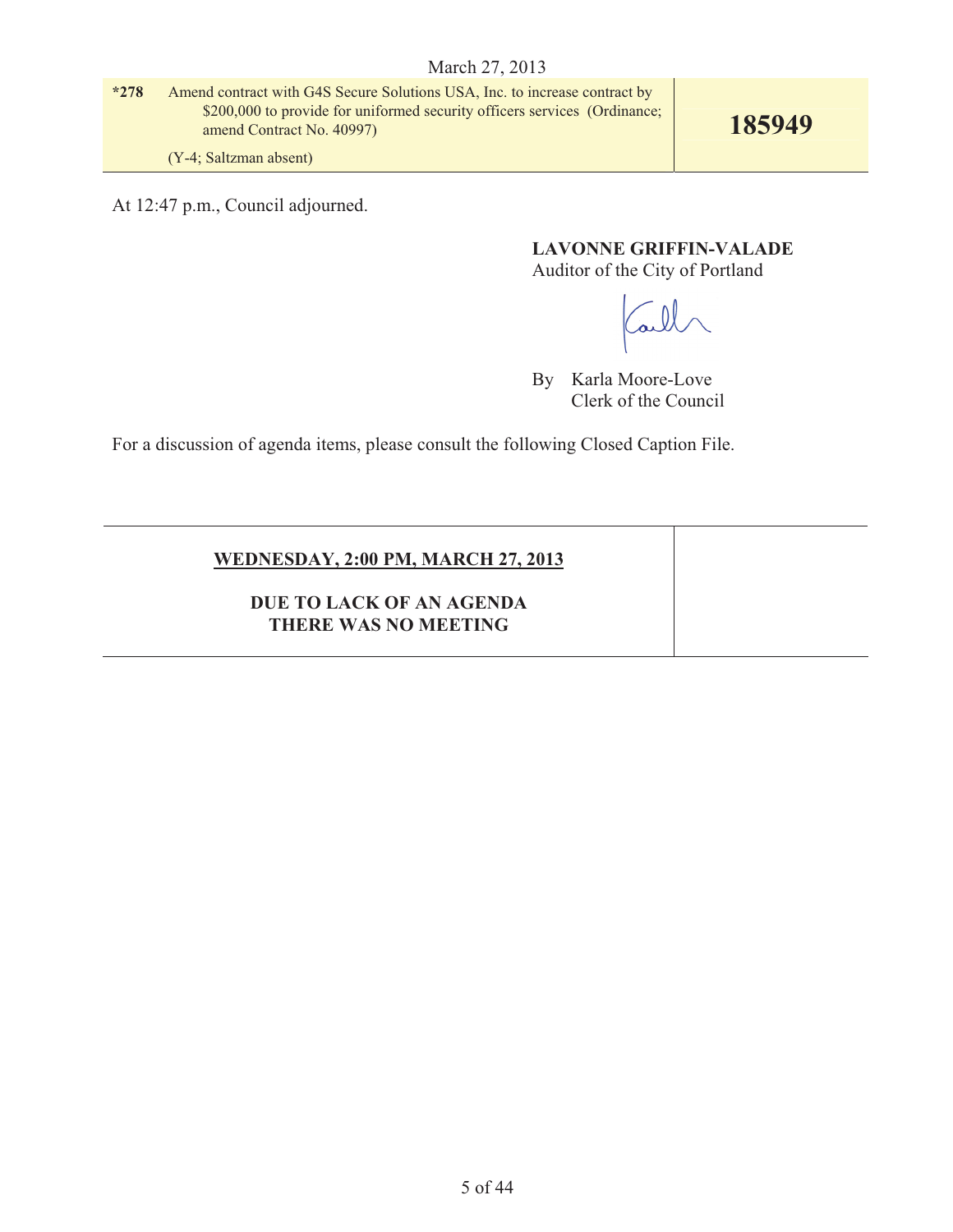# **Closed Caption File of Portland City Council Meeting**

This file was produced through the closed captioning process for the televised City Council broadcast and should not be considered a verbatim transcript. Key: **\*\*\*\*\*** means unidentified speaker.

## **MARCH 27, 2013 9:30 AM**

**Hales:** Welcome. Before we begin the official city council meeting do something fun and wonderful, which is thank someone who has done great service for the city of Portland. Somebody who has shown grace under pressure. Quick thinking. Making the Portland building in city hall a safer place for everyone who visits, a guy who is long way from his home in trenton, new jersey, but who saw fit to join the Portland community and has contribute to the safety of three administrations. He's going to be missed because this is his last week of work, and that's why we're celebrating him today, but we know that even one of the hardest working people in city hall deserves a break. So we're here this morning to thank ron jefferson for his years of service to me, the city council and the residents our city, and commissioner Fish has a proclamation to read on -- a proclamation to read on behalf of the council.

**Fish:** I have the great honor of presenting this proclamation on behalf of the mayor and the council. Before I begin I would like to ask our special guest, mr. Ronald jefferson if he would take his seat at the desk.

**Saltzman:** It would probably be ok if your wife wanted to join at the table, too.

**Fish:** Would like to join?

**Fish:** So I will read the proclamation. Whereas the city of Portland elected officials, staff, and visitors depend upon the professionalism and dedication of building security staff, and whereas mr. Ronald jefferson has served as city security for seven years, through the administrations of mayors potter, adams, and now hales, and whereas ron's service to the city built on 12 years of combined law enforcement and corrections experience and 17 years of security experience. And whereas, ron is an outstanding role model and mentor to his fellow security team members. And whereas ron is known for his generosity and enthusiasm, demonstrate by his kindness to members of the public and to city employees. And his willingness to go the extra mile for others. Including his regular delivery of doughnuts to his co-workers. Whereas ron brings great credit and distinction to his security team, his family, and the city he serves. Whereas after seven years with the city, ron is moving to new position with tri-met. Now therefore i, charlie hales, mayor of the city of Portland, the city of roses, do hereby proclaim march 27, 2013, to be day of recognition for ronald jefferson in Portland and to encourage all residents to observe this day. Ron, congratulations. [applause] **Ron Jefferson:** It's been quite an honor and a privilege to serve the city of Portland, having come here just as so many others, to, to make this my home. And I truly enjoy the environment, the effort put forth to reach out to all people. I can't say enough how much I appreciate everyone. Thank you very much.

**Hales:** Thanks, ron.

**Fish:** The mayor would like to get a picture with you as we land this to you.

**Hales:** Let's all get out there.

**Hales:** Ok. Let me welcome everyone to the march 27th meeting of the Portland city council, and will the court please call the roll.

**Fritz:** Here. **Fish:** Here. **Saltzman:** Here. **Novick:** Here.

**Hales:** Here. Communications items, we have five.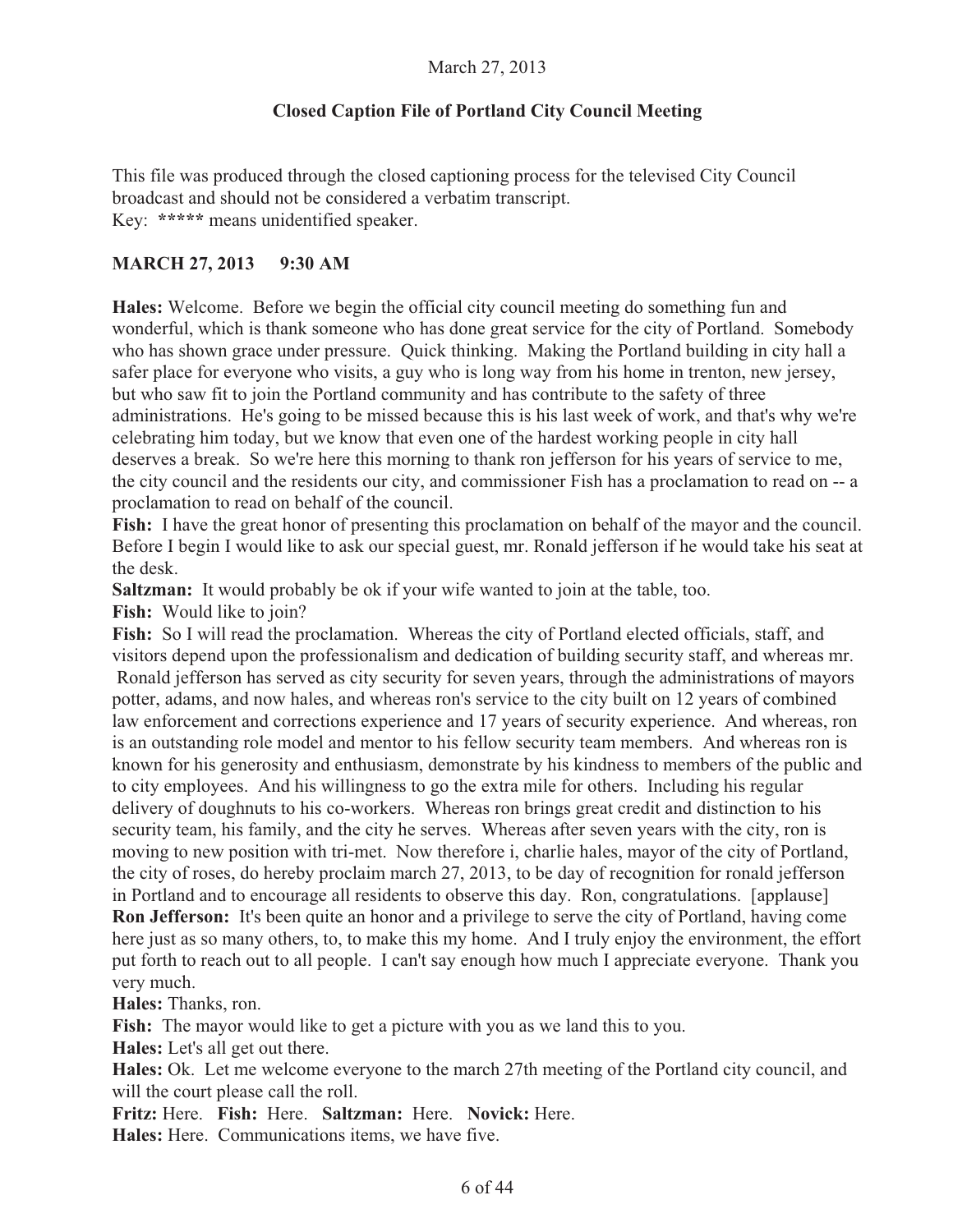**Hales:** Good morning. You have three minutes to state your name for the record.

## **Item 247.**

**Hales:** Welcome.

**Josaiah Naylor:** Thank you. The truth is, that there are 13 months in a year. No one can singlehandedly demolish the 12-month calendar. But, it has to go. Its faulty science, there are not 12 months in a year. But 13. Well, how might you ask, do we change the calendar? It's not all that difficult. Because it's based on the truth. What we need to do is individually, embrace this knowledge and share it with everyone, especially the highest levels of government, teachers, and children. Our harmony with nature will be restored. Ushering in a golden age of peace and prosperity. Each person in this room is so powerful, equals, in fact, and equal to this task. I implore you, let not another day go by where man and nature are divided. And you did not do everything in your power to close the gap. The implications of that are many and far reaching. God made a calendar. Of 13 months. Man made one of 12 months. Who do trust? Answer, in god we trust.

**Hales:** Thank you. Thanks very much.

## **Item 248.**

**Hales:** Good morning, mr. Madden.

**Greg Madden:** Thank you, mayor and commissioners, I appreciate the time today. I just want -- I am greg madden, I own madden fabrication, which is a metal shop in the northwest industrial area. I just want to take a moment today to just talk to you about my involvement today with the Portland development commission, and some of the successes that I have had running my business and operating with pdc's involvement. Early on in 1992, when my family started madden fabrication we coordinated with pdc to coordinate underneath the steel bridge to improve the area around the pearl and the old town chinatown area. Pdc reached out, specifically, to a local firm that were size right for this project, and fortunately, they selected madden fabrication. We work alongside pdc to develop and fabricate 400 lineal feet of, security fencing for detering camping and illegal activities under the west side of the steel bridge. Working with pdc, we created an area also security and free storage for the city of Portland for the, for the retaining walls around the sea wall for flooding issues like, like what happened in the early 1996. So, it was very, a very successful project but also helped my business get started in the early days, and pdc was a crucial element that. Over the years we also work on many projects throughout the Portland area, and developed by the development commission, the urban renewal areas, and those created work for my metal fabrication company, including canopy and is storefront improvements, as well as many other construction firms in the Portland area. And about five years ago, sam adams required that the liaisons from each of the bureaus attend the monthly northwest industrial neighborhood association meetings, and other northwest, or other neighborhood association meetings throughout the city. Pdc liaison kevin johnson brought pdc programs and development resources to the monthly meetings, and kevin continue to do that to this day. Over the years, kevin has introduced many fantastic pdc programs along with the storefront and renewal-area projects. Pdc has been instrumental in organizing a much needed program for manufacturers called the northwest career expo. It is a cooperation with local manufacturers, pdc, work source and Portland high schools. This annual event connects Portland youth and manufacturers seeking out additional employees interested in their safety, interested in their safe rewarding and well paid manufacturing jobs in the Portland area. They have been instrumental in orchestrating this event and the success for both the job-seekers and the manufacturers who have, have these, these jobs in the Portland area. Hopefully, you have seen or heard about the resurgence manufacturing in the u.s. And the lack of skilled resources we're experiencing. I can tell you that after 22 years in fabrication, and construction, I have seen the reality of a diminishing skilled workforce. It's affected my businesses and many other facilities in the Portland area. Thanks to pdc's effort they are planting the seeds required. In early 2008, kevin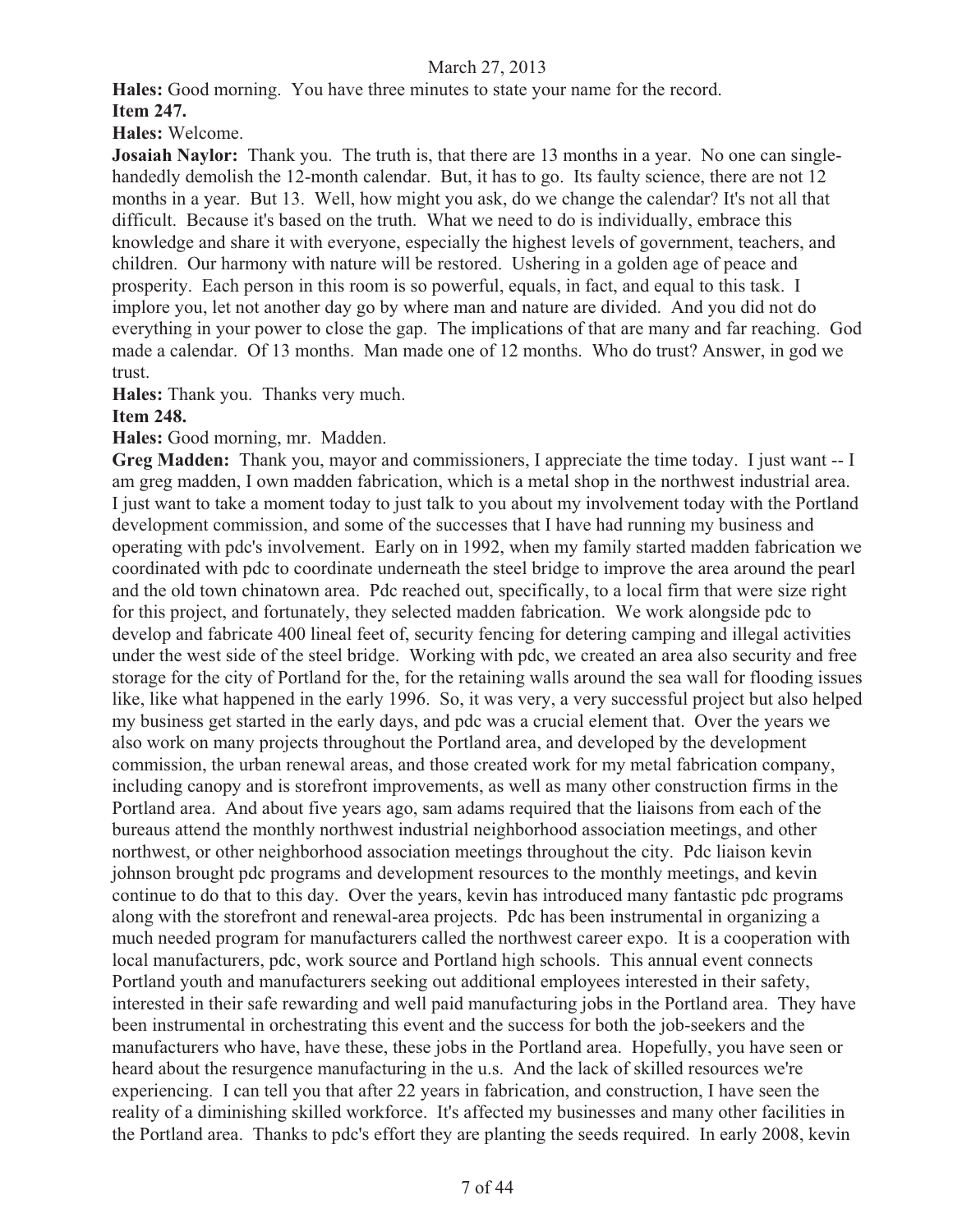johnson also introduced me to the city of Portland. And a program that was instrumental, or developed by, by, by randy leonard, it was the Portland loop. And thanks to that, we have seven in the immediate area. And we have several either being built or developed for, for cities such as cincinnati, california, and alaska. It creates over two jobs for a monthly period, and also furnishes many other fabricators and suppliers in the Portland area with work.

**Hales:** Thank you very much. Need to wrap up.

**Madden:** Thank you. Yes.

**Hales:** We often hear from people with frustrations about what's not working at the city. It's nice took the time to let us know about something that is.

**Madden:** They have done an excellent job so I wanted to thank you for your time.

**Hales:** Thanks for coming.

### **Item 249.**

**Carol Van Dyke:** There is my first time --

**Hales:** Just have a seat, and all you have to do put your name on the record. And you have three minutes to tell us what's on your mind.

**Van Dyke:** All right. Well, carol van dyke, and i, actually -- I didn't realize it was only three minutes until the other day, and, and it takes me three minutes to read one side these 38 suggestions, and so I can leave the rest?

**Hales:** Yeah, you can leave it for us and we'll make sure that everyone gets copies.

**Van Dyke:** I would like to do that. And actually, I presented this to, to sam adams, on june 11, 2008, all in paper form, and it was misplaced and lost, and then I lost my impetus to follow through. And I didn't circle things that were of any major importance to me, so we'll just -- i'll just read them, and this will be a brief cause, and, and --

**Hales:** We can make sure, if you have a written document that's long and takes longer to deliver, then we can certainly make sure that everyone gets copies and they won't be lost.

**Van Dyke:** I think probably my most important thing that I would like to say really quickly is if we could make our human waste and our yard waste and, and food waste be used for, for methane and make fuel out of it, as an alternative source, anyway, I will read what I have got. And there will be a pause. Space is create and provided for all to have garden to attend, encourage urban farming, gardening as a part of, all schools' curriculum, provide folks in prison the ability to grow organic gardens to give them good food and a renewed sense self worth. And in scotland, england and france, the wild ponies liver safely until national parks, we can provide sanctuaries for our wild horses in this country. And ban all chemical pesticides as a, as the river is affect as well as the water table, permit only organic methods, and strong solution of vinegar to be used as an herbicide, and ban fireworks' displays over the river to support a clean river and, and I just mentioned about, about this, this -- the sewage waste. Gray water must be filter and reused for commercial purposes, and keep our drinking water free of fluoridation as it is a toxin. Yes. And link with port of Portland as they are implementing a porous pavement and other ways to help the environment. Focus on mass transport power by solar electric and magnetics, tax rebate for use of alternative energy sources for home and business, and affordable health and dental care provided on a sliding fee. And providing safe haven for the homeless, everyone has a home regardless of their financial state.

 And new housing for groups folks built surrounding a large garden space in the middle so there is a place where all, all, where all, all maybe involved together in co-creation. I am going to skip. The growing [inaudible] as an alternative to trees for paper-making in eastern Oregon, and most of unfamiliar with it. And help minimize auto traffic folks working via computer, and they do it from home instead of having to drive in each day. Implementing a four-day workweek with ten-hour days, and two, 15-minute and one, 30-minute break, this will be beneficial for the environment and the individual's health and wellbeing, those will give folks more time with their families, and ban the use of gasoline power leaf blowers and lawnmowers, and we can use a broom. And planning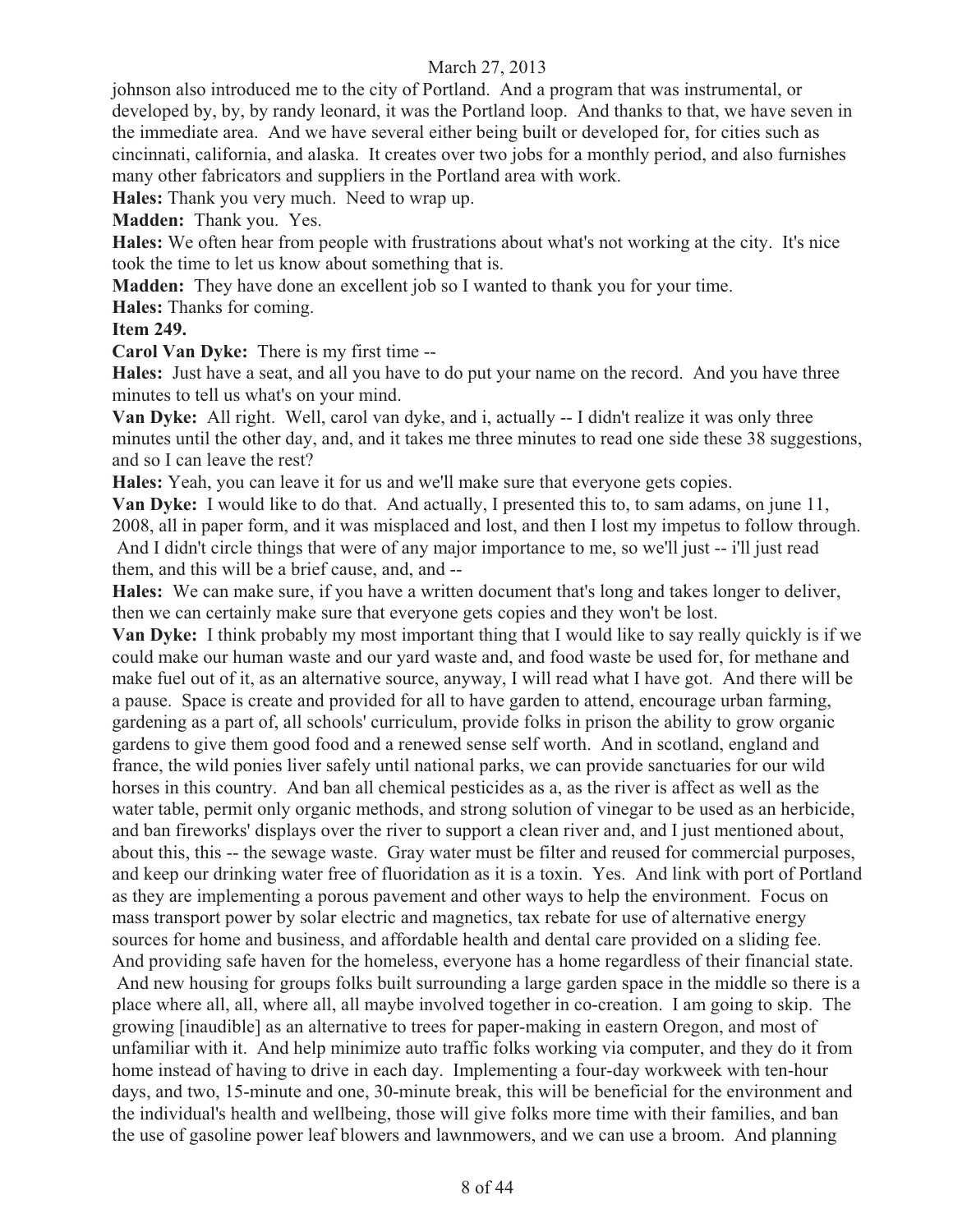trees, the ginkgo trees provide the highest oxygen of any tree and the leaf is medicinal for human consumption. They are slow growers, so valuable gift to the city. And I am going to do this quickly. City plantings, having a dual purpose, providing food for humans and wildlife, focus on native and hardy perennials. We need more community gathering spaces for potlucks, dancing, music, and a variety of ways to exchange with one another, and I mentioned ray water already. And just continue the use of chlorine and the other chemicals added to the bull run drinking water and use filtration technologies. And there is a fungi called king safari. It has been proven to cleanse water of all toxic impurities when it passes through.

**Hales:** I want to stop you there because it's a great list, and I appreciate it.

**Van Dyke:** And I thought of many more ideas after this, and never wrote them down, and I get ideas daily and space on them.

**Hales:** Do leave it for us.

**Van Dyke:** I will, and we'll make sure everyone gets a copy.

\*\*\*\*\*: If there is some way that you can create some sort of a little, a little committee that concerned citizens to come together and, and create more and make something happen with it, instead of just thinking about it, that will be grand.

**Hales:** Thank you very much. Appreciate coming in. Thank you. **Item 250.**

**Hales:** Good morning, megan.

**Megan Kender:** Megan kender. I am megan kender, and I am a sophomore at the metropolitan learning center. I would like to address stable funding to keep the tri-met youth program alive. We take the bus every morning across the river and back again after school. I spend about an hour commuting for school via tri-met every day as well as the hour between sports practices, meetings, volunteer opportunities, and babysitting and other things throughout the week. This commute would be incredibly expensive for our family if we did not have the tri-met use pass to depend on. I come from a low income single parent family. We have a little brother who will be commuting to high school in two years at tri-met. The cost of tickets or passes would be extremely high. My brother is a boy scout and I am involved in sports, which we would not be able to afford if we had to pay for a bus pass. Aside from that, it helped me get involved in my community and an opportunity to learn to use public transportation. It has given me the tools to be successful transportation user and greatly look at my impact on the environment. I have talked with my peers about the pass and what it means to them and the feedback has been positive. Almost everyone I inquired with uses their pass to commute to school or other place as few times a week. And I have pulled quotes from others written by students. I have them here. One student said [inaudible] to become public transportation user and having one less car on the road in the future. I hope that you will consider how the lives of high school students will be negatively impacted without the use of passes. Another quote, going to mlc we do not have a set mode of transportation such as school buses. It is not, it is a neighborhood school and people from all boundaries go here. I live an hour bus ride away, and without the pass I could not get to school. Another quote, I don't think it's fair to pay so much on a yearly basis to get to school without the free bus pass, high school graduation would become a financial impossibility for many my friends and peers. Last quote, I believe these passes raise a generation of bus-takers, taking the bus has taught me so many skills. I know Portland so much better and I know how to take the bus and interact with people. And the bus is a more green option than driving. As you could see, these passes are an important program to a vast majority of students. It creates a system that allows students to attend school without stress, and opens people up to the possibilities of sustainable public transportation. It's more accessible and greener than yellow school buses or cars and benefits students in our city and countless ways. This is not new news. To quoted, mayor hales, having the city using the tri-met system and developing the habits of citizenship based on this is wonderful. And we should never lose this. We need to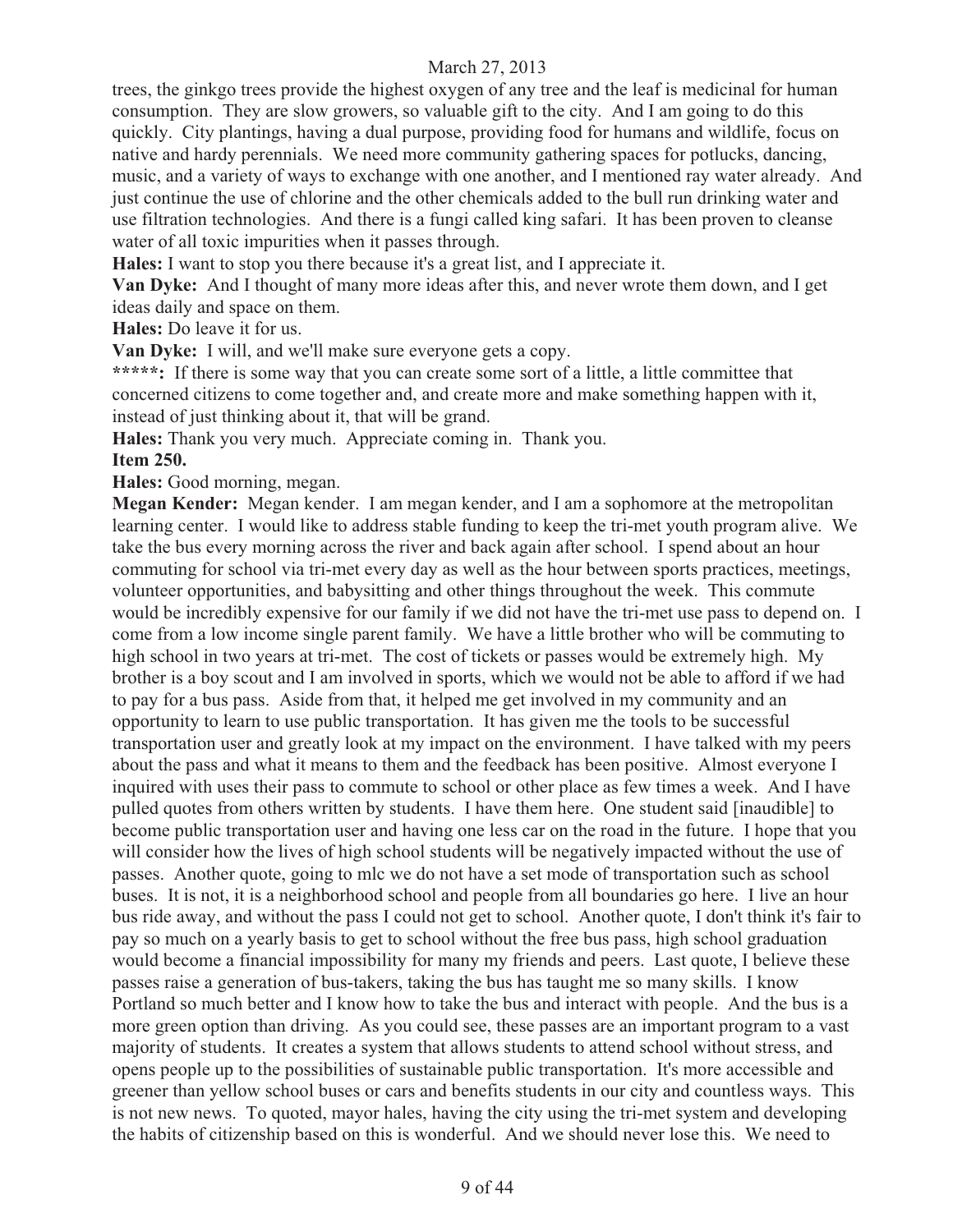keep the program. Education and youth in Portland have been getting hit hard financially. And the money is there somewhere. I am asking you to reopen the conversation on how we can continue funding the passes and recognize their importance. We need programs like there to stay off the chopping block. Thank you.

**Hales:** Thanks very much.

**Fritz:** Thank you for taking your time during spring break.

**Kender:** So if I could give the letters.

**Hales:** Please. Good morning.

# **Item 251.**

**Pele Warnock:** Pele warnock, and I would like it thank the city council for hosting us and having us come in today. I would like to start with a quote from the 2013 monthly performance report trimet. "this january is the first time the weekly bus riders have declined since july 2011," unquote. This is due to the raise in cost to the tri-met fare. However regardless of this loss, in weekly passengers, the passenger revenue has increased by 2.36% in the past year. And so, tri-met is losing passengers but making more money. With the loss of the student tri-met pass, it is guaranteed that, that the higher decline in loss riders will, will happen. And for there are close to 50,000 school students, the students include those who live in hard to access areas even with the assistance of trimet, such as sellwood, the north Portland areas, or the west hills. The students need tri-met to get to school and to home and to get to work and their college interviews, some are like me, independent students without any parental assistance or aid. Being full-time student, affording the ticket price for the bus or max would simply not be manageable. Taking away the student bus pass would serve no one, students would be strand and late arrivals and absences would increase due to the facts some days students couldn't afford to attend school, which detriments our schools and students. Without the ppc use pass tri-met would also see a significant drop in riders, as well as have a negative connotation within the Portland public school student population. And as we get more organized, we do intend to continue to have our voices heard regarding the issues. So, many students are dependent on tri-met, myself included. I urge you to crunch the incomes and let us keep our passes. For all our sakes. Thank you.

**Hales:** Thanks for coming. Thanks very much. [applause]

**Hales:** All right, time certain, first item, please. Oh, sorry, consent. Ok. I don't believe that we have any requests to pull items from consent. If, there are none this morning, if not, let's take the roll call on consent.

**Fritz:** I didn't pull it but I want to note that 264, refinances civic stadium bonds saving taxpayers and spectator fund fee payers, 2.5 million, and I just wanted to thank our debt service and staff for their diligence. Aye.

**Fish:** Aye. **Saltzman:** Aye. **Novick:** Aye.

**Hales:** Aye. Approved. [gavel pounded]

**Hales:** Now time certain.

# **Item 252.**

**Hales:** Chief reese and anyone else from the bureau that's going to assist him in the presentation. It's an important report, and an important piece of transparency in terms how the city relates to the federal government, so I am glad that the council could, could set aside a significant amount of time to hear from the report, and the community. With no further ado, take it from there, police chief. **Chief Mike Reese, Portland Police Bureau:** I am the police chief of the Portland police bureau and I have with me erik hendricks, who assisted in overseeing the work with the joint terrorism task force and the david worboril, the city attorney who provides oversight from the city attorney's offers, as well as training to our officers that work with the fbi. And I want to thank council for the opportunity to present the report. It outlines our work with the joint terrorism task force led by the fbi in 2012. I want to add that the mayor and I have met with the fbi special agent in charge, greg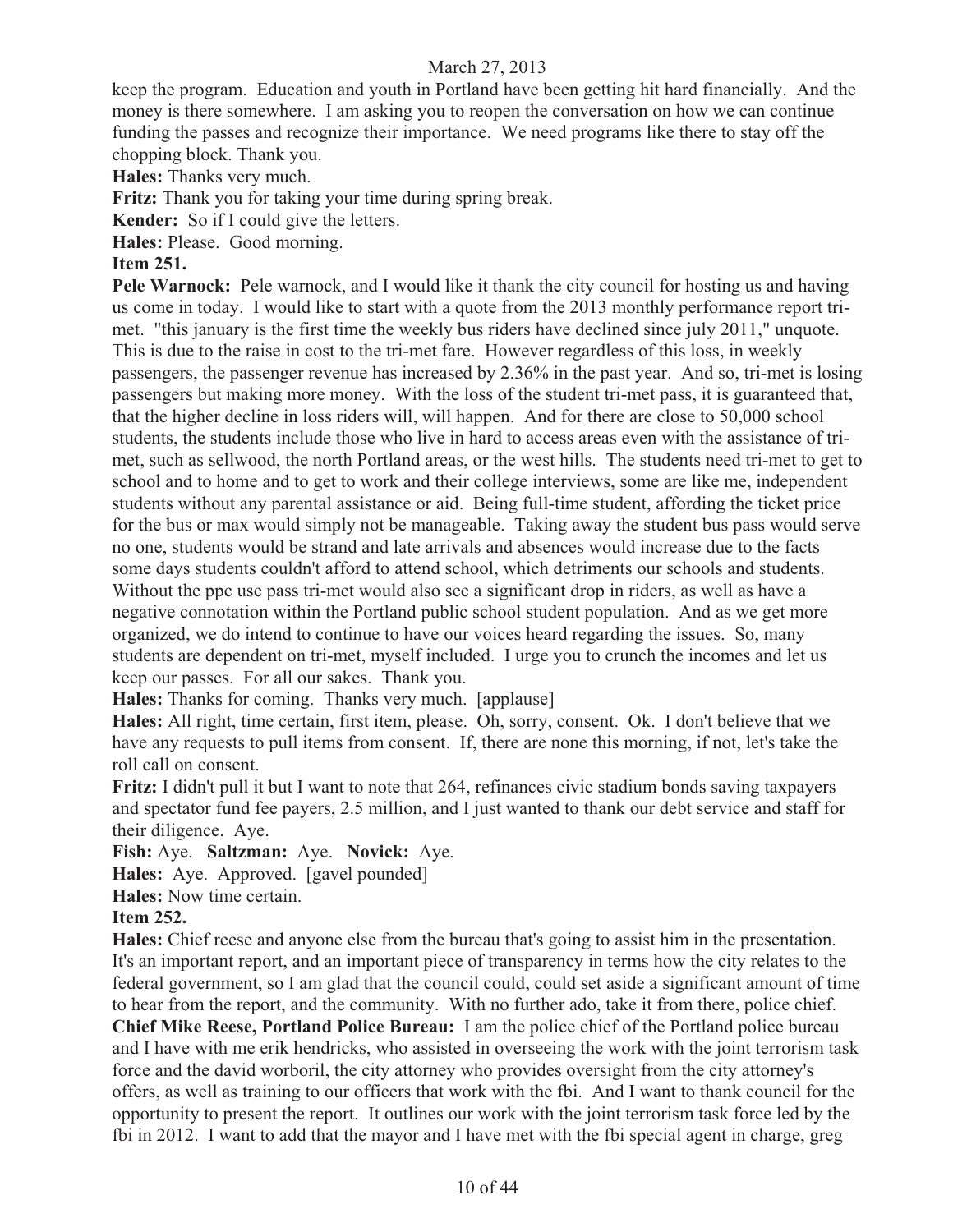fowler, and amanda marshall, the u.s. Attorney, to develop a collaborative relationship on, on issues such as terrorism. The report in front of defines our relationship with the fbi, joint terrorism task force, and the police bureau's compliance with the resolution allowing the portland police bureau to participate with the fbi. And with that, I would open it up for any questions that council might have about the report.

**Hales:** Questions or concerns?

**Fritz:** I will have some after testimony.

**Hales:** Ok.

**Novick:** Actually, I have a question about item 6. And the statement that a senior deputy city attorney provided legal advice to the bureau, etc., etc., has met with all ciu members, and eligible to work with the jttf and the officers have been able to freely share information and seek advice from the city attorney. Does that mean, Mr. Woboril, that you are familiar with the individual investigations that are going on and what work the officers doing?

**David Woboril, Sr. Deputy City Attorney:** Yes, that's correct. They have been very forthcoming and open about what they are working on, and we have very good information. **Novick:** Ok.

**Woboril:** There's been a concern, of course, with security --

**Hales:** Pull the microphone closer.

**Woboril:** There's been concern about, about security clearances over the years and whether the lack of clearance held by me for instance, works would limit my ability to be certain that they are complying with the council's requirements and the law. It hasn't been a problem. The conversations that we have gotten very quickly to the information necessary to decide those questions. And, and I have not bumped up against any confidential information barriers that prevented me from doing my work with them.

**Novick:** So you are familiar with how many types of investigations are going on? **Woboril:** I am.

**Novick:** Ok. Thank you. That's good to know.

**Fritz:** If you can have that information without having security clearance, why can't i? **Woboril:** The question is one of  $-1$  think really, how the city needs to do its business best. These are just like run of the mill criminal investigations, confidential for very good reasons. It allows the criminal intelligence unit to get the work done effectively. This is always a question when you have public policy debates about the intelligence function of governments. You certainly need to manage it strictly, but also, very, very important public policy needs to keep it confidential. The work itself confidential.

**Reese:** I think the fbi realizes that for our participation, there has to be a city attorney involved in providing the information to our officers around compliance with Oregon state law and federal law. They would probably be reluctant to have us participate if there were more people involved in these confidential investigations. Their direction to us is to keep that information as narrowly confined as possible to protect the integrity of the investigations.

**Hales:** Anything else at this point? And then we'll open it up for public testimony.

**Hales:** Thank you. Ok. Let's take out the list.

Parsons: All right. I will call you four at a time. Please come up.

**Hales:** Good morning.

**\*\*\*\*\*:** Good morning.

**David Fidanque:** Thank you, mr. Mayor, commissioners. For the record, I am david fidanque, the director of the aclu of Oregon. And I have submitted written testimony, and I will attempt to summarize that briefly this morning. This is a report, this report is virtually identical to the report that council received a year ago. And some of the same failings and lack of detail. The aclu had testified in support of the resolution two years ago, which now drives the relationship between the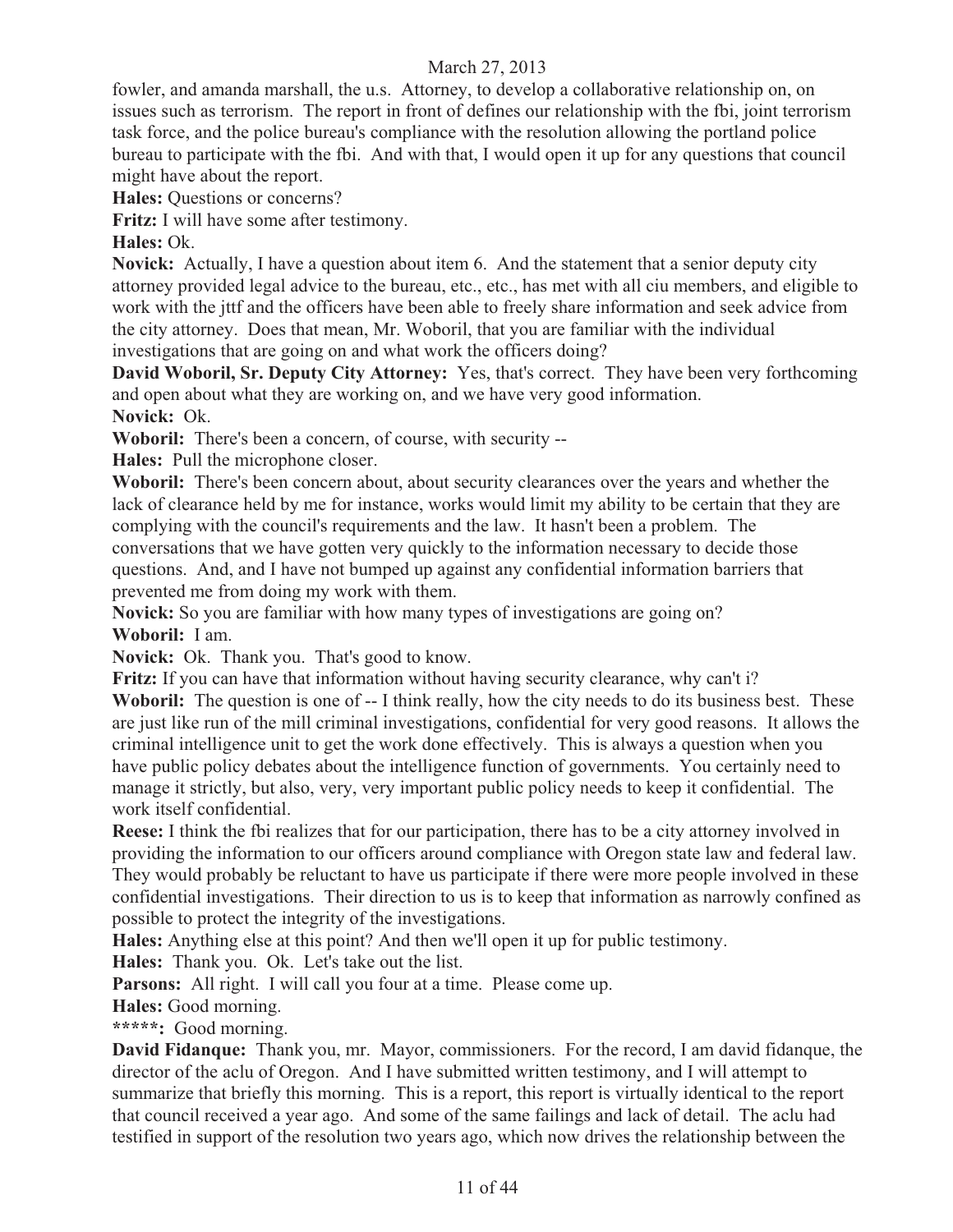police bureau and the jttf. We did so despite our continued high degree of concern over the amount of the bureau to navigate and region the great differences between the very malleable federal guidelines and policies under which the fbi operates, and the tighter restrictions of Oregon laws and the Oregon constitution. Under which the city, obviously, operates. We remain concerned that, that the interactions between the police bureau and the fbi will inevitably lead to violations of Oregon law. Once again, missing from this year's report is specific data indicating the number of investigations, the types of investigations, what stage of the fbi inquiries the police bureau was asked to work with the jttf, and the total number of hours the investigating ciu officers worked on terrorism inquiries. We believe that all of this information is important. The most critical is for if the city to disclose the number and types of inquiries in which our officers have participated. I want to emphasize the aclu has never asked the city to disclose specific factual information regarding the individual matters on which the police bureau cooperates with the federal bureau of investigation. However, the number of inquiries and the stage of the inquiry at the time of the request to the city would not disclose information that would compromise an ongoing inquiry or an investigation. In 2011, we had urged the resolution limit ppb involvement to only those inquiries designated as full investigations by the fbi. We took that position because those are the only investigations that require individualized suspicion in the fbi's work. Assessments and primary investigations account for a great deal of the fbi's anti-terrorism work, and those require no individualized suspicion of terroristic activity. If this data was disclosed, publicly, and we learned that the bureau was only involved in full investigators, a public concern about the interactions between the bureau and the fbi would be greatly reduced. Conversely, if the bureaus involved only in assessments and primary investigations, there would be a much greater likelihood the city was in violation of the resolution and Oregon law. Once again we urge the council, and particularly, mr. Mayor, as commissioner in charge, to take steps to ensure that, that logs are kept on the number of inquiries and the stage at which those inquiries begin, and so that, that if not this year, then in future years, this type of data can be closed publicly, and finally we note the requirement for annual training of police bureau personnel, who interact with the jttf by the city attorney's office, and we strongly encourage, mr. Mayor, and other members of council to attend those trainings, at least once. And we also urge you to make the training curriculum public. Thank you.

**Hales:** Thank you. [applause]

**\*\*\*\*\*:** Good morning.

**Hales:** Folks, during the regular council session we ask you not applaud, we loosen up for the, the communications items, but, just, just raise your hands if agree with someone, please. Thank you. **Jim Kennedy:** I am jim kennedy with the Portland japanese american citizen's league, and I would like to start by acknowledging the amount of thought and effort that the city and the Portland police bureau have demonstrated. To craft and implement the resolution and work with the jttf. The efforts put in place to ensure ppb resources are not used in violation of state law against spying without criminal suspicion are a lot of them. And for example, the chief's report mentions training and access, in excess of buying into the city attorney for, for Portland police officers to understand the Oregon laws and the civil liberties. This is good practice, and, and we acknowledge that. We also understand that, that the city feels some obligation to participate in the jttf to protect our city against threats of terrorism. However, we are dubious of the effect of having ppb resources work on the directors because of the secret, the secretive nature of the fbi investigations are an affront to the open and citizen focused government for which Portland is noted and which we are proud. While the city's report may meet the requirements stipulated in the jttf. Resolution it falls short of disclosure regarding how and to what degree Portland police, the police bureau resources were used in the jttf investigations. The absence of disclosure makes it impossible for residents to determine if the Portland police bureau resources were involved in effective activities or more concerning, involved in activities of compromise and civil rights protecting Oregonians from having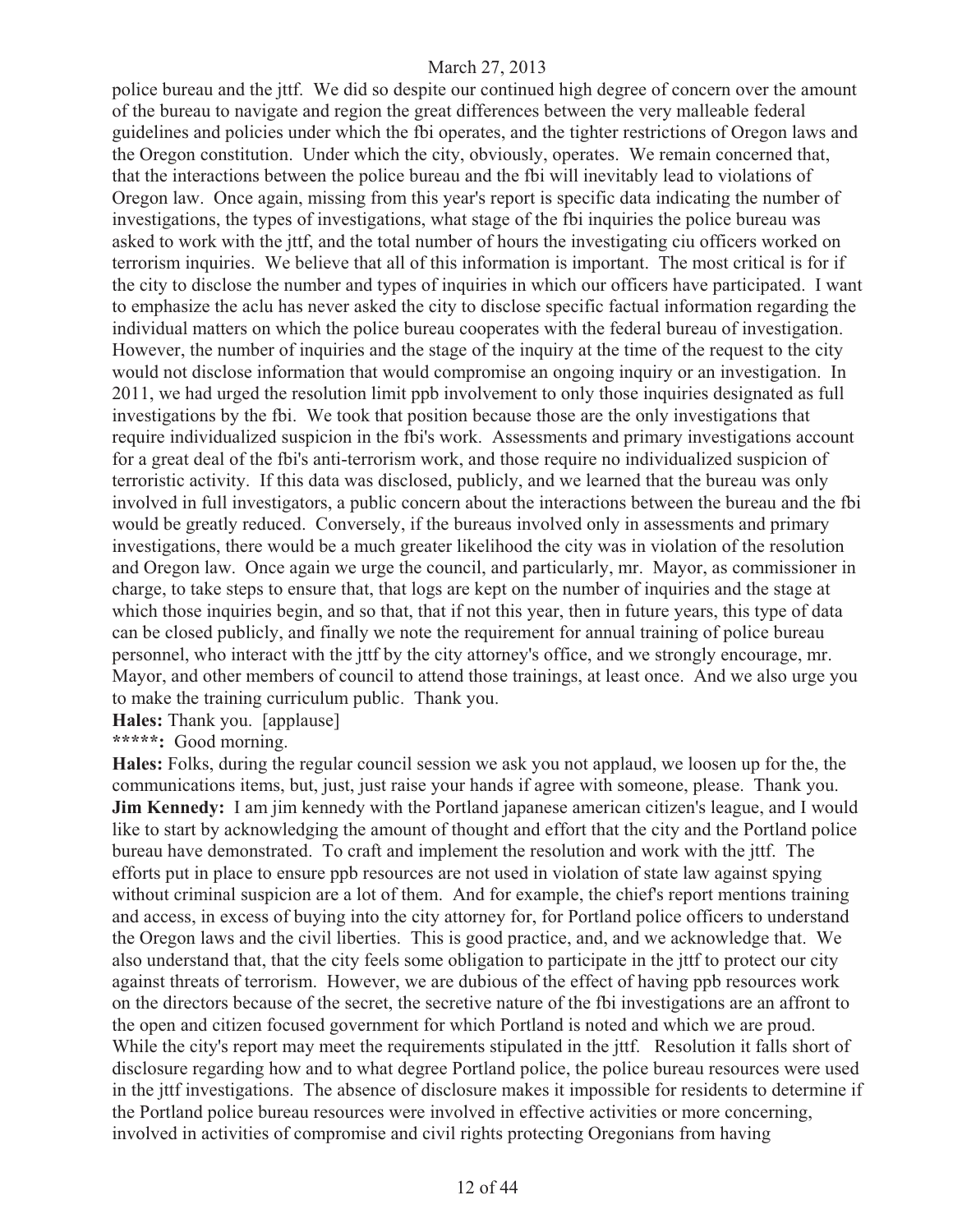information gathered on them without proper criminal suspicion. In this regard, the chief's report offers little comfort to Portland jccl. The Portland police bureau has implemented policies, procedures and oversight mechanisms that enable us to effectively investigate threats, protect civil rights and liberties and promote an open and inclusive community. Unfortunately, we feel any endeavor with the fbi and however rigorous the mechanisms may be, the fact is, they are wrapped in secrecy due to the nature of working with the fbi. Throughout the existence the fbi has demonstrated that their priorities of enforcement, to protect the american people, override the civil rights of the very citizens that they strive to protect. Simply stated the fbi priorities do not align with the goal promoting an open and inclusive community. This remains as true today as in 1942. When japanese americans were targets of the fbi enforcements actions. In 2008, regarding the resolution to work with the jttf, Portland jcl was criticized for bringing up the violations of the civil rights imposed upon japanese americans by the fbi during world war ii. World war ii was deemed too far in the past to be relevant to the current situation with terrorism. However, in our community, we can still listen to first hand accounts those times when the fbi disregarded the civil rights of our forefathers in pursuit of their enforcement objectives, so it is still a very real issue to us. During world war ii, it was easy to target japanese americans because we looked like, we looked similar to and had sympathies with our enemy, and in 1988, the congress and the president apologized for the grave injustice of citizens, and resident aliens of japanese ancestry for actions that were carried out without adequate security reasons and without any acts of espionage or sabotage and were motivated by racial prejudice, war time hysteria and the failure of political leadership. So many years after pearl harbor and 11 years after 9/11, we hear the fbi, we fear the fbi continues to prioritize their enforcement goals over civil rights, of our citizens, particularly, of arab and muslim americans. In an unending war against terrorism. Arab and muslim americans today distrust the fbi, and the jttf resolution extends this to the Portland police bureau. The resolution to work with the jttf, however carefully craft, places in question the city's priorities to protect civil rights of the residents and unfortunately, the chief's report, veiled in secrecy to the suspicion that the Portland police bureau involved an un, in unwarranted searches and investigators. Certainly the report offers the citizens of Portland no ability to weigh the effectiveness of the jttf program, and so we are dependent upon the oversight of the city council, and specifically, the mayor as the commissioner in charge, to judge the effectiveness and weigh it against the trust and comfort of its american and muslim residents. We call upon you to not let any citizens Portland have their civil rights compromised by city employees or become disenfranchised with the city, or the Portland police bureau. By imposing this secrecy around the city sanctioned program. Portland jcl requests there is an end to the resolution to work with the jttf, and bring opens and inclusiveness back to the top of Portland's priority. Thank you.

## **Hales:** Thank you.

**Mary McWilliams:** Good morning, mayor and city commissioner, I am very impressed with the closed captions. I can understand what's being said. Much better. I am mary mcwilliams, representing the league of women voters of Portland. The league of women voters believes democratic government depends on informed and active participation and that the public's right to know must be protect. We value the protections afforded by Oregon law to individuals engaging in political and other non criminal first amended activities. The resolution adopted by council in 2011 is intended to ensure our officers abide by state law and that they investigate only when a reasonable suspicion of criminal behavior exists. Although, there is some information in the report on the chief's process for making these determinations more is needed on which are considered and how decisions are made. How does the mayor provide oversight before he receives his security clearance? Should the city attorney also be consulted on each case? Whether our officers are at risk of violating the public's right and Oregon law is critical importance to the community. The league recommends requiring the city attorney an independent police review decision director to regularly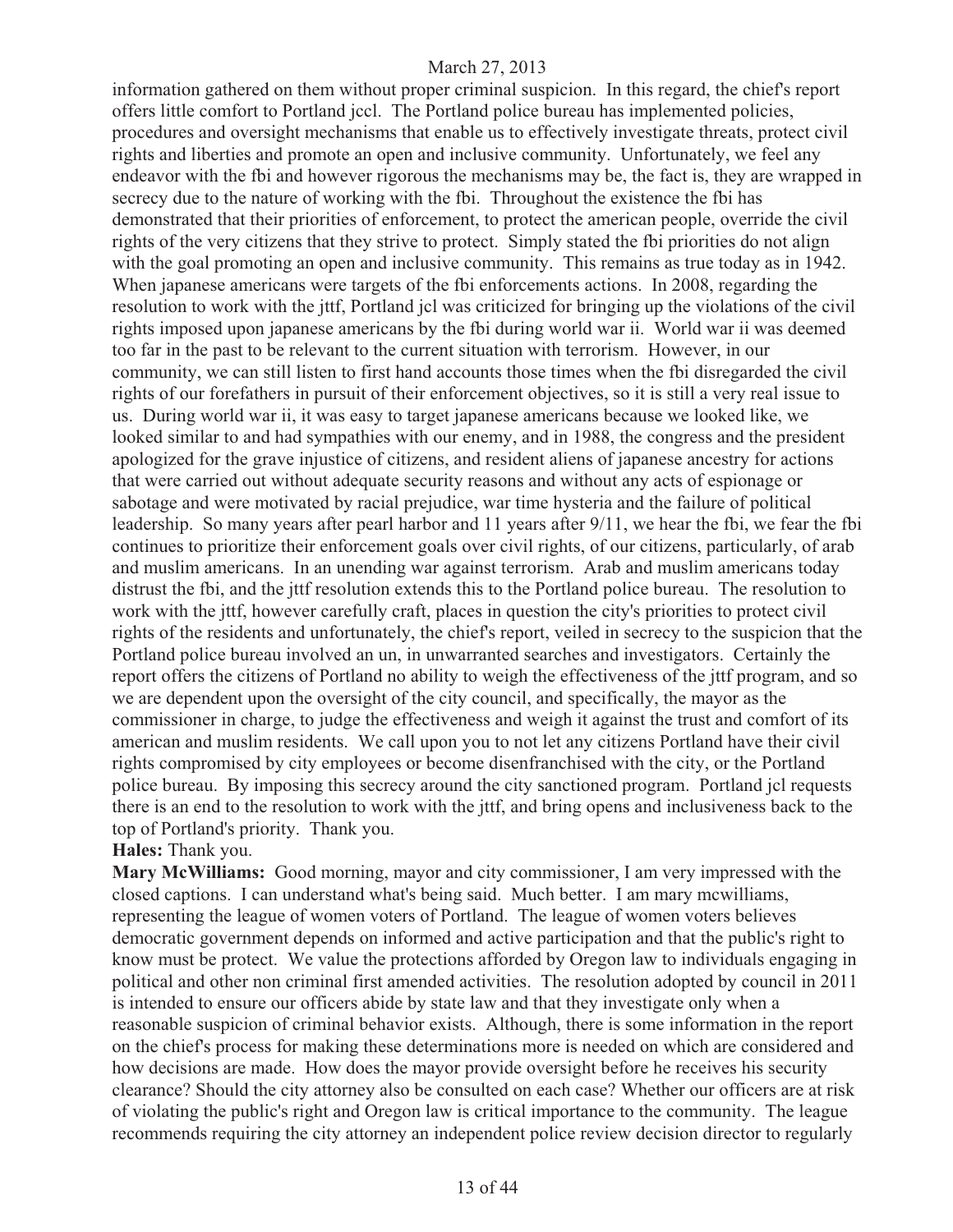review all jttf files created with Portland police officers' participation. Any files collected in violation of Oregon laws should be purged. Periodic review by those independent parties would provide confirmation that the protections we have as Oregonians being honored. Last year, a number of questions were raised, and they remain unanswered. Have our officers participated in any assessments or preliminary investigations? How many hours have our officers devoted to their jttf assignments? To what extent is that affecting work on local public safety? In light of current budget pressures, this is especially critical. How many cases required their involvement and how many are closed. How did the mayor participate in the management and supervision of the bureau staff? We urge council to insist on more disclosure and oversight so we can be certain that this relationship, that this relationship meets the community's expectations, and thank you for the opportunity to comment today.

**Hales:** Thank you. Thanks very much.

**Kayse Jama:** Good morning, mayor. Commissioners, I am kayse jama, I work for the center for intercultural organizing. We thank you very much for your comments and commitment for civil liberties for all Portlanders that you made today publicly so I want to thank you for that. Secondly, I spent some time last night trying to shuffle through the report and trying to make sense out of it, whether this is a significant improvement from what we saw last year, and if this information being provided by the city and chief, if it's sufficient enough to put to rest my concerns about the city and the Portland police collaboration with the fbi. My agency has walked through this issue for many years. We walked into it when the city of Portland rolled out the jttf, and I think that that was the right decision at that time, also. When I read this report, one of the things that, it asked for, instead of answering the questions I have, there was more questions, and I have never understood ultimately the conclusion of this report. My question is, has not been answer. It has create more fear for me, that the residents of the city of Portland, we, actually, have no clue what the pps is doing with the fbi. There was a lot of questions, we don't know how many cases. We don't know how many times. We don't know how much money that has been spent on the city budget to investigate, and I would comment about the realities that we are dealing with is the nature of the fbi investigation under secrecy around this issue makes it very difficult to have any confidence that any civil liberties of muslim community members are being protected and for Portland residents. And, you know, my point on this point is that I agree, when I read the report, I think one of the things that I come, that came to me was that I have a great respect for chief reese he's a wonderful man, but I could not come to the conclusion beyond saying that, that the police chief saying that you have nothing to worry about. That's the conclusion I come up with, and as a resident, that is not a, not good enough. The fbi have used it, questionable both tactics, to the contrary. Included the case of mohammed mohamud, and I am not confident that we can trust the relationship is going to be more open into our public, so my conclusion, and request from is that we need to stop. We need to not accept this report, and we should also reexamine our partnership with, with the fbi, office in Portland. Thank you.

**Hales:** Questions for any of the folks? Council? Thank you very much.

**Hales:** Good morning. I think dan, you are on first.

**Dan Handleman:** Thank you, mr. Mayor, I am dan handleman with Portland cop watch. Mr. Mayor and council, we are deeply concerned about the jttf report, barely containing any more information than last year's version. We continue to support the ideas quoted at city council by members of the public and commissioner Fritz to make a more comprehensive report. The new report is nearly is a verbatim copy of last year's report with a few exceptions, including that after stating how revealing how many cases the bureau has helped the jttf investigate, may compromised the investigations, and that makes no sense, the chief says the bureau has worked on at least one domestic terrorism case. That's not number. Whereas last year the chief stated the officers did not work outside the city of Portland, this year, he says he assigned officers to work on one jttf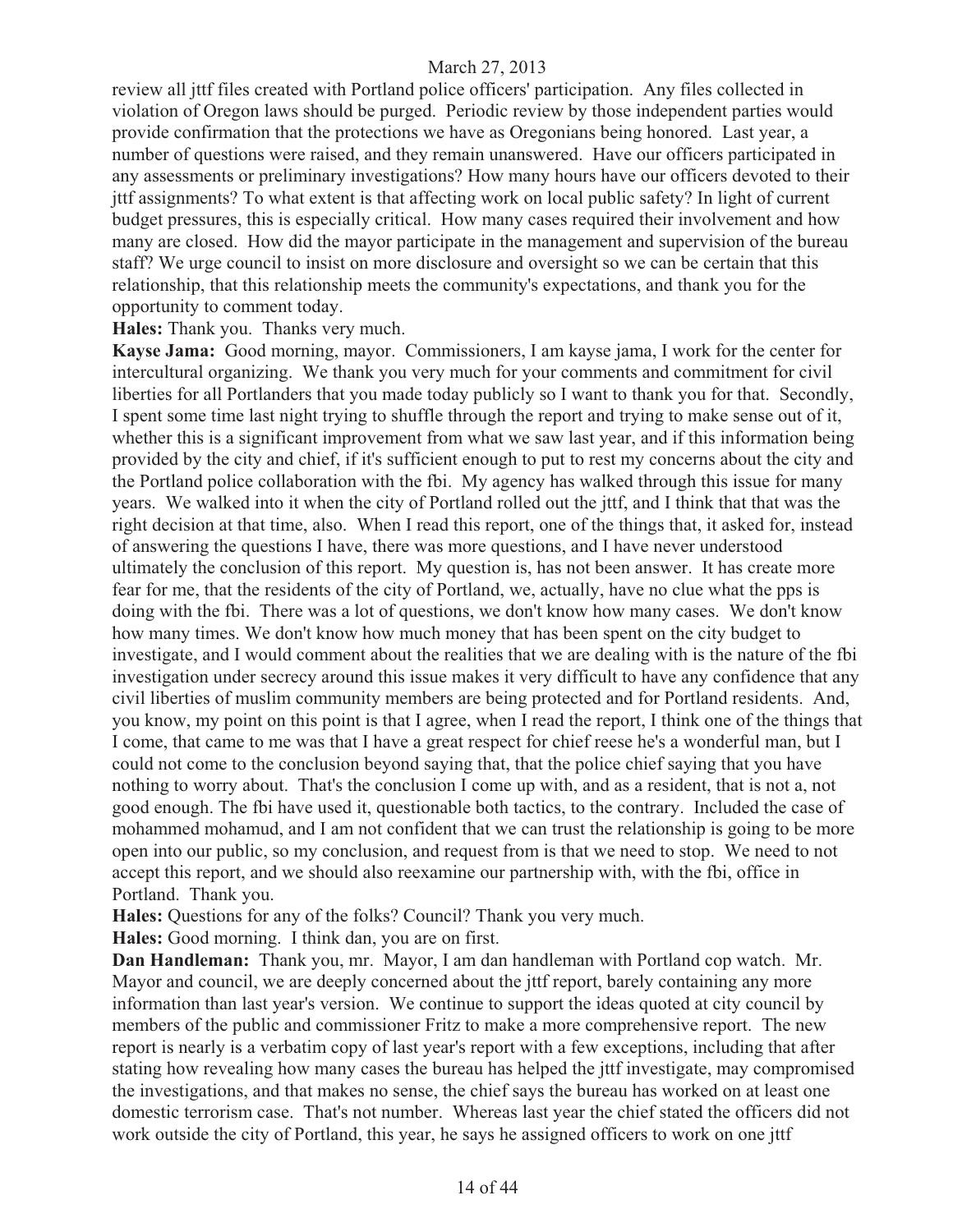investigation outside the city of Portland, but it's unclear whether he means this year, 2012 or 2013, and in the context of the report, and it's unclear what they worked with, within Oregon outside of Oregon or if they left the state. Explaining why the officers received top secret clearance, the report states the difference would only be if the officers needed access, fbi facilities or informant source information, the chief reports he does not need clearance above the secret level to manage the officer's work but doesn't say whether I might seek to obtain that level anyway. That his clearance level might be higher than the mayor and commissioners is the main reason mayor potter pulled out of the jttf in 2005. The chief says conferred on several occasions with the fbi special agent in charge and receives briefings a few times a year, but it does not make sense why the number of meetings should be classified information. Last year's link to the operating procedure for the jttf goes to a generic page, so it's not clear whether that's standard, that standard operating procedure has been taken out of the public domain. Last year we wrote a letter outlining the efficiencies in the reports, we asked for more detailed information, particularly how many hours officers were working given the city budget, and exactly how many cases were involved. And the report does not adequately address any concerns raised in that letter. The most concerning one is the term criminal nexus is still not defined, and we believe the fbi will invoke the need for Portland police of a lower threshold than would be appropriate under Oregon law, there is several requirements in the resolution for the commissioner in charge, but the commissioner has not issued his own report so we don't know, other than a few mentions by the chief whether the commissioner fulfilled his duties. Also, the resolution requires the city attorney to check in with the Oregon attorney general each year to be sure that Oregon law is fulfilled, but no, no report is required for the city attorney, either. There is no names in the report, even though we had people come up to the table, and identify themselves, the names of chief hendricks and the city attorney are not in the report. It does not make sense why those are redacted, perhaps, from this report. And just as a quick note since my time is up, the communications workers of america, provided the written testimony which I have given and the national lawyers guild was unable to prepare testimony due to the short amount of time the report was available. And their absence, it underscores the testimony from last year urging the resolution require the, or february this year, urging the resolution require the reports issued for weeks before being presented to council.

**Hales:** Thank you. Good morning.

**Greg Kafoury:** Good morning. The Portland police department's organizational bonds -- **Hales:** Put your name into the record.

**Gregory Kafoury:** Gregory kafoury. The Portland police department's organizational bonds with the fbi should be terminated. The fbi's law enforcement functions are, basically, a front. The fbi is our domestic secret police. From, from -- [applause]

**Hales:** Please, please, let him finish. Let him continue, please. Ma'am, let him continue. He's here. **Greg Kafoury:** From the tyranny and witch hunts of the mccarthy era to the vast majority of terrorism prosecutions today the pattern is clear. When real enemies are scarce, potential enemies are targeted, and from there it is a step to creating enemies. Today, the fbi has paid infiltrators attending mosques across the country trying to inciting muslim men to say or do something stupid. Every major city, some 57 in all, has ultimately knuckled under to the demand that the fbi have a foot hold in local police departments. How important is it that one city, even just one, declare and maintain its independence, and consider the history of the black panther party. Black panther rhetoric was incendiary but their programs were health clinics, free breakfast programs for hungry kids, yet in the early 1970s there was a wave of murderous and military style police assaults on black panther party headquarters, and they were falling like dominoes across the major cities. And critics cried the fbi was behind it, but that was denied all around. We were assured it was just local. Federal agents came to the mayor of seattle with a secret proposal for an attack on his city.

Seattle's mayor not only stopped them cold. But he went public and told what had happened. And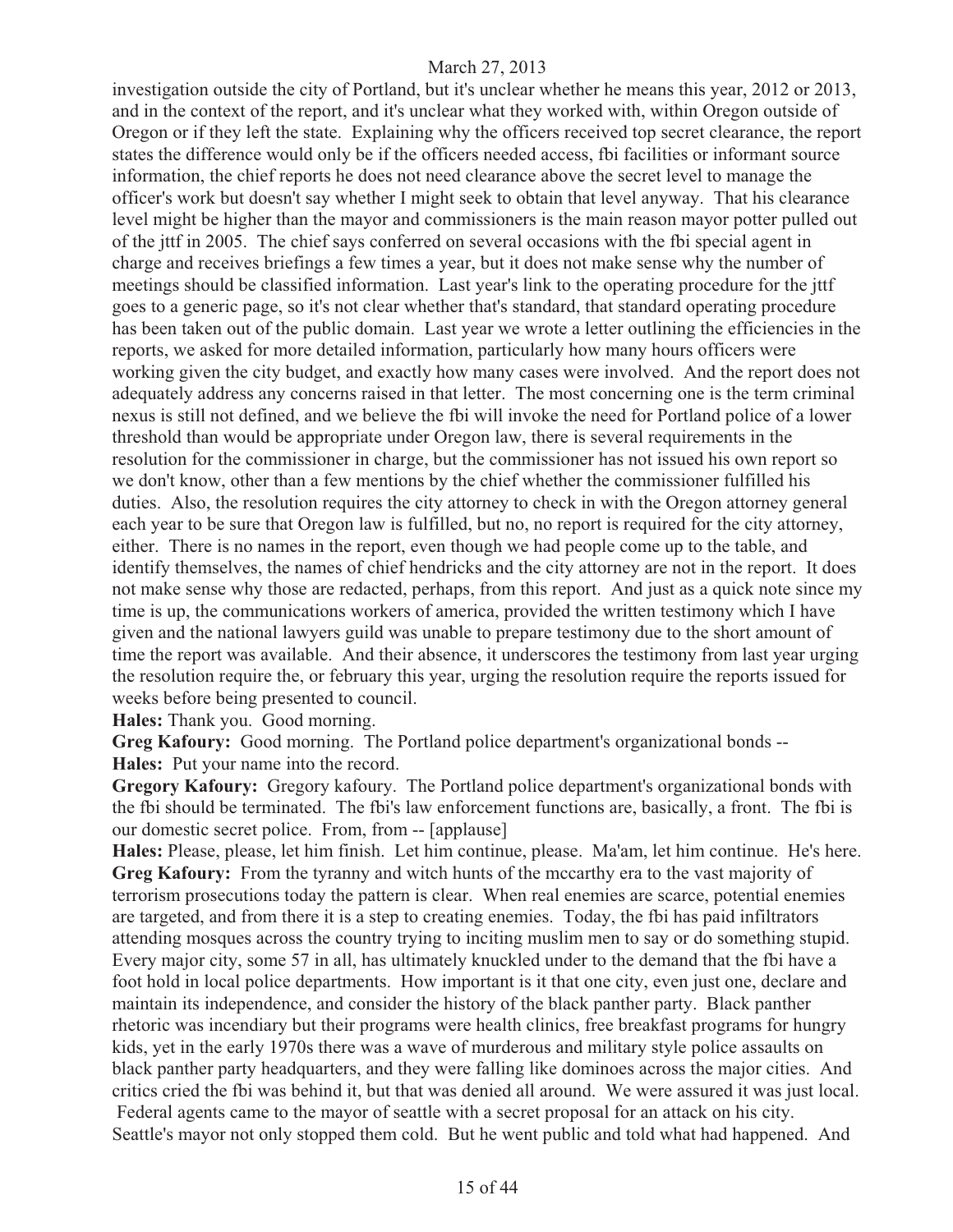after that, there were no more military style attacks on panther headquarters. Consider the fbi's project for burglaries, black bag jobs and illegal wire taps. How do suppose that went unrecognized for more than ten years? Let's put it in the form of a question. If tomorrow a lawyer's office or an activist's office was burglarized in Portland, and the burglars were caught by our police, would a phone call invoking national security lead to the burglar's quiet release and the cleansing of the files? Or would the agency be told to tell it to a judge? How important is it? That one city maintain its independence.

### **Hales:** Thank you very much.

**Mary Eng:** Testing. All right. My name is mary eng. I propose that the ah-ha foundation be brought to the Portland police and jttf and fbi. A representative has agreed to train them in islamic cultures. I was saddened that the fbi's alienating approach, which will sever our ties to immigrant and islamic communities, the desperate need to stop female genital mutilation and honor killing and violence in religious communities is an immediate need, which the fbi have continued to sabotage on a local and national level in favor of their male entered object sectionalism, a waste of precious resources which may contribute to the further suffering of women in at-risk communities. I have presented the work of [inaudible] to you all, city council, before, and I am thrilled that she, a somali woman refugee has agreed to help train the fbi of Portland to become less racist and start to see the big picture about the human rights of women. And I am sorry to report to you, a disturbing conflict of interest revealing that indicting attorney holden with text message from the fake bomb hoax and was promoted to fbi after indicting fbi's chosen target. Holden must be reported to the american bar association and for misconduct. Another saddening aspect of the case is that notorious prosecutor ethan knight has decided to sit on the indictment to respect the outcome of the mohamud case. Such conflict of interest was highly suspicious to the judge who let him go on bail as ethan knight has let the indictment kick around for two months while he wait on the outcome of the mohamud case which he served on. This professional misconduct must be reported to the bar, and firstly, to you, fluoride cancer city council. I am honored to speak to you today about the joint terrorism task force, oppose the 9-11 way the fbi has sought to regain the loss of reputation that they endured post-9/11. Don't be fooled by monkey courts and arena circuses or witch hunts. The fbi is lacking for professionalism and code of conduct. The destruction of evidence in the case of mohammed is but one folly. The fact that the previous non consensual previous movies were considered as evidence without secret tech expert witness reputation of the methods, the means of producing the fbi bomb show reality series is of deep concern. I must point out to you, Mario golindo, spoke about the, we got a lot of woodies up here when they honed in on their target, mohammed, who another fbi agent, issac, said was too vulnerable, too young, too drug addicted. Too drunk. Too high. Too vulnerable and too conflict to get involved in a fake bomb hoax of which we are the victims. We are the victims of the hoax. And I would like to point out to you that, that, that the rape dna is not being tested, the data base errors -- we don't have enough police to trust. They are sexually harassing like crazy and we have nazis on the police. This is ridiculous and look at the oakland bomb case, they are preying on a mentally ill man with a pronounced mental illness record and saying, we got your fake bomb, you know why, because san francisco put their foot down and said, no fbi. We're not taking t and look at cspan and see how he does not see what's going on. We need to get more integrated services for women, anti-discrimination, civil liberties, I commend and you thank you hales for talking about the siphoning off of our friends, for their budget shortfalls. Moller is trying to do it across america. Thank you, and I do want an appointment and I have been denied by your assistant.

**Hales:** Thank you for coming.

**Hales:** Good morning, joe.

**Joe Walsh:** I am joe walsh, I represent individuals for justice. And we have taken a different direction on this. As we looked at the report in total and, and agreeing with dan, that the report,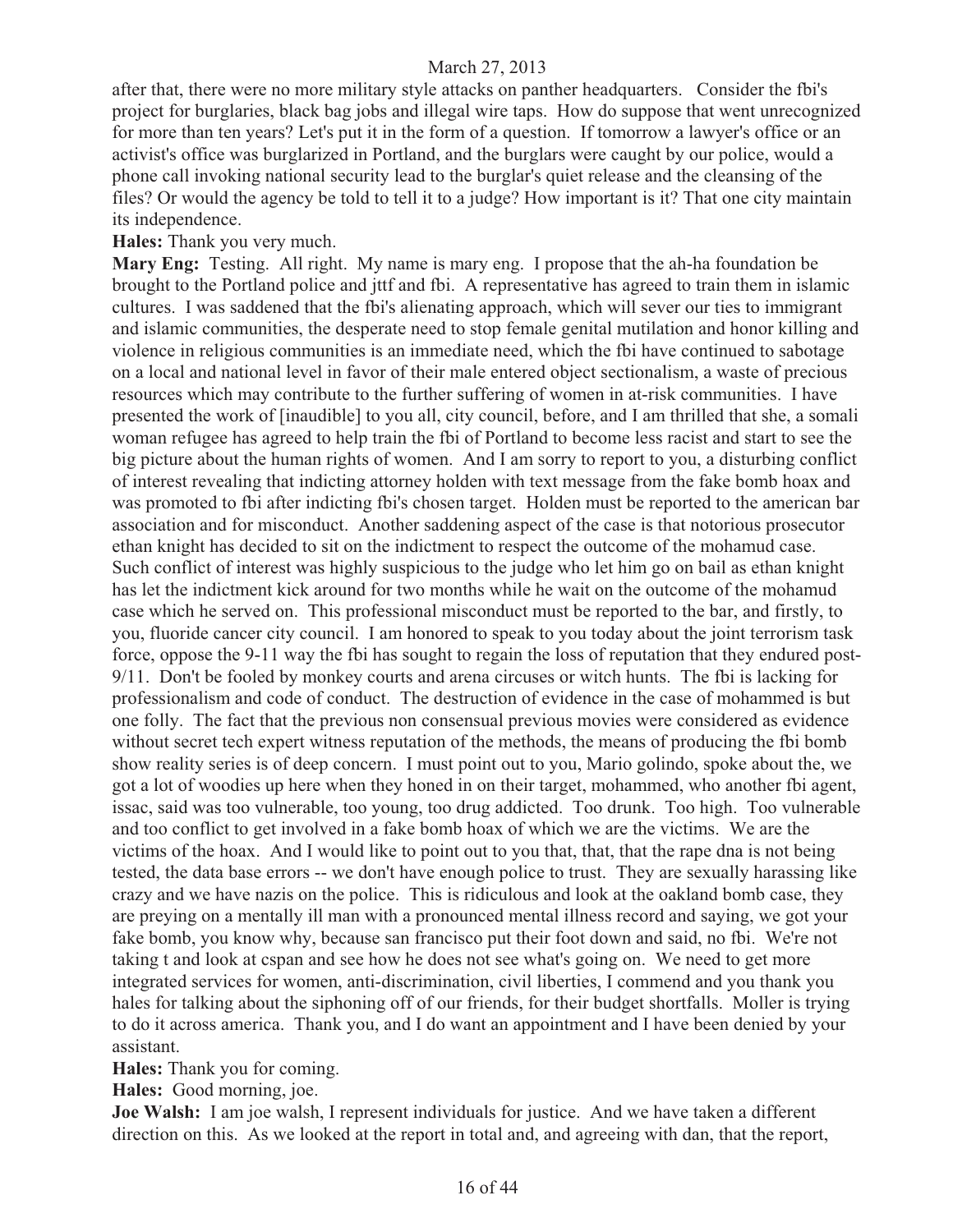itself, very similar to the report last year. And ambiguous. You don't learn anything from the report. My understanding, and correct me if I am wrong, that you are going to make a decision today, whether to accept this report or reject it. And our position is, you should reject it. Because it does not give the information that we were guaranteed a year ago when the aclu and other organizations said ok, we're safe. We're not. And you know it. So, say to the chief of police, go back and do your job. Tell us what went on. Don't tell the public if it's a violation of some secret, but, all of you, should know because you are our representatives. And we want a report to understand how much the fbi is controlling our police department. Thank you.

# **Hales:** Thank you.

# **Hales:** Good morning.

**Mark Sherman:** Good morning. I'm mark sherman, and I will just give a few anecdotes about my experiences in my interactions with the fbi over a long period of time but I want to thank whoever did that for just changing the date, it probably saves a lot of money. In these times that's important. And the fbi, when I had first gotten involved or had contact with them, I asked them, or there was a discussion that we had about recruitment, who gets to be in the fbi. And it was very clear that you get to be in the fbi if you believe like the fbi believes. So republicans were in and democrats were out. There is a couple other things that I found out about the fbi. You take an oath to the constitution, but for them, that means to the superior who is giving the orders because ultimately that comes from the president. So, an oath to the constitution means an oath to the president. So any directive, whether it's legal or not, is within the constitutional bounds to do so. And when you see that, and ask well, how was it that the fbi could do, I guess, all the things mentioned before, and why did a single agent not stand up and say, what we're about to do is illegal, against the constitution and we cannot do that? You don't hear that. Because that's not part of that mentality. So, if something is going to happen illegal in the city of Portland, I guarantee you no fbi agent is going to come to mayor hales or anybody else and say, guess what, this is something that need to put your foot down and stop because it's not right. That does not happen. The agents that I knew were involved in spying on anything that was quote progressive. Anything that was progressive was considered potentially subversive, and they were assigned to places where they could follow people who were doing whatever, I guess, the government was not happy with, in opposition to, for whatever the current dominant philosophy was that the administration or whoever the administration was. So, my experience is, my, my kind of, might shed some light on why you don't have a report complete and why they are not giving access to non secret information to, to any of the safeguards you think might exist, don't exist there. I think that, that involvement with the jttf is wrong, and that should be, you should reconsider that. If there is a terrorist threat in Portland, it's the fbi's obligation to notify. They would have to do that, whether you are members or not, if they knew of a threat they would have to take action and if there was a local issue only, you will have to take action, but thrilled have to communicate, so there is no need for the jttf. Everybody does their job right. We should all be safe. I thank you for your time. And it's actually been a pleasure. This is my first council hearing, and I think you guys are great, and I appreciate your opportunities here.

#### **Hales:** Thank you.

**Jason Kafoury:** I was not next but I will start. Ok. This is jason kafoury, an attorney and also speaking on behalf of the Oregon progressive party. I think commissioner Fritz started the conversation off correctly, why can't she know and we know what is really going on underneath this cloak of secrecy? Another question that jumps to mind, that hasn't been debated and what was really part of this, what have we gained as a city by being a member of the jttf? Nothing has been illustrated for us. Nothing in this report about the benefits to us as a community over the last two years since we joined. And a lot of speakers have pointed out that we have no idea what's going on, we don't know how many cases being involved. And if we don't know how many hours, and we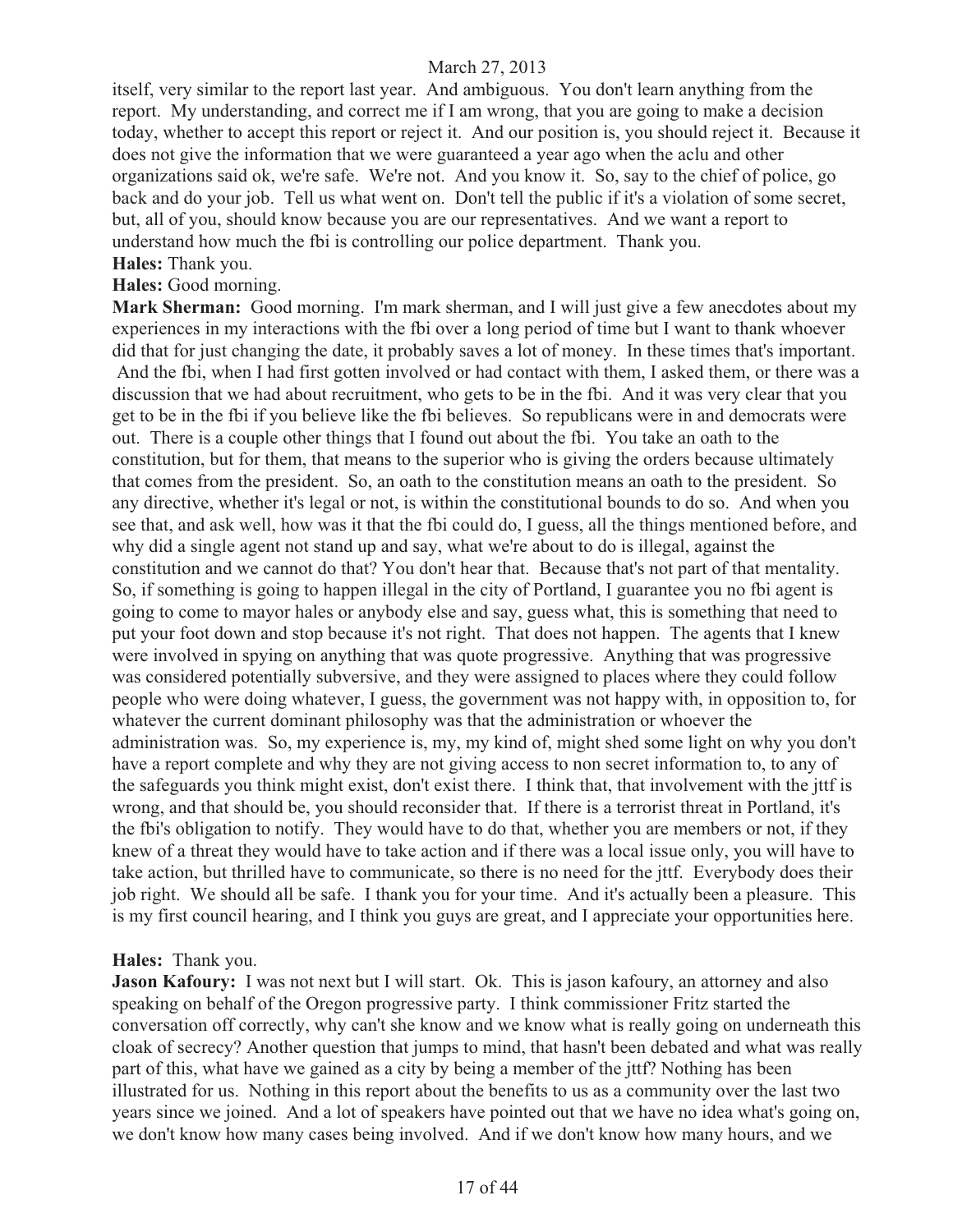don't know what type, they just say we're doing an investigation, and it involves terrorism. Well, is it an occupy person? You know, we have no idea what the context is, and as the city council, I think that guys have a right to demand, let's have an identification of at least what type of investigation, who is this person with and what is their organization and the structure, and we have nothing. Now, before we join the jttf, some of may not know this, but, we did depositions in joe walsh's case, and a false arrest claim and we found out by disposing the head of the Portland police, criminal intelligence unit that the criminal intelligence unit went undercover two peaceful demonstrations and dressed as plain clothed people. We as the public didn't know that. It took a deposition of a ciu head person to find that out. And you the members of city council may not know. That, that happens. So, that happened before we joined the jttf, and now, we're part of the jttf, and we have no idea what's happening. Basic message, trust us. For following the law, and well, apparently, an independent evaluation was written by the city attorney who we heard from, and why is that not public? What is the reason that if they wrote a thing saying yes, we are following the law here, that we, the community, can't look at that, and say ok, here's what exactly what happened. And here's why they are following the law. It's 100% just trust us and give a stamp of approval. And that's not what city council in this context and such an important issue to our civil liberties and our rights as a community should be. Just a couple of quick points. The one chance, the one chance that the fbi had in the last year to show who are their informants and how do they conduct business, and what is really happening, was the public trial of mohammed, and what did they do? We, the community, and mohammed as the defendant never got to find out who the informants were, and the top secret clearance for the police chief, according to, this he does not, he does not know who they are, and we have no idea how the fbi is operating on this, and what's really happening. And bottom line, democracy ends where secrecy begins. And we don't have control, as citizens over our police. And we certainly don't have control of the fbi. Thank you.

# **Hales:** Good morning.

**Charles Johnson:** Thank you, councilor. I am charles johnson. And I am a bit distressed that the chief of police, mike reese, is not here to get live input from the citizens at this time after delivering such a despicable and incomplete report to you. And so I think it's important that we say, steve novick, amanda Fritz, charlie hales, dan Saltzman, nick Fish, we, the people, elected you to be mature and responsible adults who demand responsibility from your underlings. You are not doing that. What you are supposed to do is say, there report is inadequate, a bunch of baloney. We don't need the jttf. That's all you need to do. You could stop my testimony right now and say the jttf doesn't need to be in Portland. It's a thespian organization. They allow kids to do fake bombings. We do not need the jttf. That's all that's going on. There is terrorism in the world and it is danger. The police and the fbi can handle it without partying around telling you if you play this jttf game we'll give extra money. You look like prostitutes and whores taking money for the program and spinning it around the police department so you can say we're placating the fbi and keeping the people safe. That is not happening. We are having a shell game, money from the feds comes around and goes in and out under different names. Portland will get the same amount of federal money whether tell the jttf to go down the toilet or not. Your job is to be mature, responsibility leaders of the community, and to say, no. Do not need the jttf. Also, the report should talk about, if you were going to keep it, it should have a report says, the feds moved this much money into the budget and paid for this many police hours, and they are never going to do that, they are paranoid freaks getting money from you. That's all that's going on here. It's that simple. It was nice to sit beside the younger kafori. His father had it right, we don't need it, stop, and do the right thing by your citizens. And have confidence in the ability of the police, and the fbi to keep us safe without this silly thing. There is a reason it's called a joint terrorism task force. Its purpose is to terrorize certain people. The government put young people in solitary confinement. We don't know how much amanda marshall was involved in that, but for many months, they kept young, and people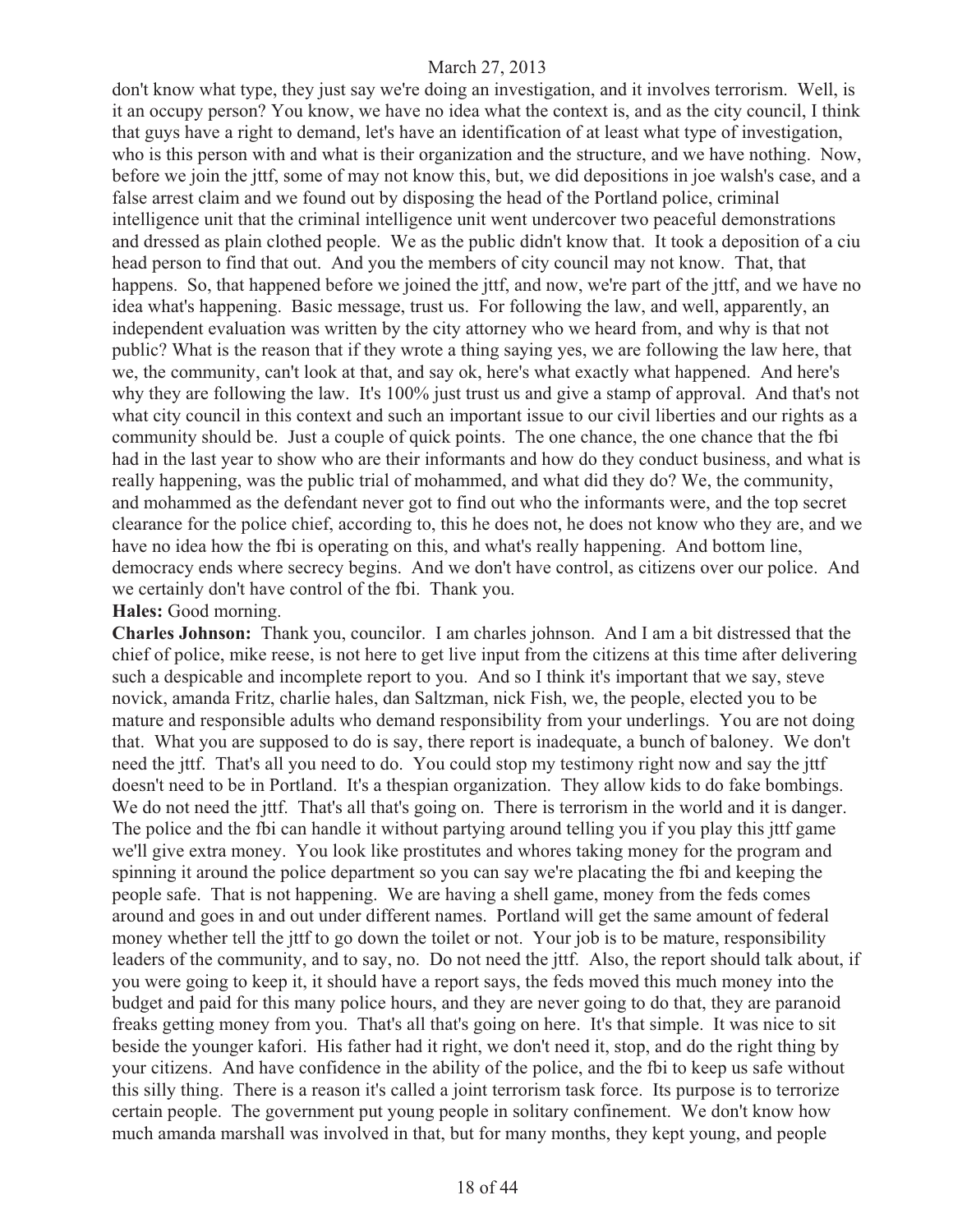with black clothe and is in solitary confinement across the board in the state of Washington, and we probably were dirtied by that. [inaudible], maddie phifer, mady o, those people are probably involved in the jttf crap. That's why it's a white wash report. You people should be able to get specific answers about that if the police won't do that, you need to tell them story, we're not financing or sanctioning this game. Thank you very much. Please do the right thing. **Hales:** Thank you. Good morning.

**Theresa Roberts:** Good morning. I am theresa roberts, before I begin, I would like to thank the students who came to testify about youth fares. And I would like to congratulate them on their selfcontrol in not pointing out that while their fares were being cut, tri-met ceos and executive staff voted themselves raises. It's unconscionable. And now to begin my part. Mayor hales, commissioner steve novick, commissioners Saltzman, fish. Amanda Fritz, I call you sent se and [speaking in another language] you are doing the right thing. Fight for us. You are the only person on the council that I know that I can trust. Although you are on the wrong side on fluoride. I believe it's an honest mistake. You had just come back from europe and you did not realize that democracy was being subverted on your watch, and as soon as you realized what that council was doing, [speaking in another language] you called it out, and for that, I compliment. I also compliment you for calling attention to the travesty of mike reese's joint terrorism task force report. I would like to follow dan handelman's points, and I would also like to talk about what is, what happened to my friend. On dan's point number one, after stating how revealing and how many cases the bureau has helped the jttf investigation, compromise their investigation it, makes no sense. The chief says the bureau has worked on at least one domestic terrorism case. Please correct me if I am wrong, you will remember last year I represented the scorecard, sorry, you were not here for that, and so on that card, Oregon got an f in public access to information. So, if anything I say is incorrect, stop me. But, in looking at things that make no sense, I am called to mind that this is the same cop who lied saying that occupy event disrupted a rape call and was later forced to recant. And looking at dan's point number four, questioning the level of clearances, I want to remind that this is a cop who confused us all in 2011 with a hazy mayoral bid. I want to remind our current mayor that the former mayor got thrown under the bus by the feds who claimed he told Portland police to go easy on occupy, and basically, through our mayor, threw him under the bus after he cooperated with them. Which the republicans took the story coming out of Portland and spun it to say that obama was easy on terrorism. So, you could see that article in the Oregonian. I found it most edifying to look at the documents, and I highly recommend if you have not been following it, that you do it. It's quite entertaining reading. All my life I have work -- I was lucky because I grew up in a higher socioeconomic circles and went to private schools. I never had to ride public transportation. We had maids. Security guarded our homes during the civil rights' movement, and our neighborhood. And because fear of riots. I grew up to teach, to volunteer. I grew up to be an artist. I am now a mother and a grandmother. I am highly educated. I have a high i.q. I believe that our city attorney and our council members likely also have high i.q.s, however, I am painfully aware, thanks to my, to michael moore's documentaries, and such, that this is not true of our police department, which function with an i.q. Range of 85 to 120. Now, the idea of, of someone with an i.q. Of 85, a badge, and a gun in combination frightens me. What could go wrong? And we promote from within. So, my fear is we have no one with an i.q. Higher than 120 to run the department. Last year, I watched my fellow activists who are students, teachers, social workers. Nurses. I watched them get pepper sprayed and hit. I don't go to the marches as a general rule. I will watch and cower from home fully coerced by our police department, and the joint terrorism task force.

**Hales:** I have to ask you to wrap up soon.

**Roberts:** What I am saying is I would like -- I used to be very angry at mike reese but now I consider the possibility that he really doing the best that he can with his i.q. Not to insult him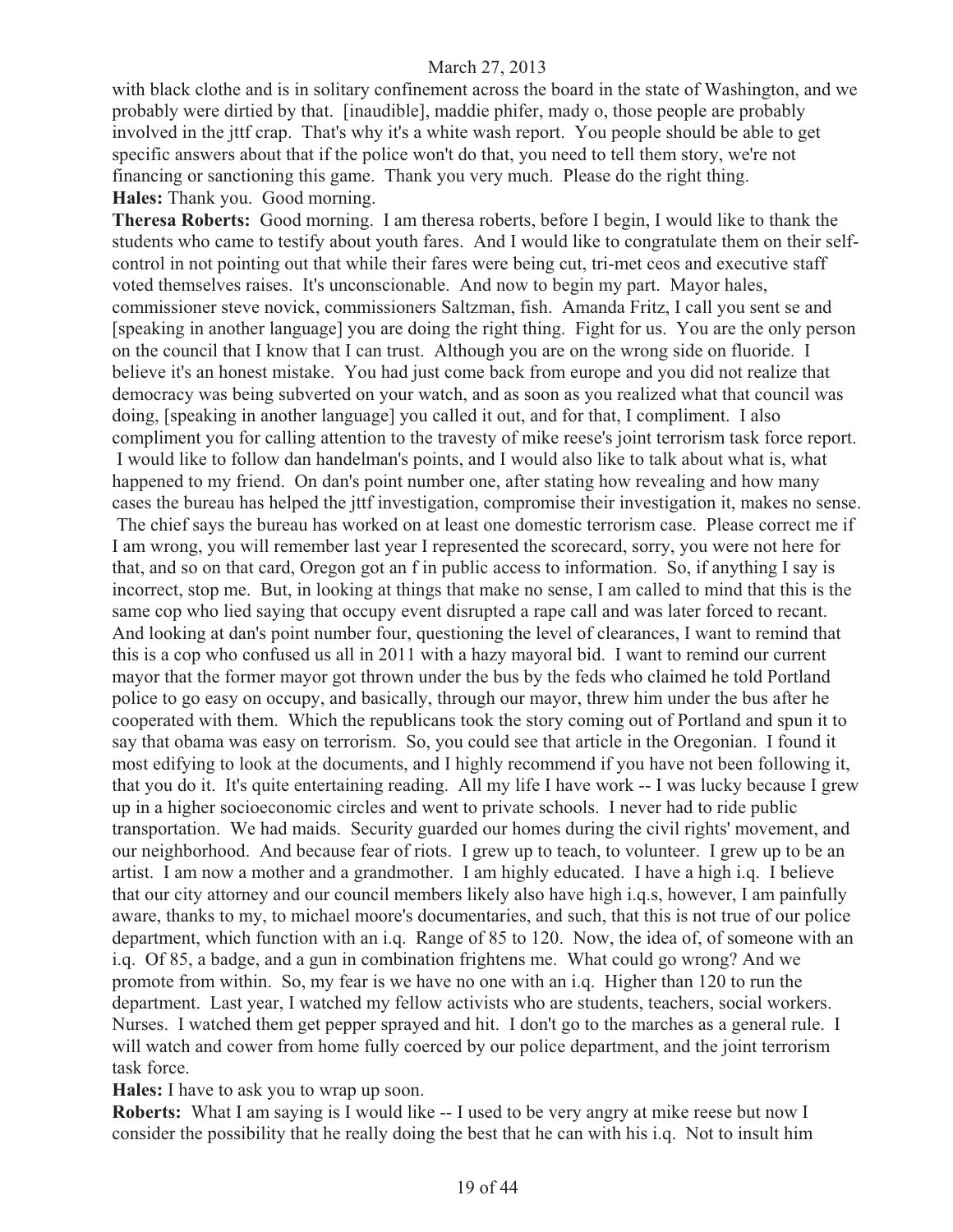because I don't know his i.q. But I know we have limits on them, we don't have limits on you, I am impressed our city attorney is extremely intelligent. I am not comfortable with them being the only ones with access to information or having a higher security clearance than. I believe that the only thing that we get out of jttf is that they militarize our police. We do not need our police militarized. We do not need them held to lower standards than the geneva convention. And we do not need our police department turning to the, turning into the nypd with office this is england and israel and having problems with constant stop and frisk, especially of minority populations. **Hales:** Thanks very much, thanks for coming. Good morning.

**Sarah Hobbs:** Good morning. My name is sarah hobbs and I am a member of our local veterans for peace, Portland chapter 72, and something that I wanted to touch on has actually, been touched on, but I wanted to elaborate. And that is, often, how investigations for terrorism are used against progressives. I, myself, have been out on the street marching in the actions, and looked up and seeing that I have gotten my, my, literally having my picture taken by, by Portland police and the department of homeland security Personnel. It's a result of this that the secrecy going on, it has become very concerning to me, personally, and to a lot of other activists, whether they are people like myself, who take a totally peaceful approach, people that I know are going, are more apt to be vocal or tend to be on the radical left, and it's the radical left right now that I am seeing especially being targeted. By, by terrorist investigations. Whether it's been said and I agree with, it's ok, don't spill the beans to the general public. I get that, but the fact that commissioner Fritz is sitting in front of us going why can't I have this information is very concerning. Correct me if I am wrong but my understanding is there is a chain of command within the police department, and my understanding is the mayor is the police commissioner, and the fact they are withholding him from you all is, is distressing. Because I am going to wonder, I have my picture taken, where is this going? And what's being done. Ok. I may never know but the people who should know are not being told. That is extremely distressing. What about the people have touched on, as well, we're having massive budget cuts, kids are looking at having no way of getting to school, to getting an education and pulled out from under. This money could be better spent. Thank you. **Hales:** Thank you.

**Nancy Newell:** I am nancy newell, a descendant an investigated mccarthy person. It's my mother who is the city treasurer of white bear lake, and they put her on the black list, so I have a direct experience from the time of ten years old of what that means so this issue to me is personal. And it's also through my own life experience related to me, I am on several lists still because of my actions against the vietnam war, and in the 1960s, and I did nothing violent or that was unconstitutional. And I feel that, that this particular task force is a money driven task force. The intent is not to protect the public, but to generate tremendous amounts of money and take it away from, from educational arts programs, I mean, all of the things that we need, I mean, if you want to look at it truthfully, what terrorism is, we are a terrorist country because we are using oil at a horrible rate, and we are burying islands all over the world, and if you look at it from the perspective of what others think about the united states, and its ability to look for oil and to perpetuate it, who are the true terrorists in the world? So, as far as i.q., I thought that was an interesting commentary because animals, we're in the animal kingdom, and the elephants are far more intelligent than we are, when an earthquake happens because they disappear. They go up into the hills. They are smarter than we are. We have to have all these instrumentations. Well, I think it can be well said, your instruments on protecting us is not what the problem s and I would like it readdressed the jttf, my daughter was in the square when that incident happened, and I don't need the jttf to protect my daughter. I can fully protect her in many other ways, by acting as an activist citizen, protecting the constitutional rights of this country. Thank you very much.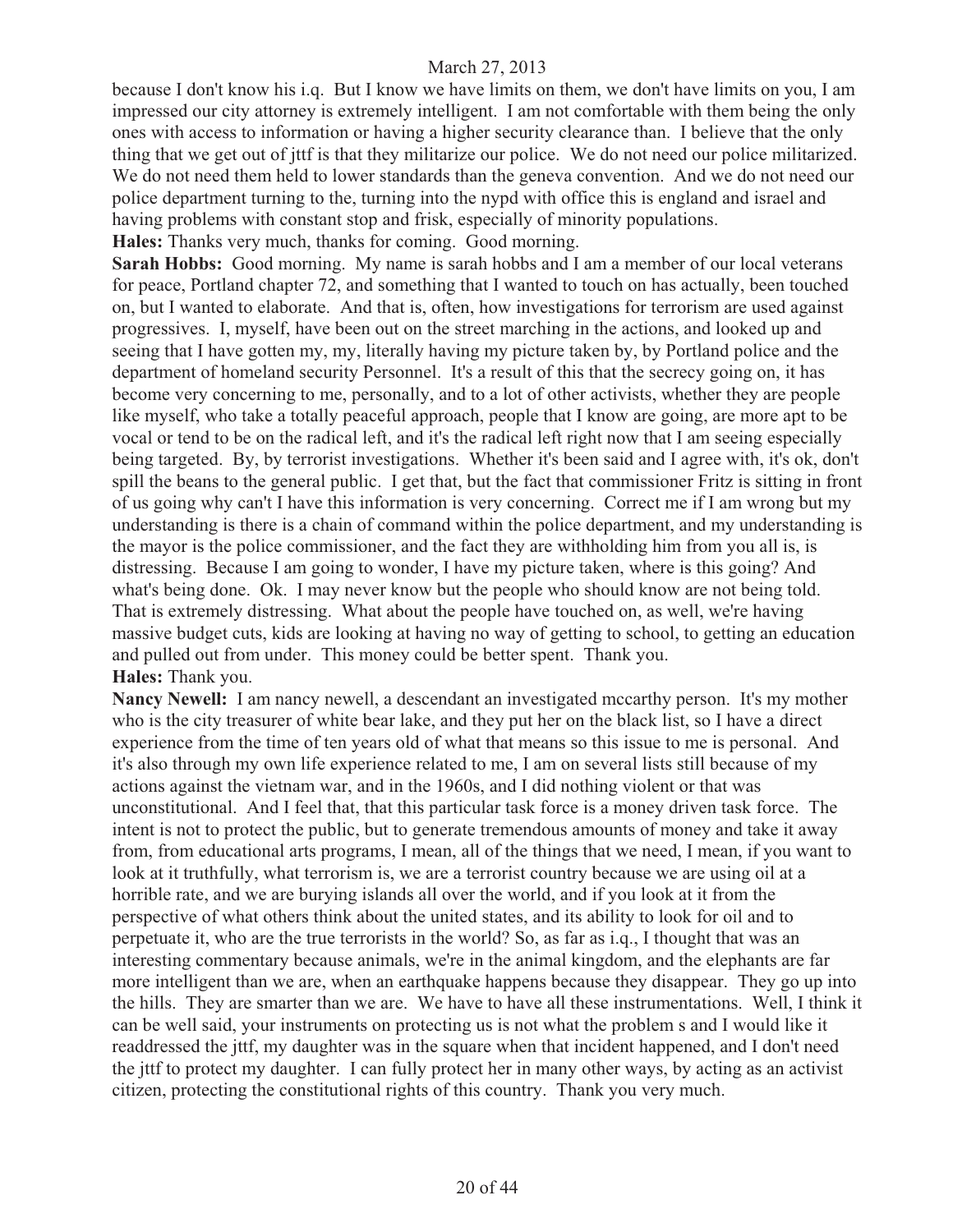**Hales:** Thanks for coming. Ok. We covered the list, of public testimony, and I think chief, and chief hendricks, and there is council questions. I believe that there are council questions so come back up.

**\*\*\*\*\*:** Thank you.

**Reese:** I think we should clarify a misperception, the police bureau is not a member of the joint terrorism task force. We participate on an as needed case-by-case basis. And in terms, of oversight the mayor as police commissioner, mayor adams and now hales are briefed by me on our involvement in cases involving the joint terrorism task force.

**Fritz:** Thank you, that's an important clarification, and jason Kafoury asked what have we gained, what do you see is the benefits after two years from that collaboration?

**Reese:** Sharing of information about terrorism activities in Portland. And collaboration on cases where it's appropriate for our officers to be involved. Using resources, both with, that the fbi has and the police bureau have in a collaborative fashion.

**Fritz:** Do we get any money from the jttf? For our officers' work on it?

**Reese:** No, I don't believe so.

**Woboril:** We accept federal grants.

**Reese:** We accept federal grants as part of our participation and a number of task forces. The fbi will reimburse overtime costs to the city for the personnel assigned, and in certain situations. In other cases, not involving our joint terrorism task force participation. They would provide vehicles or other support, but they do not do that for our officers in this case.

**Fritz:** So for its not all for jttf participation can I get that number as to how much we've been reimbursed for our overtime?

**Reese:** Certainly.

**Fritz:** That would be helpful. Part my concern here is we're making painful budget cuts. Can we afford to have two officers and is a lieutenant spending time on this issue. So, if I could get that number that we've been reimbursed and if I can get any numbers for how much time we have spent. As part of the budget process, that is a decision that, that I am interested in. And the mayor was quoteded in the recent arrest of mr. Kahn that we were not consulted on that case, is that correct? **Hales:** I was not consulted.

Fritz: You were not consulted, ok. That's an important clarification.

**Reese:** The fbi did not ask for our assistance in that investigation.

**Fritz:** I hesitate to ask for your inference, isn't that exactly the kind of thing that we thought we would be getting that information when we, when I said that we should go into collaboration with them? So we would know what they are doing? In Portland?

**Reese:** I cannot get into the details about what information was passed on but we were not asked for participate or provide assistance.

**Fritz:** So, going through, and I am not going to ask you again some of the questions that I asked last year, although, I would still like to get some of those answers, the league of women voters suggests the independent police review division director could regularly review all joint terrorism task force files. Is that something that would be legal and possible?

**Reese:** The city attorney has access to those files, and that's the oversight component that the city council has proposed through the, through the resolution. I think that's in, an effective oversight, and my reporting back to the police commissioner and the mayor also provides that oversight.

**Fritz:** Would it be possible, does the ipr director have the potential to get clearance? **Reese:** I would have to ask the city attorney, I do not know the answer to that.

**Fritz:** Colleagues, part my concern is that the city attorney is responsible for risk management for the city, as well as various other parts of it, and I am not sure that there is anybody who is wholly looking out for the civil rights of the citizens in this case because the police bureau is, and is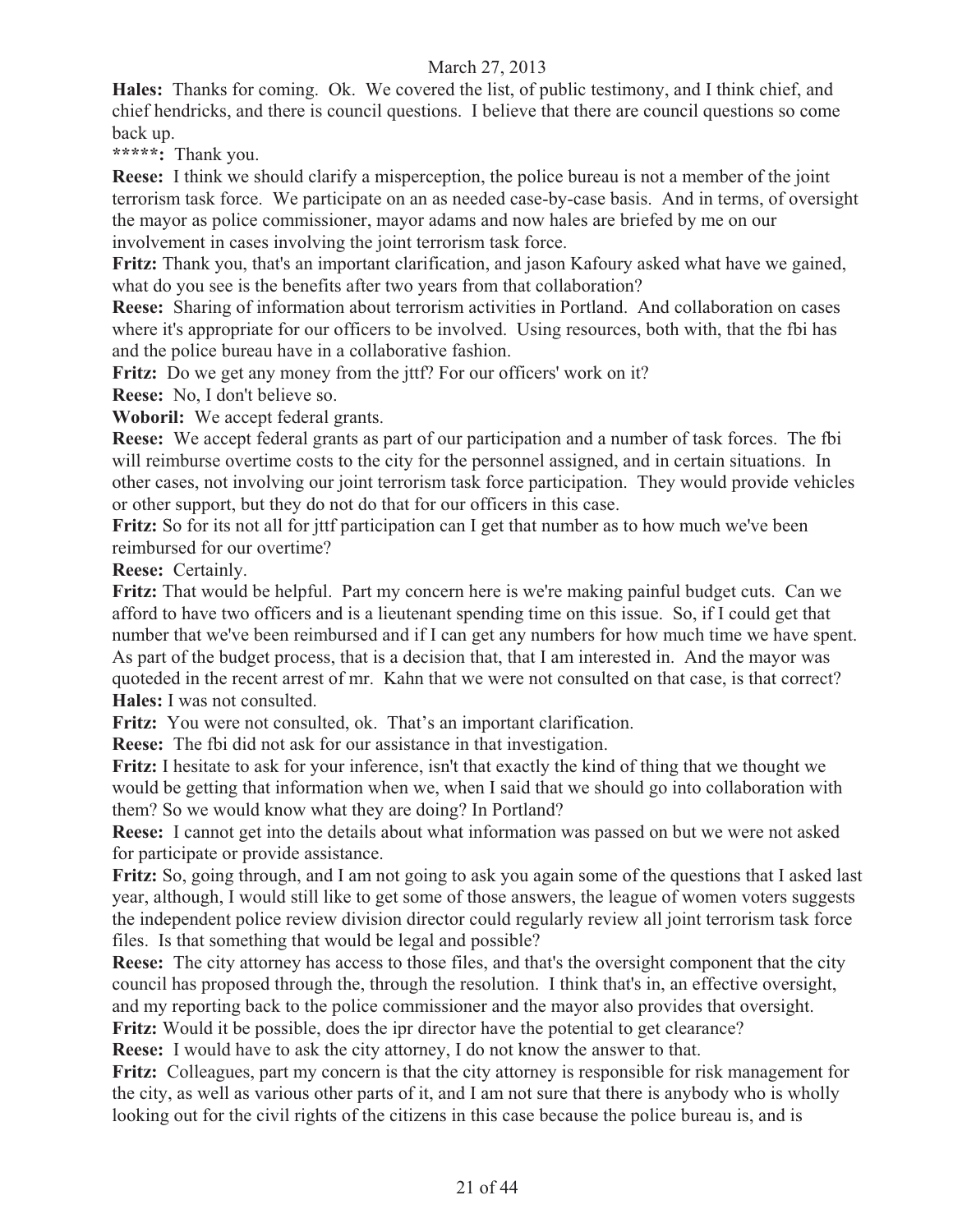cognizant that, and you have affirmed in the report that you are looking out for that, and you are also committed to collaborate with the joint terrorism task force.

**Reese:** Committed to provide resources on case-by-case basis when I feel it's appropriate for those resources to be committed. And I do take very seriously my responsibility as a police officer to uphold the rights of all citizens and our constitution.

**Fritz:** And I believe you do. And another suggestion from the league of women voters, to add a provision allowing at least two weeks for a public review, is that something that could be entertained?

**Hales:** It will be entertained.

**Fritz:** Thank you.

**Fritz:** A suggestion from the aclu, was to keep a log so that sometime in the future, there could be a five-year or a cumulative impact assessment, is that something that might be willing to do?

**Reese:** It is. Again, our participation is very limited with, with the cases, and it is important that we not divulge information that might allow people to understand that pace and tempo and the work assignments, we have very few resources committed to that collaboration.

**Fritz:** You could, perhaps, after five years tell us the previous, you know, like in 2017, you could tell us the 2012 numbers, perhaps.

**Reese:** It would be up to the mayor at that point as police commissioner to delegate that, or direct us to do that.

**Fritz:** Do you know if the city attorney keeps a log of how many requests and meetings they have with the staff assigned to the collaboration?

**Reese:** I don't know. I think that dave is still here.

Fritz: Could I get that answer to that, please?

**Woboril:** I make regular visits, and some spontaneous visits when I get calls on different subjects.

**Fritz:** And you have records of when you met with people?

Woboril: Not -- I don't keep a formal log, no. We could put it together, I suppose, from my calendar and other sources and my memory.

**Fritz:** And from now on you could do so?

**Worboril:** I could.

**Fritz:** Thank you. And then my final question from the aclu is if we could make the training curriculum available to the public.

**Reese:** I don't see why not.

**Woboril:** It's straightforward. Certainly.

**Fritz:** Thank you.

**Hales:** I have really, a question, sort of a basic question for the council members that were here other than commissioner steve novick and I when the april 2011 resolution was passed, and that is, are we getting the kind of information that you intended when that was passed?

**Fritz:** From my perspective the answer is no, that, that's part of why I voted for it was that I hoped we would get more information on what the jttf is doing here in Portland. And whether I know it or not, at least you would know it. You said you didn't know about the recent investigation. That's of great concern to me.

**Fish:** Mayor, since you pose the question, I deeply respect the fact that a lot of people have come before us today and have in essence urged us. The question before us is whether to accept the report or not. And a number of people have come before us and are saying, go revisit our original decision. It was flawed. And that was the position many people took then and take now, and I respect that. The question is whether or not we accept the report. The thing that I'm not clear about as I listen to Commissioner fritz's questions is whether we have a problem with the report or a concern with the underlying resolution. My recollection is, in trying to strike a balance, the council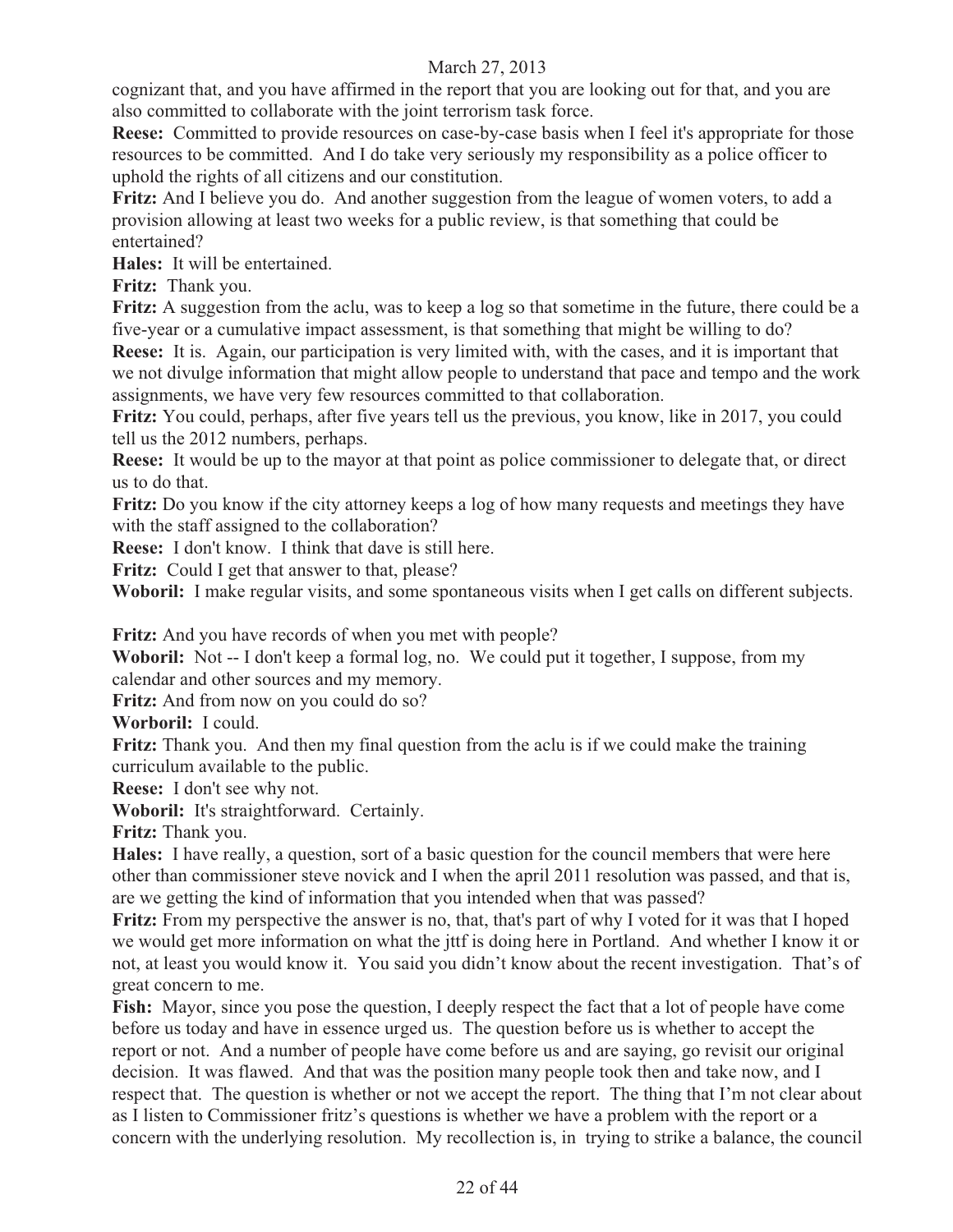unanimously adopted a resolution that provided two individuals would seek a particular enhanced security level. That is the police chief and the commissioner in charge, by tradition that has been the mayor. And that we would have an additional protection of the city attorney's office reviewing, that meant some level of security clearance. It was not my recollection that it was our intention that everybody in the council would seek some kind of security clearance and duplicate what the commissioner in charge was supposed to do as sort of the watch dog on this. Chief, would you like to respond to is that?

**Reese:** Again, I work directly for the mayor as police commissioner on this, I brief the mayor and did so with mayor adams on all of our investigative collaboration with the joint terrorism task force. The mayor has, I think, a keen awareness of our participation in investigations. Fish: Again, the point is, i'm not discounting concerns that have been raised, but the resolution provided a chain of command and system of oversight. We did not debate and argue at the time that every member of council should seek a certain enhanced level of security, and function in concert with the commissioner in charge. We delegated that function, is that correct? **Reese:** That is my recollection. The question today is a narrower question. The information, is the report, consistent with what the council requested? And I believe last year one of the concerns you expressed to us was a different level of detailed analysis, would have the effect of compromising investigations. Would you care to elaborate on that?

**Reese:** Our participation is very limited. We have two officers assigned from the criminal intelligence unit to participate on a case by case basis. We have had very little interaction with the joint terrorism task force over the past year. I briefed the mayor and mayor adams when we did participate in any investigations. The limited resources that we have, if we were to provide a greater detail of information might enable people to determine what those investigations are and what we -- what our interaction with the fbi is on those – those sensitive investigations.

Fish: What I hear commissioner Fritz saying is that she would prefer an additional level of safeguard where she could have access of information and make her own independent judgment - is there any reason in the resolution that the opportunity to obtain a higher level of security could not be extended to any other member of the council who sought it?

**Reese:** I would have to defer to council and the fbi on that question. It wouldn't be something that I would put forward. The fbi makes the decision about who is appropriate for clearance to their information.

**Fish:** Understand. I think what we have here in part is a little bit of a catch 22. I have a colleague saying that I would prefer to have more information to make my own assessment, and at the same time the resolution is intentional about providing information of people that have an enhanced level of security, and that was unanimously supported by the council. Dave, do you want to comment on that?

**Woboril:** As I said earlier, clearance is not necessary to be able to evaluate whether or not the goals of council are being met. It is a confidentiality question. With intelligence functions that's always the tension in a democratic society. How do you maintain effective intelligence function while still managing it? And having it be transparent enough that you can manage it and be assured that it is not running afoul of your goals. It is not the clearance. It is the confidentiality. Fish: Okay. Dave, you are in the city attorney's office, what level of clearance do you have? **Woboril:** I have none.

Fish: You are bound by the confidentiality agreement.

**Woboril:** Ethical obligations to the city.

**Fish:** Chief, secret clearance?

**Reese:** Secret clearance.

Fish: Is that part of a compromise, you would have to have top-secret to participate, did we end up resolving it that you could participate on an as needed basis --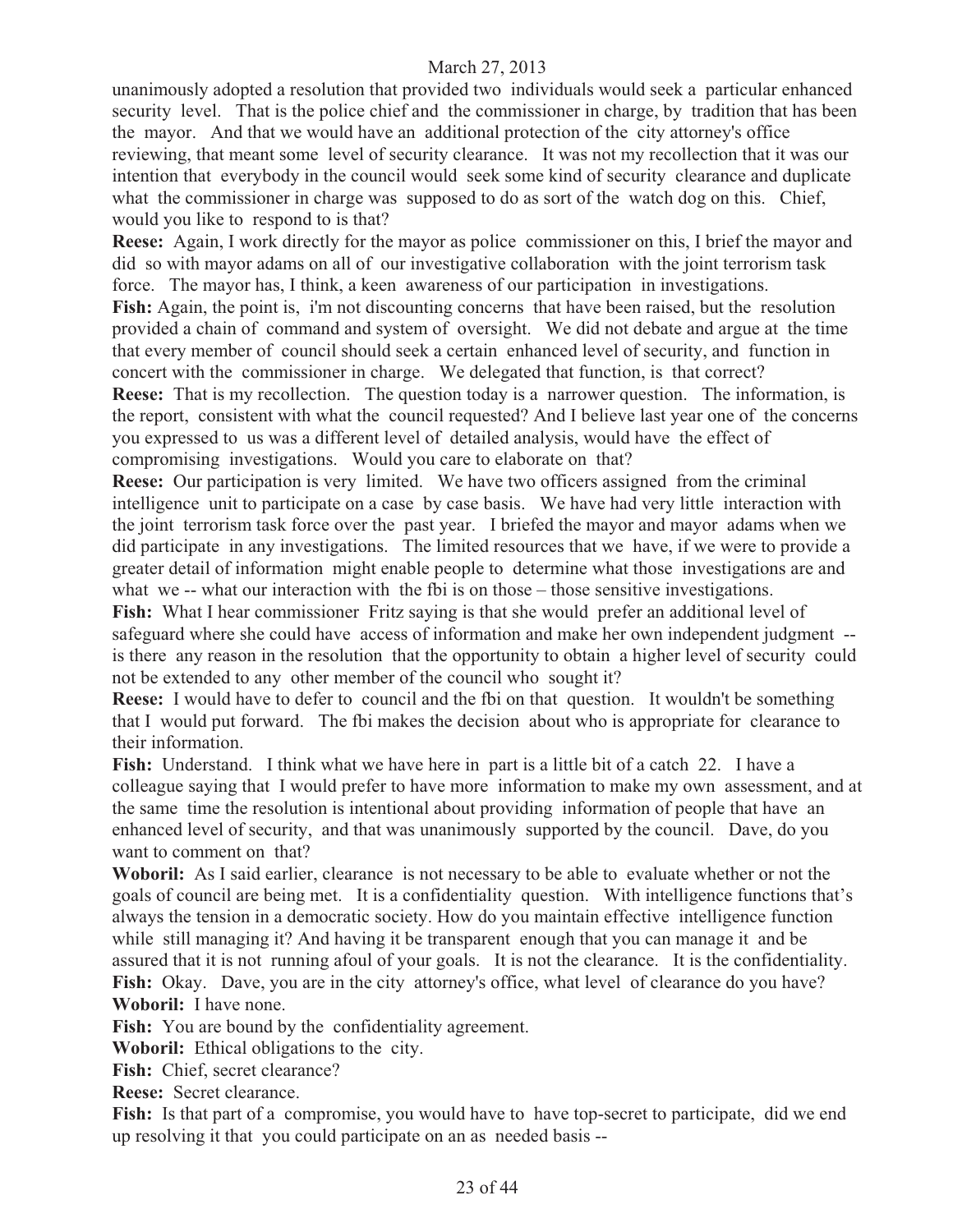**Reese:** Absolutely. Because our officers are not assigned full-time to the joint terrorism task force, none of them have top-secret clearance, I have the same clearance level as all officers that participate in the investigations.

**Fish:** Mayor hales, are you in the process of seeking secret clearance --

**Hales:** Not yet. I believe I'm eligible, but we have not yet applied.

Fish: At the same time are you bound by the confidentiality agreement

**Hales:** That's right.

**Fish:** On the question of whether more than one member of the council could have the opportunity to get the briefings that the commissioner is in charge has, that is a question that I am interested in learning more of and taking up. I don't think we will essentially resolve that today as part of accepting the report, nor do I believe that provides manageable safeguard because there are many things that we delegate of equally important significance and I am not convinced that having five versus one take responsibility and then certify to the council as an improvement. The question has been framed. I'm certainly interested in learning more about that.

**Saltzman:** From my perspective, I think this report is very responsive to the resolution we passed. Line for line, paragraph by paragraph. As probably the one council member, although we all unanimously supported the resolution -- I give mayor adams a lot of credit for his work to bring everybody together, including me, as someone who, you know, has believed that we should be a full participate in the joint terrorism council. I think this compromised where we're not except on a case by case basis is a good compromise. I feel that – and I know the aclu supported this compromise as well. I know they wished for more information to be in the report. There is some point where you can't put everything in the report without compromising the basic thrust of what a secret investigation is. Commissioner in charge having any kind of special clearances -- I just don't recall that. So, I thought the report responsive.

**Novick:** Chief, I am curious as to why you think it would compromise your ability to fight terrorism if you did include the kind of information the aclu is suggesting. Like what would be the problem if you said we participated in 23 investigations and 12 of them involve religious extremist organizations, six involve unitarians, you know, four greek orthodox, and two russian orthodox, and also 11 political extremists and six of them were anarchist groups and five were right-wing groups and 11 of these were assessments and eight were preliminary investigations and three were full investigations, what would be the problem with providing that kind of information?

**Reese:** That would be very detailed amount of information that would allow people because of the number of resources and the limited number of resources we have, I think people could then determine where those resources were being applied, and potentially compromise sensitive investigations.

**Novick:** But how exactly? General categories, what would happen? I think if I discussed that in council it might actually provide information about how those investigations would be compromised.

**Novick:** Is it that if you gave the types and you were -- somebody who wasn't involved in one of those types, doing terrorism, okay, i'm getting away with this? Or -- I mean, can you give some indication of why it would compromise the investigations?

**Reese:** We have very limited resources applied to these investigations. We do very few investigations. And if you were to follow the track of the investigation through that process, you would be able to determine potentially what we were investigating or what the fbi was investigating.

**Novick:** I mean what purpose do you think -- do you think that this report really serves much of a purpose?

**Reese:** Council resolution that it allowed our participation on a case by case basis.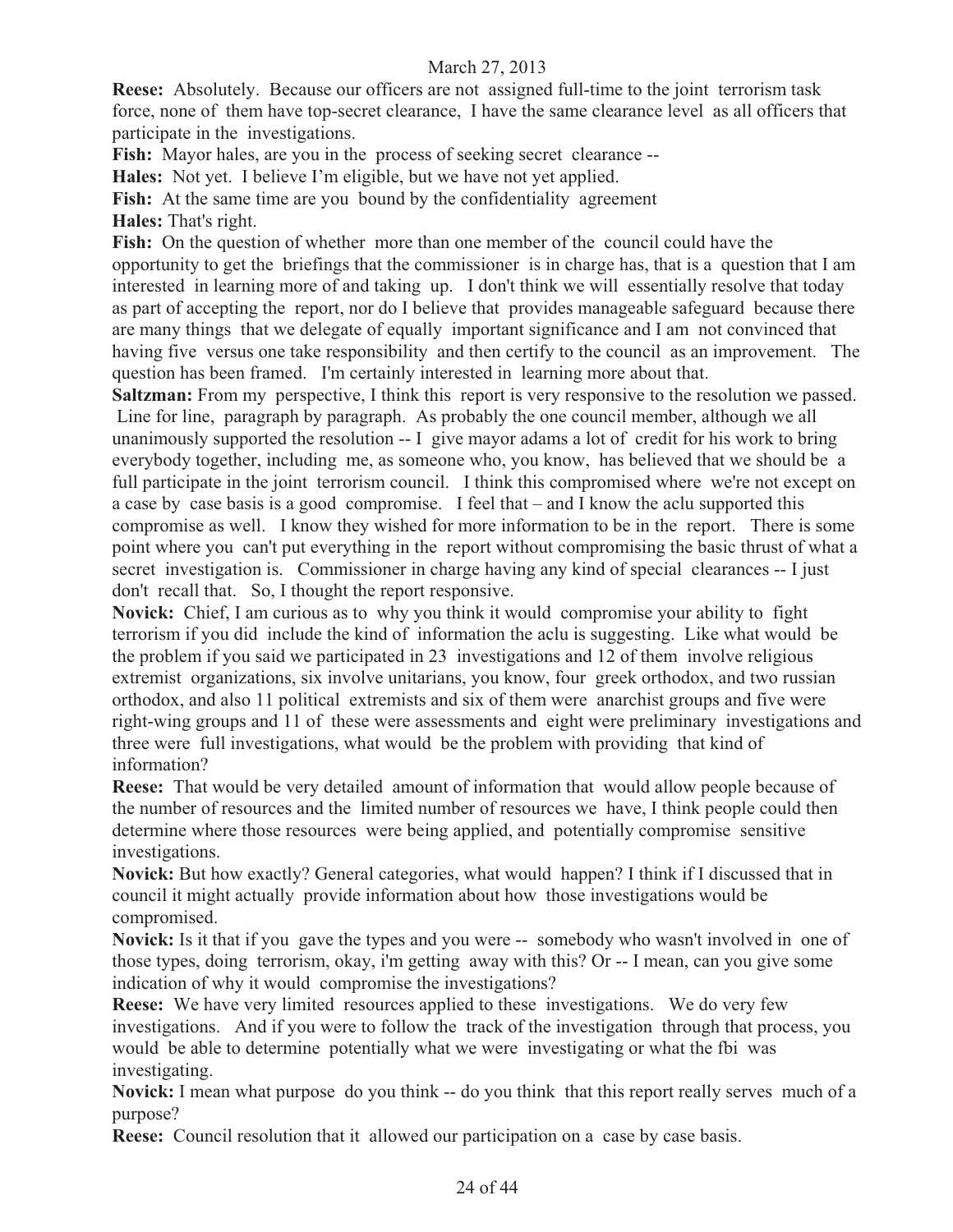**Novick:** Doesn't this just sort of say we are complying with the resolution and -- hopefully there is an understanding that you would comply with the resolution, so do you think there is really a point to having to come before us every year and say we're still complying with the resolution? **Reese:** That was council's direction, and I believe there is an oversight component to it, that the mayor and the city attorney can speak to as well, that they have knowledge of the investigations that we participate in, and the oversight process is in place.

Fish: Can I also just add, the purpose of a public forum is to allow advocates, advocacy groups, individual citizens, lawyers, legal advocacy, watchdog groups to come and tell us that they have evidence that we have not been faithful to the resolution or to its implementation, and that is one reason to have a public forum.

**Novick:** Commissioner Fish could we have the public forum without having the report that seems to say the same thing every year?

**Fish:** The council walked a fine line. These are difficult questions, some the chief has persuaded me we should not air publicly about methods and means because of the limited participation, but I think this is fair game for the council to debate. I do think a public forum with people having a chance to express their misgivings about the original action, our implementation, and to provide direct and substantive evidence of any claimed violation of this agreement is useful. I have in the -- in the time I have been involved with this, no one has come before us on public forum and said I have specific evidence of some misdeed, but I would think under this resolution, but if they did so, I think they are entitled to have a forum where they can present that evidence.

**Novick:** Chief, by the way, I want to apologize and thank you for not having asked these questions in advance of this discussion. And it is helpful to have a discussion before next year on these topics, because I would like to have a further discussion about why you think any of those details would compromise investigations and also with mr. fidanque as to why the aclu thinks that any of those details this particular information they asked for would be useful.

**Reese:** Again, I think there is value with us coming before council with the report, because you have the opportunity to question me and the city attorney about compliance with the oversight mechanisms, and certainly as you can see in the resolution, if officers brought forward to the city attorney concerns about violating state law, that would have been highlighted in the report. **Hales:** Further questions, discussion, any further response to what you are here today other than what council has already covered? If not, prepare to hear motion for resolution.

**Saltzman:** Move to accept the report.

**Fish:** Second.

**Hales:** Roll call, please.

**Fritz:** Thank you for bringing this report to council. I think it is a helpful discussion and I appreciate your affirmation that the police are doing as we expected them to do. I note for my colleagues who were not here a few years ago that I did have different expectations for the report than is in it. That wasn't specifically voted on. And I feel that I was expecting and hoping for more information which we had discussion about that last year. We had another one. Various issues raised. I'm interested on what the Mayor will move forward on. I'm intrigued by the suggestion that I could apply for secret clearance and it would be worth doing just to find out whether I would get it or not. Having participated in multiple civil actions in Portland -- but that wasn't something that was discussed before. I am concerned. Not about the police or the Portland police's actions in conjunction with the joint terrorism task force, I am concerned that we didn't know that they were looking into one of our citizens actions just very recently. That doesn't go to what I was expecting when we agreed to do this collaboration. I'm concerned that there is a history of the fbi and federal government not respecting human rights and civil rights, and in particular, being discriminatory against japanese americans which we heard about, against our muslim brothers and sisters, against all kinds of people who are peaceably demonstrating, and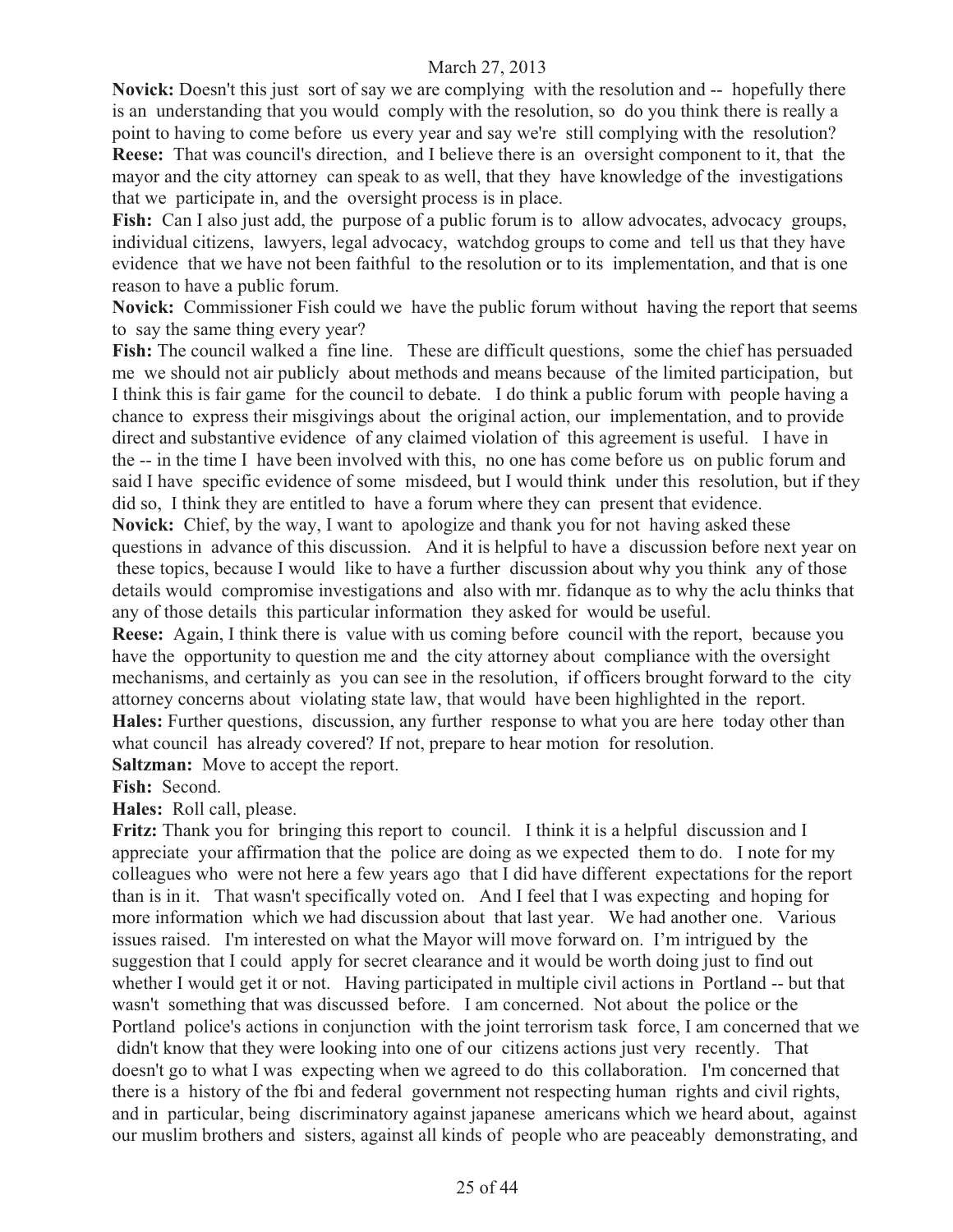assembling and doing things that we as Portlanders are particularly apt to do. I don't have to accept this report and I don't. No.

**Fish:** When we took up this question of the proper role of the city in connection with the joint terrorist task force, we had what I thought was one of the best and most thoughtful debates on any subject, and at the outset, I thought it was highly unlikely that we would have five votes in support of a compromise. The testimony that I recall was from some groups that thought we should be full participants and others who thought we should not participate at all. We had profound debates in this chamber about civil liberties, about the extent of terrorist threats, public safety. We had a u.s. Attorney at the time who spent a lot of time with each us of explaining his concerns. We had advocacy groups led by the lawyers guild and aclu and others who shared a lot of time sharing their concerns. I was proud of the compromise we reached. We took a lot of heat for that compromise. As I said, there were people who thought it didn't go far enough and people who thought it went too far. But there was a sincere effort, I felt then and now, to strike a balance between protecting public safety and protecting civil liberties. One of the gentlemen who testified earlier, and is a sharp critic of our approach, said there is terrorism in the world and there is violence, and so we did not begin this exercise frivolously. We did it out of a concern that we protect people's lives, protect public safety. We did it in a way that was unique and different from the other 57 cities. I remember a ferocious debate nationally about what Portland was doing and if we were somehow the oddball out of a national approach to dealing with this question. We did it differently and came up with a compromise as needed. The question before us today is not whether that was the right approach. I have not heard anyone on this council seek to revisit that question. The question today is is the report faithful to what the council directed? And I believe it is. Now, I take very seriously the concerns that are raised by my friends in the civil liberties community, while they don't have documented evidence of abuses under this agreement, they are concerned there are not enough safeguards. So that, I share that concern. We have a new mayor who is seeking a clearance. We have a new mayor who can take a fresh look and I would urge mayor hales to do that. My hope is that he will keep the police bureau. And my -- as I think a mayor should. And I would hope that you take this opportunity, charlie, to take a fresh look at this reporting system with the police chief, and perhaps even engage some of the advocacy community, and see whether there are some things that we can agree on. I think those conversations are best done in other settings. Where certain kinds of information can be shared. It is a little more awkward here, and I hope the public understands that there are some things that we are counseled not to discuss publicly because they could compromise investigations. That said, I believe this report satisfies the council's requirements, but if the sense of the council is that they want to revisit what those requirements are, I think that should be taken up at another time. Aye.

## **Saltzman:** Aye.

**Novick:** So, I would like to say first of all that I commend the members of the council who approved this method of -- substantive method of the city engaging with the fbi to investigate criminal acts of terrorism. Potential criminal acts of terrorism, just like the city should participate with the fbi in investigating other criminal acts. I don't have an issue with that. I thought that the process, the conclusion was very impressive. As to this report, I feel that the police are put in a rather difficult position in that you are supposed to provide a report on participation in the jttf while feeling that you can't give anything but extremely limited information without compromising the investigations. But -- what i'm saying, is not to be a criticism of police, but I think that the report itself is problematic, and as currently constituted will simply be a source of ongoing frustration to everybody. Basically what it says we're complying with the resolution, with the rules that are set in the city's participation, jttf -- so, I don't really know what purpose it will serve to continue to have a report that will say the same thing every year. What I would like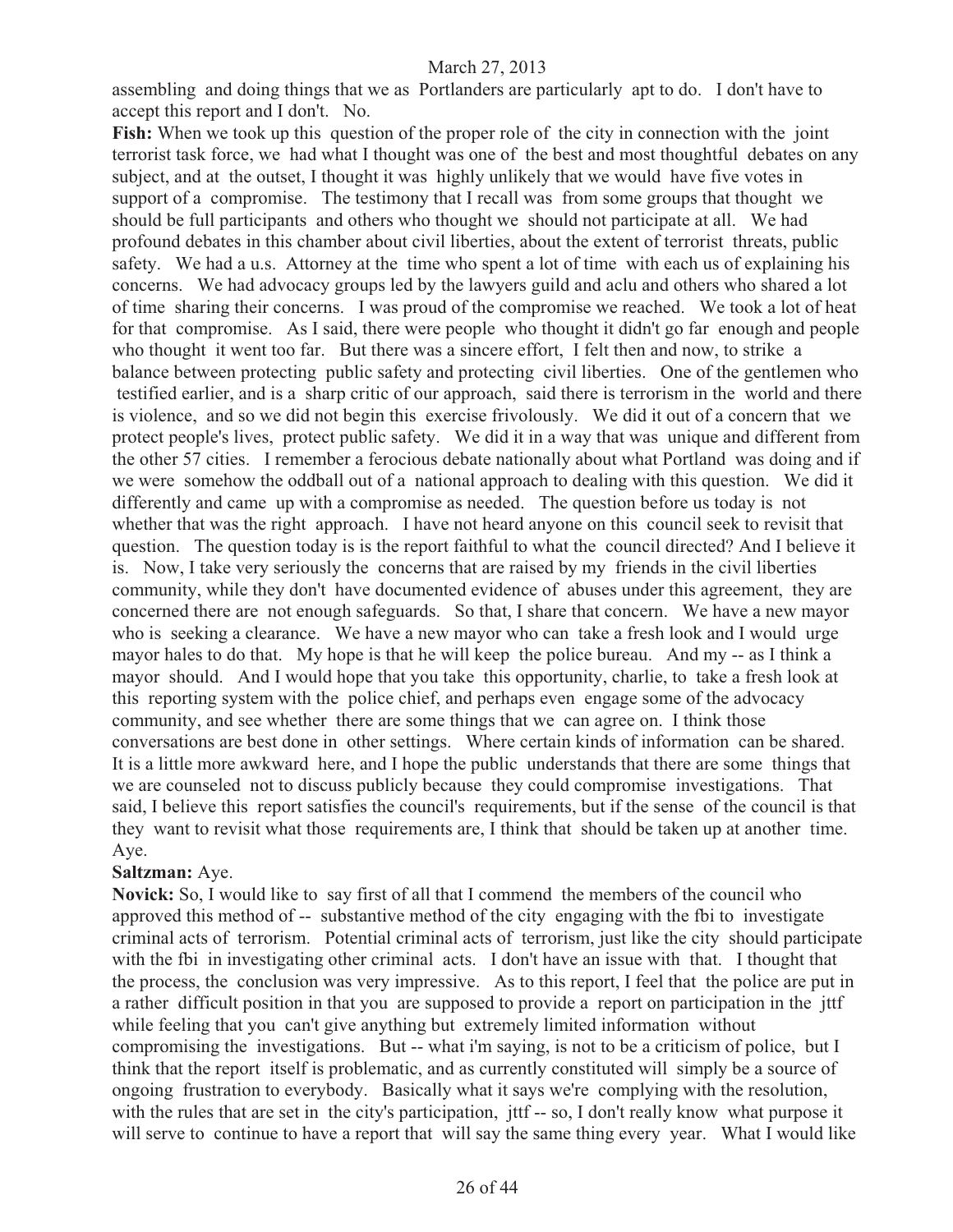to see in the next year is a discussion of should we get rid of the report, and maybe replace it with a public forum where people air their concerns, or is it possible to have a report with more detail. So, that is the discussion that I hope we have over the next year. Because I really -- I realize this is a very serious subject, but I can't resist saying that mark twain once wrote that when he was a boy, he started a diary and he looked back on it after a while and saw that every day it said the same thing. Got up, washed, and went to bed. I don't think there is a point to have a report on jptf that reads like that. Understanding that my vote is not meant as a criticism, but a frustration with the form of this report. One thing I will say, greg, i'm deeply disappointed you did not reuse the line you used in this issue a year and a half ago in a public forum -- the fbi has changed so much, why is it still called the j. Edgar hoover building? I personally hope the fbi has improved over the last 40 years, but it's such a good line I think you should reuse that as much as possible. Having said that, I vote nay on accepting the report.

**Hales:** I want to thank the council and everyone here for a thorough discussion. We have had at least one forum here this morning and we will have more. These are important questions. Some of you know that I come to the question of the relationship between the city of Portland and the fbi with some history and deep skepticism about that relationship and that skepticism remains. And I want to take to heart comments made today that I as commissioner of the police bureau should and will take a fresh look at both this resolution, and the reporting format and larger questions that still to me remain about whether it is wise, good public policy, and cost effective for the Portland police bureau to be engaged in this work with the fbi. I again, I want to restate my point. I am very skeptical of the prospect of entanglement of our police bureau, which should and is focused on peace-keeping in our community, with the work that the fbi does in addressing global terrorism. I'm skeptical of that relationship. It doesn't mean that we will have none. But it means that we approach it very cautiously. I want to be respectful of the work that the previous council did and the fact that the council did get to a unanimous resolution that set in motion today's report. I want to be respectful of that work and step carefully into this review of how we're doing this. But I think for today, and for this report of last year's work, i'm prepared to accept it and give everyone the assurance that I and the rest of this council, all of whom believe deeply in civil liberties and in a police bureau that is focused on both a climate of trust with our citizens and on public safety in our community, that that work will continue. Thank you all for a good discussion. Aye. Thank you.

**Reese:** Thank you, mayor.

**Hales:** Thank you. Next item.

**Item 253.** 

**Hales:** Good morning.

**Thomas Lannom, Director, Revenue Bureau:** Good morning, mayor, city council. Thomas lannom, director of the revenue bureau. Two items before you. One a resolution and the other ordinance. I will speak to them both briefly. The ordinance -- before I get going, a technical matter to take care of. In the packet, substitute language for the budget portion of the ordinance, and it is a technical change to make sure that we move the appropriation to happen in the bump rather than today. I will ask each member of council move that change unless there are questions.

**Fish:** So moved.

**Fritz:** Second.

**Hales:** Any further discussion on the motion to substitute the new language? **Saltzman:** I do have questions about it but i'm willing to vote -- I will let you make the presentation and then I will ask the questions.

**Hales:** Roll call on the substitute.

**Fritz:** Aye. **Fish:** Aye. **Saltzman:** Aye. **Novick:** Aye.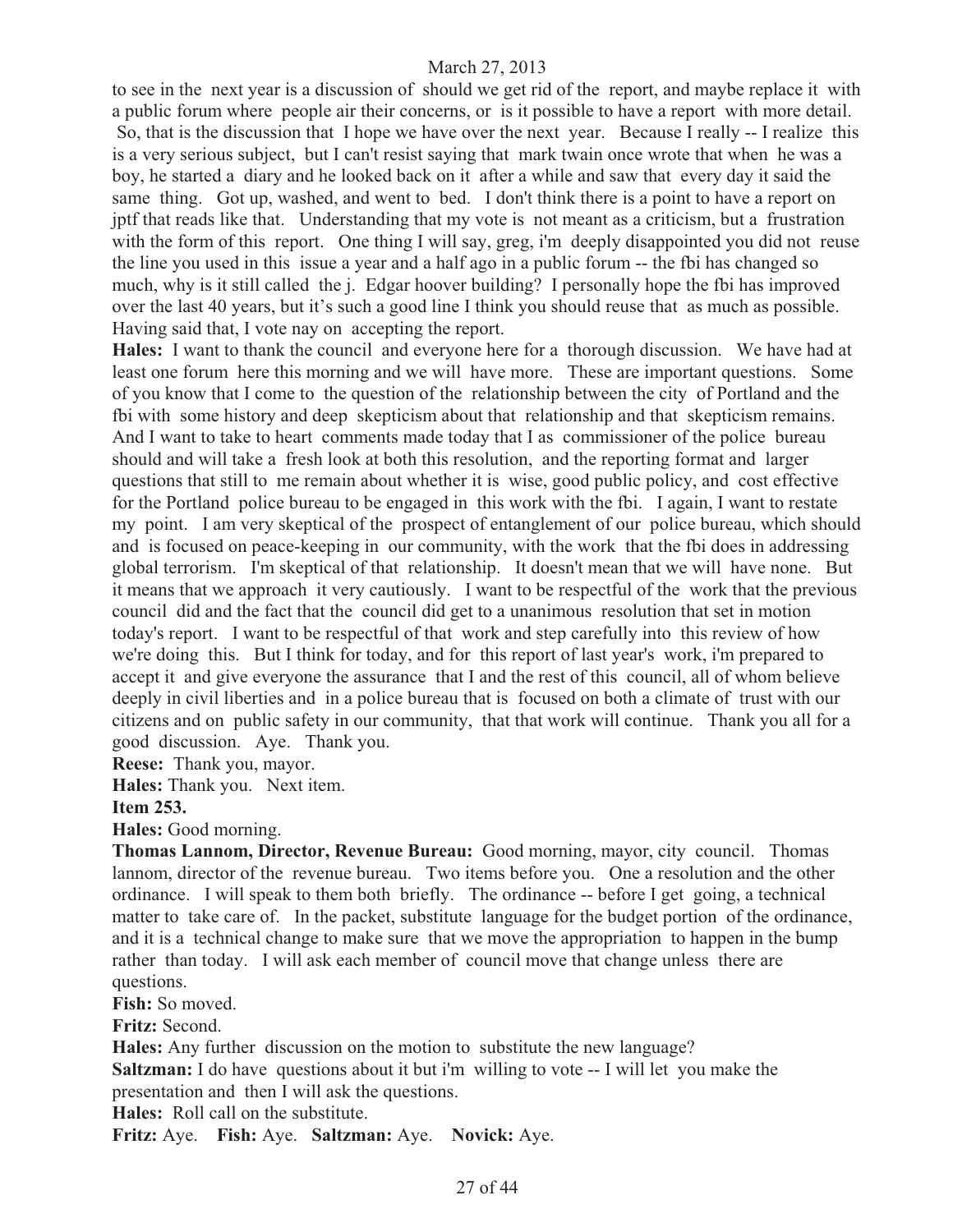**Hales:** Aye. Substitute ordinance is in front of us.

**Lannom:** The ordinance amends the arts education and access income tax code to include a new definition of income-earning resident and to exclude from that income, from that definition rather, anyone making under \$1,000 income of any type. We had previously circulated a report which I also believe is part of the packet that discusses the impacts of this change. I will be brief about the impacts. Excluding income from under \$1,000 for purposes of this tax will result in approximately 7,000 to about 20,000 taxpayers no longer having to pay the tax. The income of the revenue impact of that change is in the range of \$277,000 to \$700,000. The range is so big and can't be narrowed any further because the data necessary to narrow that range not available. Irs, Oregon department of revenue, there is no information about individual income earners, below certain thresholds -- so, the bureau had to look to a range of other data sources to gather that information and that is why you got such a broad range in terms of the impact. The other impact, one-time expenses will increase by approximately \$140,000. The bulk of that is printing and distribution to make sure that everyone that has filed or will file incorrectly or to be able to seek a refund, those sorts of activities can begin. We expect many more tens of thousands of taxpayers to file between now and april  $15<sup>th</sup>$  who might not be cognizant of the changes occurring here and we cannot notify them of the changes until approved after a second reading next week. We can talk more about the impacts as far as the budget is concerned. Happy to talk more about that in a moment. In terms of -- that is a one-time increase in budget -- one-time budget currently capped at \$500,000. We are projecting to underspend that budget by about \$40,000, the as today increased budget is \$100,000 net.

**Saltzman:** \$600,000 total for first year start-up admin?

Lannom: Correct. What we are asking for is \$500,000 was the cap, one-time expenses before. And today we need 600 because of the changes that we're considering.

**Saltzman:** If that is in addition to 5% of gross revenues for admin or --

Lannom: Five percent of gross is the ongoing number.

**Saltzman:** Ongoing number.

Lannom: Right. And I was going to speak a little bit to the impact around that. This change, as I said before, will result in a reduction of revenue, and so because expenses are a function of revenue, that is to say 5% of revenue is the expense cap, it also has the consequence of reducing the amount of expenses that the bureau can administer this change with. So, that said, we have done some projections around what the new cash flows look like and we believe that we will remain under the cap on a going forward basis. However, I do need to caution the council that if there are any further unexpected decreases in revenues or increases in expenses, that cap is now threatened, because any contingency space we had on a going forward basis is largely being impacted by today's action.

**Fish:** Did the five percent cap on administrative expenses by law is calculated on the basis of gross revenue over a five-year period.

**Lannom:** That's correct.

**Fish:** So that the challenge here is that we may not actually -- we may not get an accurate picture of whether we are within the five -- we can project and check this annually, but the measure adopted by the voters said you look at a five-year average.

**Lannom:** That is correct.

Fish: Does that technically mean you could go above or below 5% during the five years as long as in --

Lannom: Yes it does. In one year you may have 6%, another year 4%. As long as you are hitting the five-year 5% average, obviously, from a good faith perspective, we could prefer to stay under 5% every year, especially the first year if we can.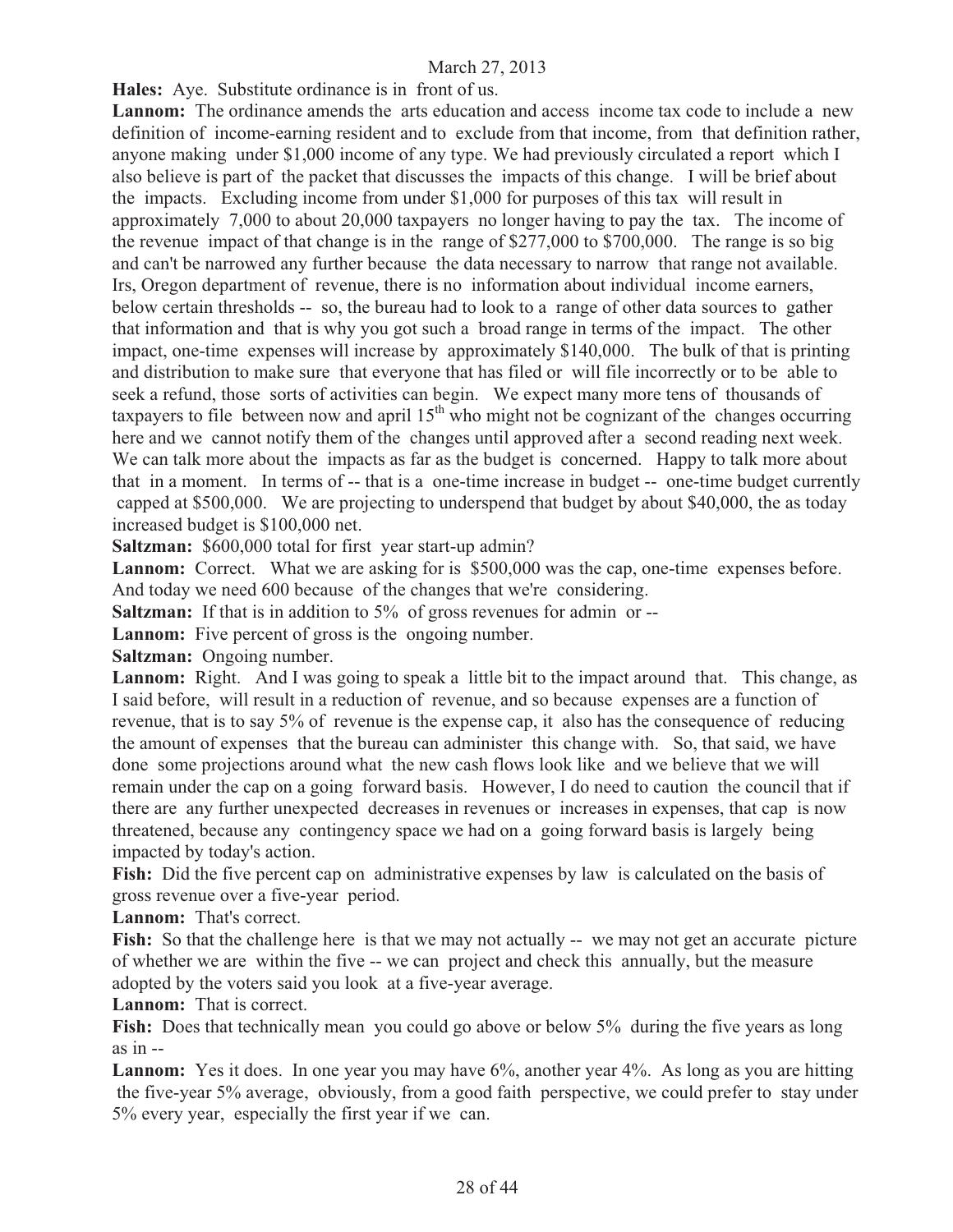**Saltzman:** I believe this language in the ballot was taken straight from the Portland children's levy, which also limits administrative expenses to 5% or less. We do that over a five year period as well, we pretty much -- we have met 5% or less pretty much every year. One year I think we were 5.02. Over the average, 5% or less. This language I think came straight from the children's levy. **Lannom:** Our goal will be under 5% every year. This gives us the latitude that we need and that was approved by the voters, as you mentioned, commissioner. And then I will speak briefly to the resolution, a separate matter, council is directing the revenue bureau to review the entire structure of the tax. And the bureau would do that of course in close collaboration not only with your offices but also with the office of equity and human rights. One of the impacts of that is that because there may be significant changes, we are not able to enter into a partnership this year for tax year 2013, with vendors such as turbo tax. We had modeled our compliance rates on the assumption from tax year '13 forward, due april 15th of 2014, that we would have that relationship in place and that would assist us in terms of compliance and making sure that it is easy for taxpayers to file. That effort will be delayed one year as a result of the review. So cash flows change in some of the out years. Final net number over the five-year number is about the same. It moves moneys from one year to the next. In terms of the projection. I will end my remarks there and ask if anyone has any questions and will remain in chamber until after the item is completed.

**Hales:** Questions at this point? Thank you both. Did we have anybody sign up?

**Parsons:** We have seven people signed up. Would you come up. The first four. David, anita, erik, and steven --

**Hales:** Good morning.

**Hales:** David, you can be on first.

**David Wynde:** Thank you, sir. Good morning, david wynde, deputy cfo and budget director for Portland public schools. I would like to start by thanking for your history of support for schools in Portland. As budget director, we are like school districts across the state, in the midst of developing our budgets for next year. I am happy to be able to say for the first time in 10 years, that someone in a position of authority in this state has actually proposed to increase the level of state funding in the state budget this year. So it does mean that some of the tenor of conversations about budgets for schools has changed. In Portland this time last year, we were looking at a substantial reduction in our budget and eliminating 110 positions in our schools. And that was only averted at the last minute as the result of a three-way agreement between the city council, Portland association of teachers, and the school district that provided one-time funding that reinstated those positions into schools and that is just one example of the city's partnership with and investment in schools which we are enormously grateful for. When we start the budget process this year, we are looking at backfilling that one-time money. Level of funding proposed by the ways and means at the state legislature gives us some stability when we look at next year in comparison to this year. Even after taking into account that one-time money. One of the key components providing that stability to Portland is the funding that comes to teachers in schools. The projections that we have, using the 500 to one ratio, is that about 45 teachers in Portland public schools would be funded with proceeds of this arts education and access tax and that is a significant thing for our school and k-5 across the district. Part of the reason that is important, because while the state outlook is better, the federal funding outlook is much worse than it has been and we are juggling a number of competing financial pressures. In addition to the fact there is a budgetary benefit here, there is also the compelling advantage that next year, for the first time, that I can remember since we started having to make budget reductions, we will be able to say every school in Portland public schools, k-5, will have an arts teacher. Because these funds that come through the arts education and access tax are very specifically directed to fund licensed arts teachers. That equitable offering of instruction is not the case at the moment. It is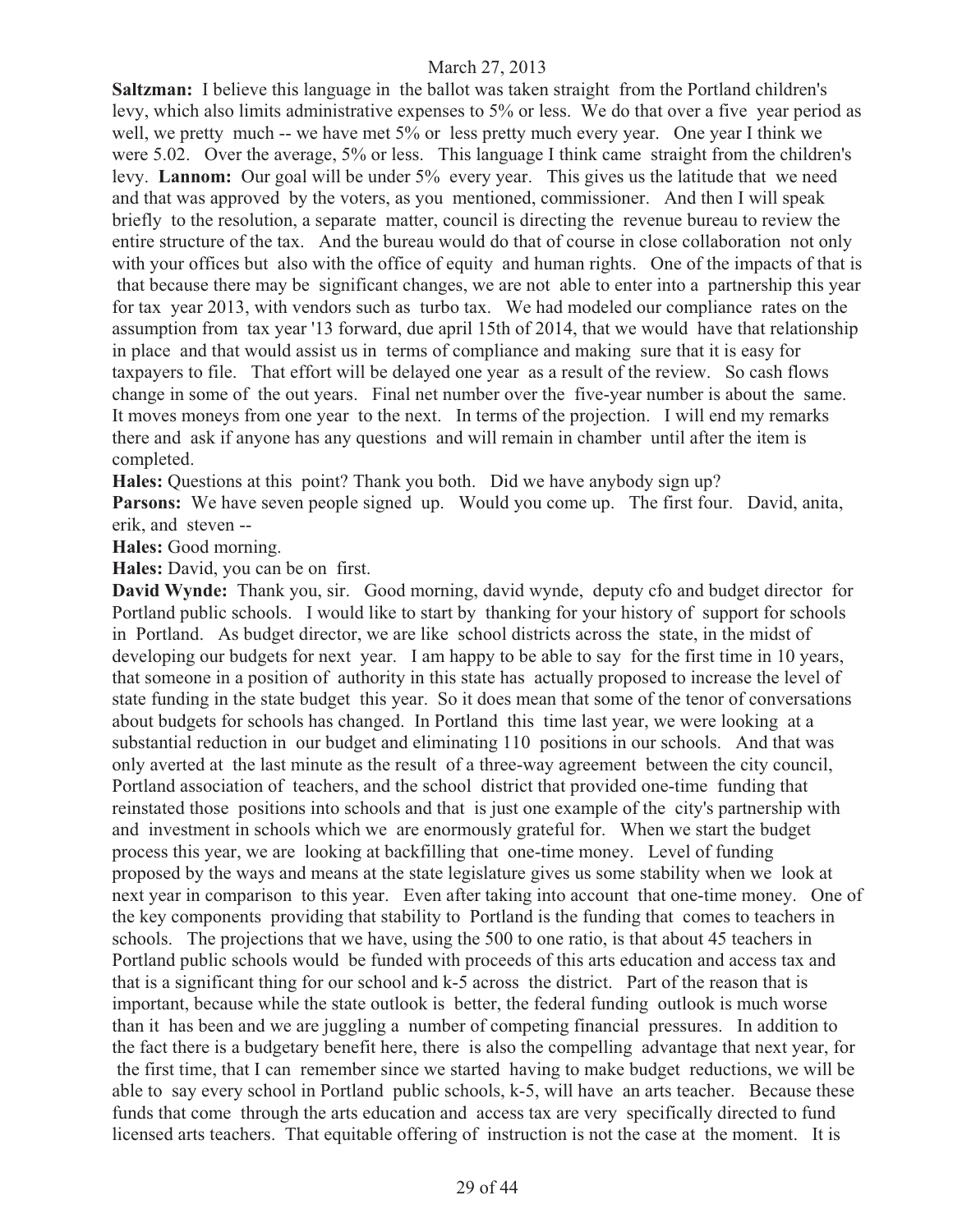much more haphazard. And in some cases supported by private funding and in some cases the result of decisions individual school committees make about limited staffing available to them. All of this is to say that the school district is strongly supportive of the arts education and access tax remains so, we support this modification that you are considering, and we think that is a fair thing to do. I will end by thanking you once again for your support, not only Portland public schools but school districts across Portland.

**Eric Fruits:** Hi, my name is eric fruits. Mayor hales, commissioners, i'm a Portland resident. Chairman of my neighborhood association. I'm also an adjunct professor, teacher of urban economics. Last year I petitioned the court to insert for straightforward language in the ballot title. That was shut down by the court. Under the quirks in the laws there is no opportunity for appeal. Some people may think that was a huge victory for this tax, instead, it was more or less the whistle got blown too soon. I argued then and I believe now that this tax violates Oregon's constitutional ban on head taxes. The constitution states plainly in one sentence 'no poll or head tax shall be levied or collected.' I think that the city is violating this constitutional rule by sending out notices saying that you owe a tax. That is the first step of levying. It is clear, unambiguous, it is as clear as saying there is a ban on slavery in the state. We can't just call a jobs program a slave program, or vice versal. For that reason alone, city council should pass an emergency ordinance that gets rid of the tax all together. Ax the tax today. Be done. Go back to the drawing board and get it right. While that unconstitutionality should put an end to any further discussion about how to collect the tax. This tweak highlights just how cancerous the tax is. There is not a single part of this tax that can work. Think about it. \$1,000 exemption. My wife is a stay at home mom. She no longer has to pay the tax. I think she would extend her thanks if she knew about it. But her extension comes at a very steep price to personal privacy. How is she going to prove that she is exempt? We file our taxes jointly. Income comingled. No way to tease her income out of the tax forms. Are you going to look at my tax form? She has no w-2's, are you going to ask for my w-2's to pull that out of the tax form to make sure none of that's hers? The other thing that is troubling, remember any money counts, and I have to now tell my wife that the gift I gave her last year for our anniversary was not worth \$1,000. What this is, we have -- I said this in the -- everyone thought I was crazy. This is the biggest invasion of privacy in the history of Portland. Because we are going to have a team of city bureaucrats pawing through food stamp applications, w-2's, all to avoid paying a tax. Saying this could be tweaked with this little thing that you are doing today is like saying we could have solved the titanic problem by having one more life boat. This is one life boat on a ship doomed for failure. With that, thank you very much.

## **Hales:** Good morning.

**Stephen Marc Beaudoin:** I'm pleased to follow dr. fruits. Executive director of phame academy. We are portland's fine arts academy for young and older adults with developmental disabilities. We were the 2011 city of Portland making a difference award winner. Thank you commissioner, Fritz, for presenting us with that award. I'm honored to share this testimony this morning with one of our amazing students at phame.

**Anne-Marie Plass:** Hi, my name is anne marie, I have been a member of phame -- seven, six years now. I take classes in choir, theater – I also do things like performing at the zoo, going on tour. This year's musical which will be bye bye birdie, and I star as Kim in that one.

**Beaudoin:** You can't miss that, June 22nd and 23rd. It will be a lot of fun. The arts education and access fund supports phame and many other critically important arts education and access programs across the city. We want to thank commissioners Fritz, Fish, Saltzman for their support in referring this tax to the voters last summer and to the voters of Portland who overwhelmingly approved it november. Commissioner Novick and mayor hales, we have faith in your support of this tax and of making the structure and collection of it continuously better. We have just a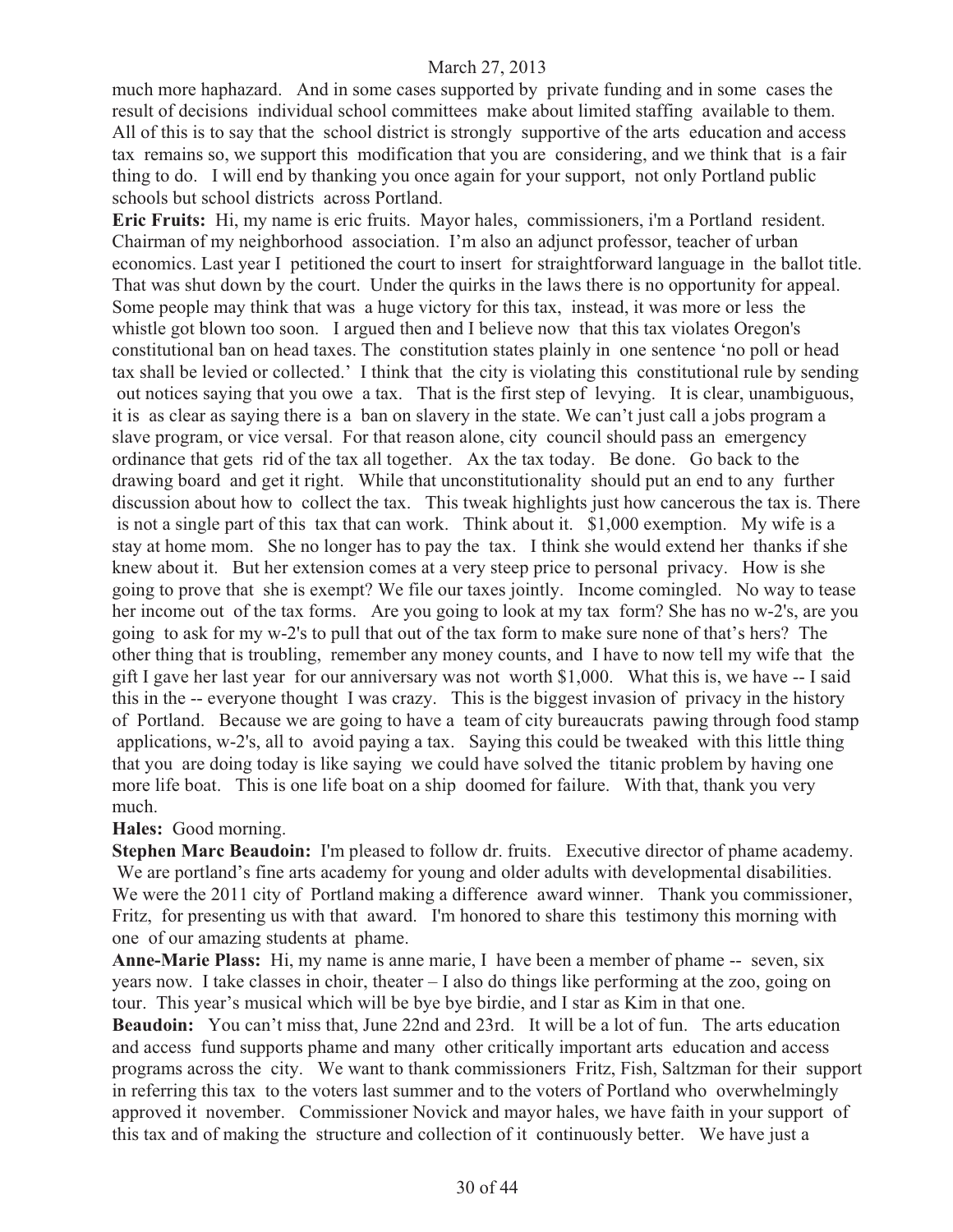couple of essential messages for you today. First, we want to remind everyone that this tax does a world of good for community members like anne marie.

**Plass:** This gives me access to -- that I can only get at phame. It has given me a lot of confidence and the ability to be myself and to be challenged to do more things that I never thought I would be able to do.

**Beaudoin:** Excellent. Me, too. We support the mayor's efforts in common sense improvements to the structure and collection of the tax. Thirdly, most importantly, this is a tax about people. This is about real people and real Portland neighborhoods and real programs and services that are delivered to underserved communities. This is not some luxury sedan benefiting only a few. It benefits everyone in Portland. I have faith that -- will protect and defend and continuously improve this critical new source of funding, but not for me or my benefit. For anne marie and other students of phame, kids studying music after school at ethos in north portland, students in southeast Portland and Portland public schools, for the communities of color who see and share their stories on stage at milagro and Portland playhouse and many other places -- they are the real beneficiaries of the fund and they are relying on you to defend this fund and to make it better. **Plass:** On behalf of everyone at phame academy, thank you for your time and your support of arts tax.

**Hales:** Thank you. Thank you for coming, anne marie. Thank you all.

**Kevin LeFohn:** Good morning. I'm Kevin lefohn, a violinist, music educator, and I have the honor of serving as the executive director of this country's first youth orchestra, Portland youth philharmonic. PYP serves 300 musicians in our community and they come from over 100 different schools. We leverage the talent of these musicians. By doing so we touch 30,000 people in our community each year. We change lives, not only those of the talents we nurture but everyday Portlanders whose hearts their talents touch. Our signature outreach program is a series of free children's concerts. We invite third through eighth graders to experience a performance in the Arlene schnitzer concert hall. Over the past two years, we've seen a 47% increase, sky rocketing increase in attendance. This year alone, we have sold out in quotes these four concerts.

 Surpassed 10,000 kids coming into our city's jewel. They come from over 150 schools in our community. Clearly, there is an interest in arts education in our public school sector. Clearly, there is a need for ease of access. What will be possible for pyp with this additional art tax funding, what would it take to double our attendance? Bring our musicians and conducting staff directly into the schools to further break down any barriers that exist for access to arts? We change lives. Not only those whose talents that we touch, but the every day Portlanders whose hearts their talents nurture. The tax is good for our community. Because as of november, we are now on the brink of restoring arts education in our community. It will help arts organizations serve our community even better. At pyp, we are a double recipient of this investment. Schools receive funding to restore teaching programs, thus inspiring students to take up -- years later they may some day win a seat in our ranks. As an arts organization we compete for additional funding to support outreach programs which increase depth and breath of our programming. Let us not forget that our community has spoken with a resounding approval, 62% last november. Mayor hales, thank you for your consideration of common sense improvements to this. I support the proposal to establish an income floor at \$1,000. In the words of andrea moon, a pyp alumna, pyp is not just about the music to me. It is about the bridging of human relationships through music. Mayor hales, commissioners, and citizens of this wonderful community we call Portland, together we change lives, not only those whose talents we nurture, but those who hearts the talents touch. Thank you.

## **Hales:** Thank you. Good morning.

**Deborah Edward:** Good morning mayor and commissioners. Debra edward, executive director of business for culture and the arts. I am excited to be able to help support you all thinking about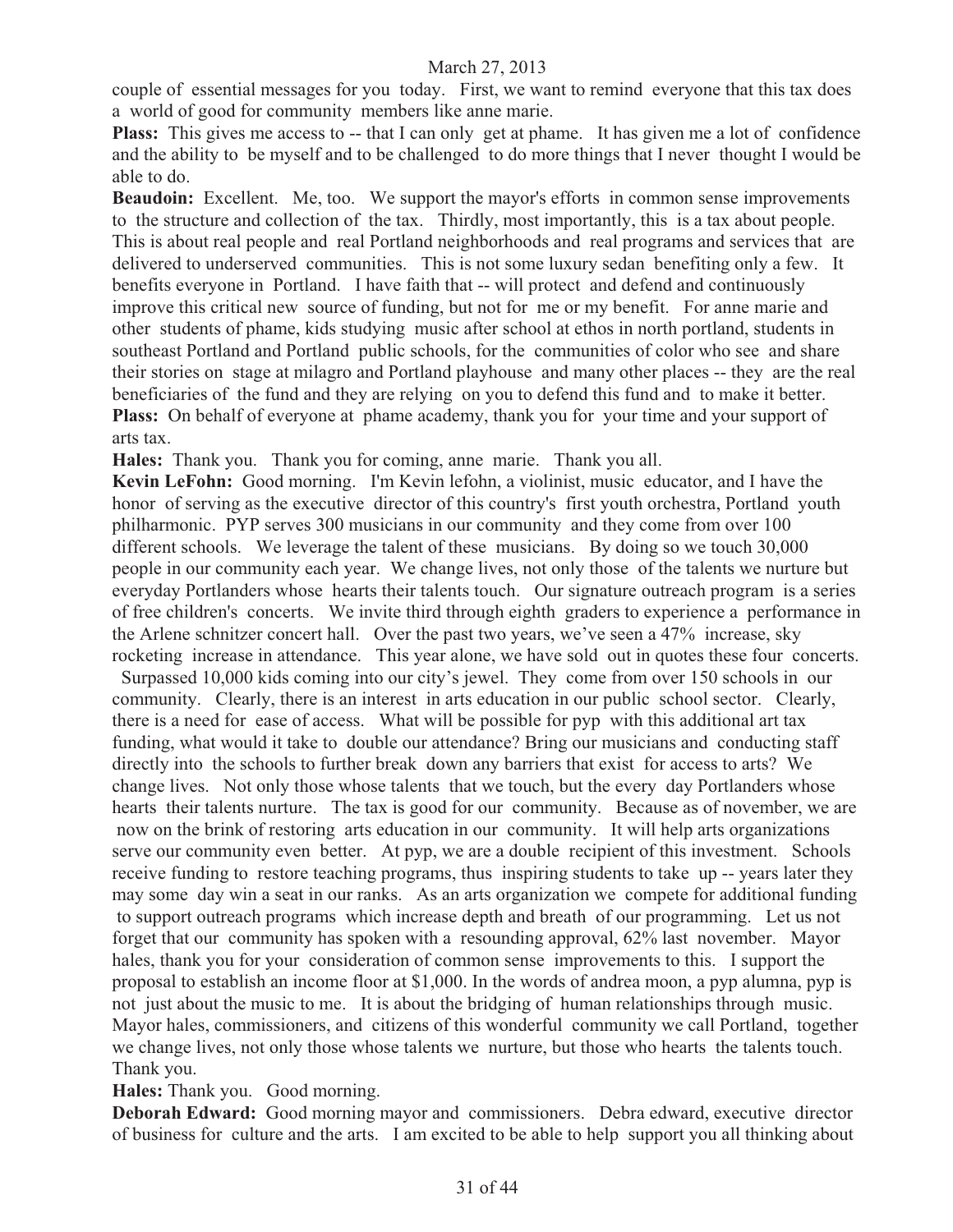making the kind of tweaks that important to make this tax work. I thank you for supporting this at the beginning, creating a dedicated fund for arts education and access to the arts. Portland has taken a lead around the nation in finding ways to fund critical opportunities for young people to be exposed to arts. The experiences are good for kids, community, and our economy. The research is clear. Experiences with making and doing -- seeing the world from the lens of various art experience, advance learning in all subject matters, helps students to be successful in school and life. An arts rich community results in economic prosperity and can drive people to come live here, to have employers that want to locate here, have employees that want to be here, and have visitors that want to spend their money here. The tax restores arts education to our public schools and helps racc and other arts organizations make arts activities more accessible to the public. We thank you for supporting this, 62% of our voters saying it is an important thing to do. We know that it is important for arts education to happen with school dollars. The fact that Portland has said we think this is so important that we will make sure it happens no matter what has been critical. The ideas that you are thinking about right now to tweak the system, sensible improvements, equitable way of collecting money and making it possible to collect money that we are expecting - - what the voters had in mind when they passed the measure is really commendable. I support the mayor's proposal to establish the income floor the \$1,000 and to continue to look at ways to make this work for everybody. And, again, you are all very thought full keeping the end goal in mind and I appreciate what you are doing.

**Hales:** Thank you. Anyone else?

**Parsons:** That is all.

**Hales:** The ordinance will move to second reading. Then we can have council discussion and action on the resolution of course today. So any initial comments before we move the ordinance to second reading?

**Lannom:** I have some comments.

**Hales:** Okay.

**Lannom:** Thomas lannom, director of the revenue bureau and this is teri williams. I referred to a report that was not part of the packet but was emailed to you last friday. And just a couple of comments. One of the folks testified regarding gift income. Gift income is no longer considered income in terms of the arts tax. We removed that on march 19th by administrative rules change and will communicate that in the next mailing to Portland households. We have also changed the deadline in light of the council actions. We want to make sure that people have an opportunity to file and pay on time. The new deadline for the arts tax is may 15th of 2013, rather than april 15th. **Hales:** Good. Glad you got that on the record.

**Hales:** Any other questions for thomas? Thank you very much. The ordinance will move to second reading next week and we will take a roll call on the resolution, please. Unless you have questions beforehand. Sorry.

**Saltzman:** I would like to have a dialogue with thomas on the resolution.

**Item 254.** 

**Hales:** Commissioner Saltzman.

**Saltzman:** Thank you, mayor. Thomas, I know I have had discussions with you in the last resolved in this resolution deals with my concern, and we discussed this many times throughout the intergovernmental agreements around this taxes. I am very concerned that nonpayers not have their credit histories necessarily flushed down the toilet for nonpayment. For some threshold. That is what this resolution directs your office to come back with a recommendation about some minimum threshold. If you have an outstanding balance of \$250 or less, we will not turn your account over to private collection agencies. We can continue to collect the balances through the revenue office. I think you are much more above board than any private collection agencies and the tactics they use to get payment and in the way they can black mark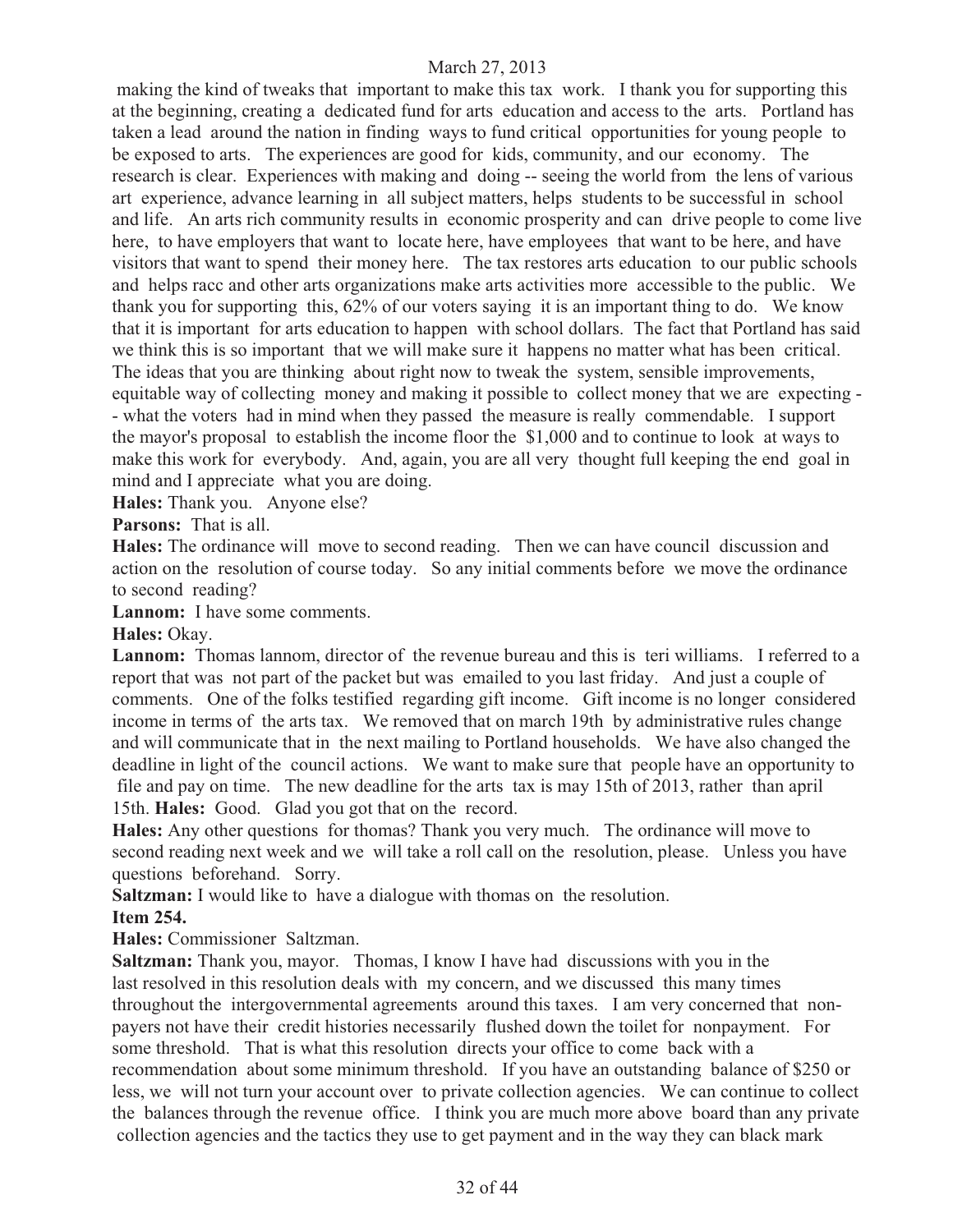someone's credit history and I think that is not fair and that is one of the tweaks we have to consider and that's where I look forward to your coming back with recommendations in whatever time we asked you to do that. September, I think.

**Lannom:** We would be happy to do that. I think that is a very fair thing for the council to be looking at a to ask about. Obviously there is a balance to be struck. If we signal that we are not serious about enforcement, then we will see a severe drop in compliance. However, I think, you know, the questions that you are raising are good ones. We at the bureau will not have on a going forward basis the resources necessary to really and truly actively pursue delinquent accounts on a multi-year basis. There are only 4.5 fte's for the arts tax. What we can do is to make sure that we have sensible rules in place. The reality is that because this is the first year, we haven't even begun to write the internal rules, so this ask comes at a very good time, that we can build that into the program going forward.

**Saltzman:** I realize there is a balance to be struck, but I also feel very strongly that we're not going to -- we don't want to do anything that will jeopardize sometime people's already fragile credit history until the balance -- gets over some threshold.

Lannom: Right. Let me specifically say I agree with that. We need to set a floor and come to an agreement about what that floor is.

**Fish:** If I could build on that -- typically we use the property tax base as a way to recover children's levy, other fees and taxes that voters have approved. As part of your package of recommendations to us, I would like to have a better understanding of how the city and county currently tackle the question of delinquencies in property taxes for people that may voluntarily choose not to pay the children's levy portion or some other portion and how we handle that collection action.

**Lannom:** We can do that.

**Fish:** Thank you.

**Hales:** Other direction, requests for the bureau as they come back to us under this resolution? **Novick:** I would appreciate it if when you do a presentation on the possibility of not using private collection agencies, that you could see if we didn't use private collection agencies, how many additional employees you think you would need in order to assure a reasonable level of compliance?

Lannom: We can do that. Let me just flag for the record here. The city does use collection agencies across a range of different programs. Not only revenue bureaus and others. We make sure that the record is bulletproof before anything is referred. We contract with a good firm down in springfield. It is right here in Oregon. I personally have done an on-site tour there, and had conversations with managers of that collection agency and terry has gone down prior to the signing of a contract. To the extent a collection agency can have a reasonable approach, human approach, we do think that the collection agency that we are using is one of the best.

Fish: If I could just add, this comes up around the auditor's work to enforce liens, and I believe the standing policy is not to use the foreclosure process, but to try every other means. City has a history of being sensitive to the impact of collections on both families generally and on credit history. I think you are getting a signal. We want to see a broad range of options and understand the impact on taxpayers.

**Lannom:** Understood.

**Hales:** Other direction?

**Novick:** Actually, I should mention, this is a request already made of the bureau, but I want to highlight it. One option I would like us to explore in revising the tax would be to have it be a percentage of the Oregon income tax liability, and based on conversation I had with the legislative revenue office, I think it would probably line up to achieve the same amount of revenue being somewhere in the range of 1.5% of your Oregon income tax liability. For example, if you paid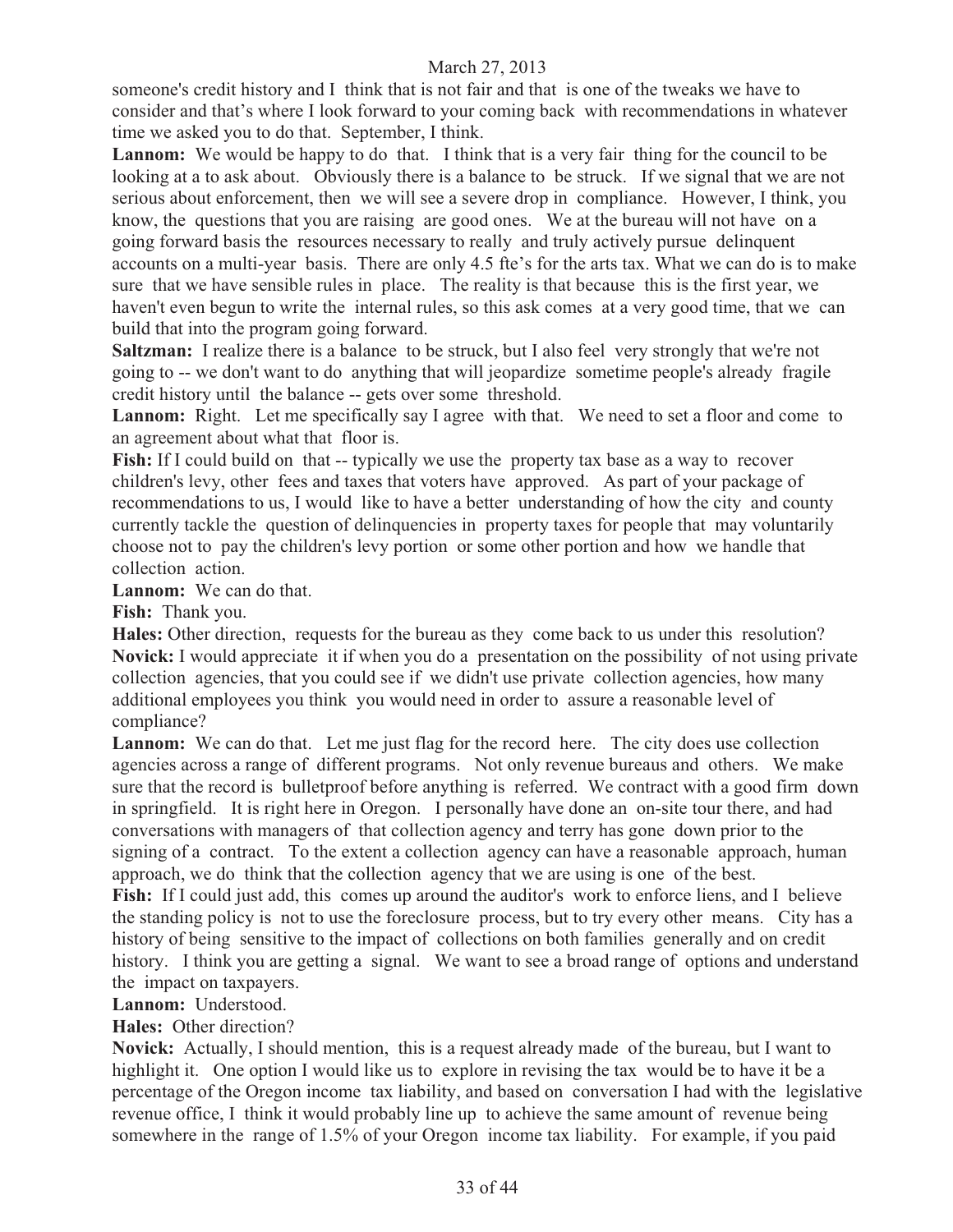\$3,000 in Oregon income taxes, you would pay \$45. So, that is something that indicated that the bureau would be able to calculate and I hope that is one of the options that we consider. **Hales:** Thank you.

Lannom: We can. We will have the conversations not only with the representatives, but office of equity, in terms of bringing forward recommendations, we can model a range of different approaches going forward. I think the most important thing for the city council to understand, that will not happen in one meeting. It will be a series of meetings. We will ask whoever your staffers are to commit to a series of meetings over a course of months so that we can make sure that all of the various trade-offs are well understood. Moving from the current structure to a new structure will have pros and cons and trade-offs as well. There are a lot of players that have an interest in this conversation, and I guess my main message here is that it is not going to be a quick one. We definitely want to have commitment from each of the offices, same person, if you can, for each of those meetings going forward.

**Hales:** Good. I believe we're ready for a roll call on the resolution.

**Fritz:** Thank you also for bringing forward the quick fix of the \$1,000 floor, but more particularly for this resolution which looks at a comprehensive look at what was passed by the voters and what was referred by the city council. A good example of democracy in action, council could have passed this tax without sending it to the voters. We chose to send it to the voters, and it was affirmed by a large majority. It was referred as an ordinance rather than a charter amendment. The council now has the authority to fix parts of it. Part of the challenge with ballot measures are yes, no, or don't vote. They are not yes but line 64 needs some corrections. That is what we are doing here. I don't know if it is line 64. But looking at holistically given that the voters do in general support this kind of tax for the purposes stated, how do we make it more workable and more fair for everybody? I appreciate the work that will be done on it and the council's engagement in bringing that back forward. And I appreciate everybody who has paid it so far, revenue bureau's work to make it available online and available by mail and other options for payment. Thank you to those who have already paid and to the teachers employed next fall. Aye.

Fish: A few comments. First, we are in effect strengthening the law of this package of actions we're taking over stages, and I think it is prudent to do. I paid the tax and found the online system less than user friendly. I appreciate thomas's and the revenue bureau's willingness to engage in further debugging. One thing I found was unfortunate, but I understand it is a cost issue -- at one point, you couldn't use a debit card. There is a lot of people in our community frozen out of the credit card market, by saying you can't use a debit card, you are presenting an obstacle to folks, where that is the only way they can access funds. I appreciate now that a debit card is permitted.

## **Lannom:** Not yet.

Fish: Excuse me, that it is soon to be permitted. And you are continually debugging the page to make it as user friendly as possible. I was proud to refer this to the voters and pleased that the voters overwhelmingly adopted it. Commissioner Fritz said something that I think deserves a rebuttal. She said we're looking forward to having teachers hired this fall and providing services and I think it is important that we acknowledge that as long as article 9, section 1-a question is pending, there is a question that has been raised as to whether the city can distribute any funds to any third party until that issue has been resolved. One way to address that is to move expeditiously to get a resolution. And that involves making sure that the question is decided in the right forum and it is done as quickly as possible. But the companion question is if there is a -- I understand we have our view of our legal position, which we're not going to discuss publicly, but there is a question, and I want to put it on the record, that if the legal issue has not been resolved, the city may actually not have the luxury of distributing the funds and that may end up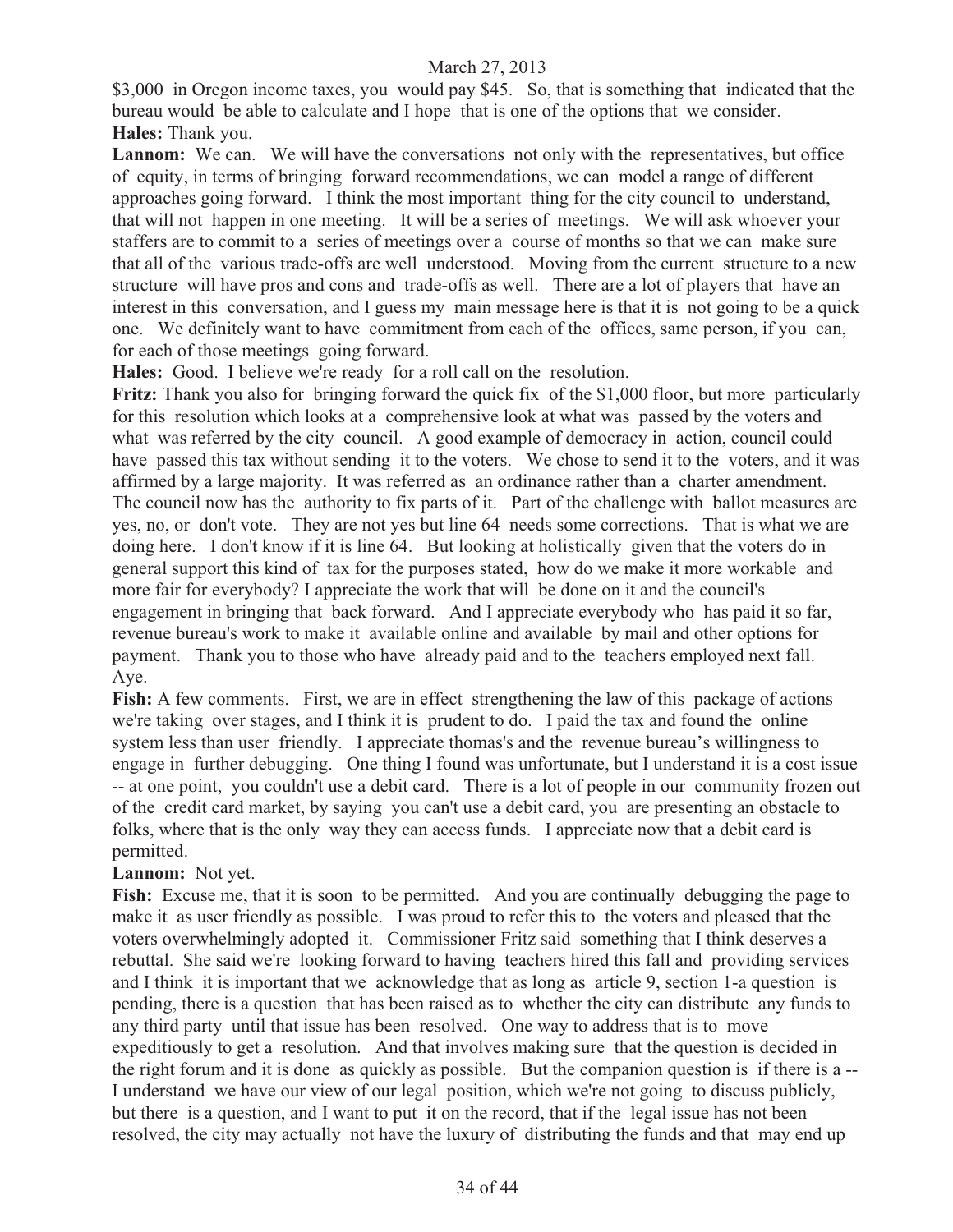deferring the hiring of teachers and the distributing -- my own sense of the council is that if we are liable for returning 100% of the tax proceeds in the unlikely event that we lose the constitutional case, it is highly unlikely that the council will authorize a distribution to anybody until that issue has been resolved. Legal fight that a citizen has a right to bring and the courts are the place we decide this. I want to be sure that people's expectations are in line with reality. It may end up being something that we simply cannot do until that question is decided. Today, however, we are doing a fix which I think strengthens the law and we're authorizing a process to look at other fixes, and I appreciate the good work of the bureau. Aye.

**Saltzman:** I appreciate the mayor bringing forward the \$1,000 threshold which we will vote on next week, resolution that does direct further refinements to the arts taxes as we uncover glitches, and there is no doubt going to be glitches we are going to uncover and that is why we it is good that we have the flexibility to make these changes because it is an ordinance. However, the emphasis should be right now on getting as many taxpayers out there aware of this and their obligation to pay and try to get to our revenue goal. I, you know, continue to be concerned about making sure that we keep our administrative expenses at 5% or less. That is a very important - we need to make sure that we live up to that. With those comments, i'm pleased to vote aye. **Novick:** Although I appreciated the previous council in supporting arts education and arts in general, I oppose this tax on the grounds that I don't think we should have something that calls itself an income tax, where somebody who makes \$1 million pays the same as someone who makes \$30,000 a year. So as a representative of the distinct minority of Portlanders who oppose this tax, I want to thank you very, very much, mr. Mayor for asking that the office of revenue and office of equity to take a look to see if we can make that tax more equitable. And with that, I vote aye.

**Hales:** The people of the city of Portland have spoken. We support the arts and we support an excellent public education for all of our kids. That is the voters' intent behind the overwhelming approve mentioned here this morning of this measure. As commissioner Fritz pointed out, it was done by ordinance, so that the duly elected legislative body of the city of Portland can translate that intent into good public policy and competent administration. That is our job. That is what we are setting about to do here with the first ordinance to make one common sense adjustment in how this tax works in people's lives, and then to ask our staff to come back in fairly short order working with each of us with options for how we, again, honor that intent, but make it work effectively and fairly and legally as an ongoing program of the city of Portland and for this community. I want to thank the office of management of finance and revenue bureau in particular for their work so far on this and look forward to carrying this discussion on. In fact, it will be by july that thomas and his staff report back. We won't have long to wait to look at the next set of questions, but this is a good first step. Thank you all. Aye.

**Hales:** And we are down to the regular agenda. At long last.

## **Item 271**.

**Hales:** There it is. Good morning.

**Hales:** Another soccer fan.

**Fritz:** And now for something completely different. I was standing in the north end at the season opener and saw a two stick banner that said hands off of our cup. I asked my older son, standing with my daughter and me, what was that and was told about the cascadia cup which is now resplendent before us. First of all, thank you for waiting for this item to be read. I know that numbers of the 107ists are very well versed in waiting for the kickoff for long periods of time. And so I appreciate you're being here. I want to read the resolution, or key parts of the resolution so that everybody knows why we're taking this action today. Cascadia cup was created by the supporters group of Portland timbers, seattle sounders and Vancouver whitecaps in 2004 to celebrate the spirited rivalry of the teams of the great pacific northwest. The cup is awarded each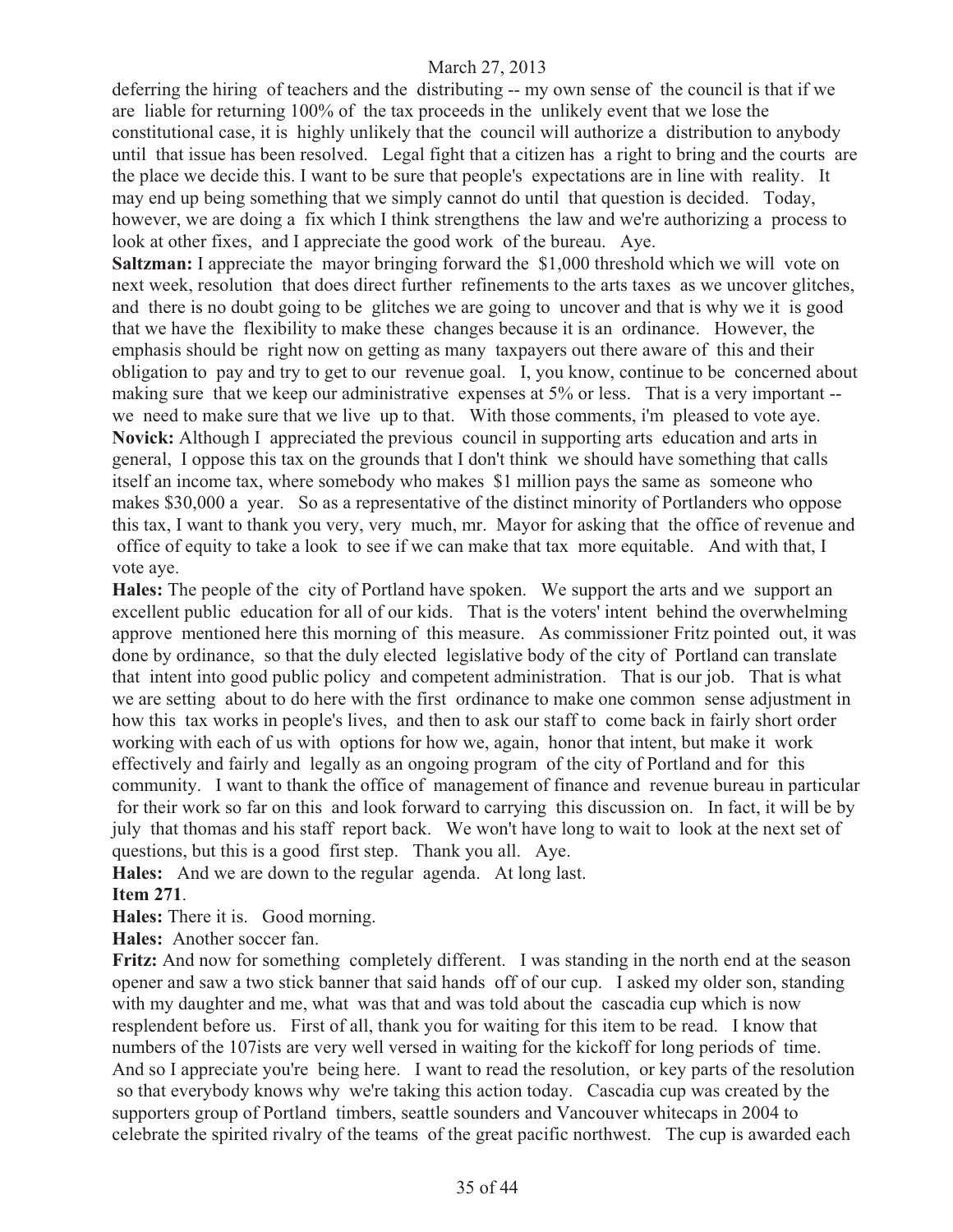season with the previous year's winner handing the cup in person to the supporter group of the team with the best head to head record of the teams. This two-foot-tall silver cascadia cup trophy was purchased by representatives of all three supporters groups and has remained in the hands of the winner of the cascadia cup each year. The cup is currently in control of the timbers army and will likely stay with it for the forseeable the future. Major League Soccer applied for Canadian trademark rights to the term cascadia cup in december 2012, stated its intent to apply for trademark patent in the united states as well. The supporter groups, as the creators and rightful owners of the cup are the appropriate entities to protect the cascadia cup's name and spirit. And the supportive groups of the three rival teams have joined together to form the cascadia cup council to ensure that the trademark remains in the hands of the fans who created it. Other fans in other cities have also created fan-based competition cups including the rocky mountain cup, brimstone cup and heritage cup -- and are facing the same issue with mls. Therefore, we, I hope, will resolve that we support the efforts of the cascadia cup council and request that major league soccer respect the trademark rights of the groups represented, withdraw the application for the Canadian trademark and abstain from applying for the trademark with the U.S. patent office. Commissioner Fish has additional comments before we invite our invited speaker to have some words.

**Fish:** Thank you for giving me the honor of cosponsoring this resolution with you.

Commissioner Fritz has a long-standing love affair with the game of football. And this is yet another example of that passion. Proud to cosponsor the resolution. Needless to say, we have the best fans in the mls here in Portland. And the cascadia cup represents a great sportsmanlike tradition among the mls teams and fans. We believe very strongly that that tradition should stay with the fans themselves and not with the league. I want to thank the timbers army and cascadia cup partners. This is probably one of the few times we thank the cascadia cup partners in any context, the fans of the Vancouver whitecaps and seattle sounders and i'm pleased that amanda is bringing this forward.

**Fritz:** I will invite jeremy wright with the 107 independent supporters of the Timbers Army to give us a few words.

**Jeremy Wright:** It is good to be back in front of you. It hasn't been too long. I wanted to thank you all for having us last week. Commissioner Saltzman, there has been a great response to us from that presentation and opened up some new opportunities already. Thank you very much. I'm jeremy wright, vice president of the timbers army and representative for the timbers army 107ists on the cascadia cup council, three of us who represent the pacific three supporter groups as commissioner Fish alluded to, if there is one good thing that has come out of the trademark cascadia cup issue is that we now all really get along. Previously there was some tension. There has been a great spirit of cooperation among the cascadia cups supporters group. As we have been engaged in this process with mls since the announcement, we found out about the trademark attempts, and I am happy to report that we -- there has been progress. Cascadia cup council and major league soccer engaged in a number of conversations, but the process is heading in the right direction. We have not agreed upon anything yet. I am confident with your support, the support of folks across the league and across the world actually, since this game has exploded, that we will retain our rights and there will not be a sponsor, you know, you alluded to the rocky mountain cup, what we want to avoid is what happened up there. It is now the subaru rocky mountain cup.

 And we believe strongly, all three supporter groups believe strongly that there are three original sponsors of the cascadia cup and three are three sports groups. I'm happy to answer any questions that you have.

Fritz: Will you just tell folks why it's called the 107 ist?

**Wright:** 107 independent supporters trust. 107 is our ancestral home in pge park, where we began with 12 people banging on pickle buckets and it has grown since. Concept of --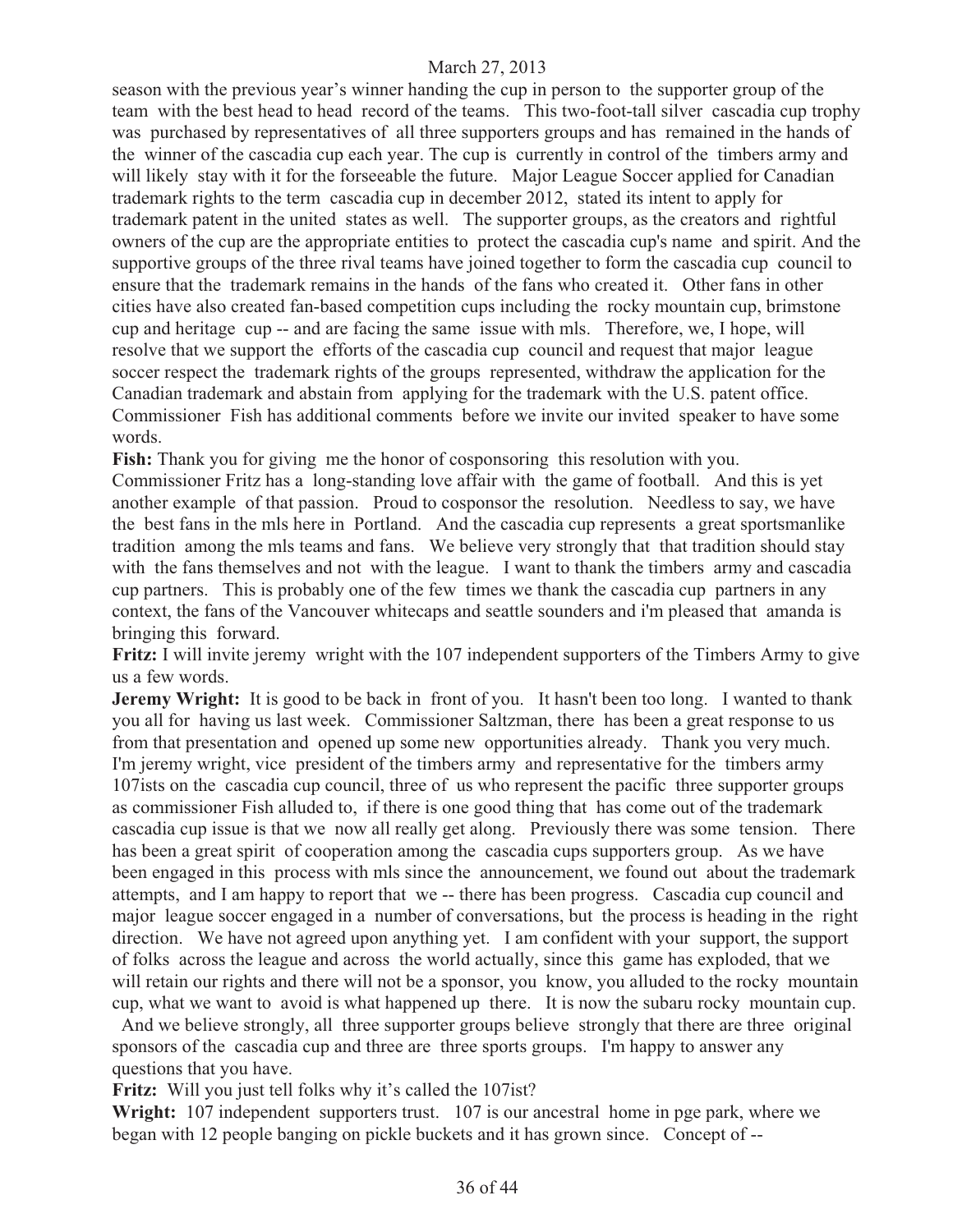**Saltzman:** Section 107.

**Wright:** Section 107. Now we encompass 16 sections in the north end. But that is where we began. The concept of independent supporters trust is something that is worldwide -- it is a way for fans to incorporate in a nonprofit and be able to utilize the resources of the group. That is why it is called the 107ist.

**Hales:** Thank you. Any other questions? Anyone else signed up to testify?

**Parsons:** No.

**Hales:** Let's take action on the resolution then, please.

**Fritz:** Thank you, again, jeremy for being here and the president of the 107ist trust independent supporter trust to help write the resolution along with people in my office and i'm sure I will get criticized for having city employees spend time on something which some people would consider frivolous. Every item on the agenda matters to somebody and in this case it matters to a lot of people. It came to mind as well when you gave the presentation two weeks ago about the wonderful things that the supporters group in Portland is doing in our community. Far beyond anything that I think ever happens in Europe with supporters groups. So, here participatory democracy is winning game plan in addition to scoring more goals than seattle. I'm proud to sponsor this resolution and to say that timber supporters are known for fervent loyalty and dedication to our home team. You are integral to the Portland community. Cascadia cup exists because of your genius and hard work and it must stay in your ship. Thank you for your work. Aye.

**Fish:** We anticipate this will remain in Portland.

**Wright:** Absolutely.

**Fish:** You're talking about a trademark issue. While my -- i'm a little rough -- rusty on my view of federalism -- this may be the first time in opposition to a patent application you can put in your response that it would violate a resolution of the Portland city council. I think it is an important principle that we are adopting. You are doing a fundraiser this friday at the hollywood theater? **Wright:** Yes, actually this is thursday. It is thursday, april 4th.

**Fish:** You're raising money for the field that you are doing at the new columbia.

Wright: It is called beating seattle never gets old. We're showing old highlights and players involved will narrate and give their perspective.

Fish: Thank you for all that you do and commissioner Fritz thank you for bringing the resolution forward. Aye.

**Saltzman:** As I said two weeks ago, I am a big fan of the timbers, timber army, and 107ist. I'm still working on acquiring a taste for soccer and understanding it all. I just watched one of the world cup trials last night, mexico versus u.s.

**Fritz:** Awesome.

**Saltzman:** I couldn't understand why it was a 0-0 game and it was regarded as a tremendous victory for the u.s.

**Fritz:** We will talk.

**Saltzman:** Anyway, i'm gaining my appreciation and understanding of the rules of the game. Thank you for all of the good works and let's keep the cup here in Portland. Aye.

**Novick:** I should observe for the record, the cup is so big it obscures my view of mr wright, so I am unable to judge his demeanor. In spite of that I have utmost confidence in his sincerity and honesty and i'm pleased to vote aye.

**Hales:** Thank you commissioner Fritz and Fish for bringing this forward and jeremy and the timbers army for what you are doing for our community. I hope that mls will quickly surrender in this case and we wouldn't have to have timbers army fans raising flags don't tread on me next game. Pleased to vote aye.

**Wright:** Thank you very much.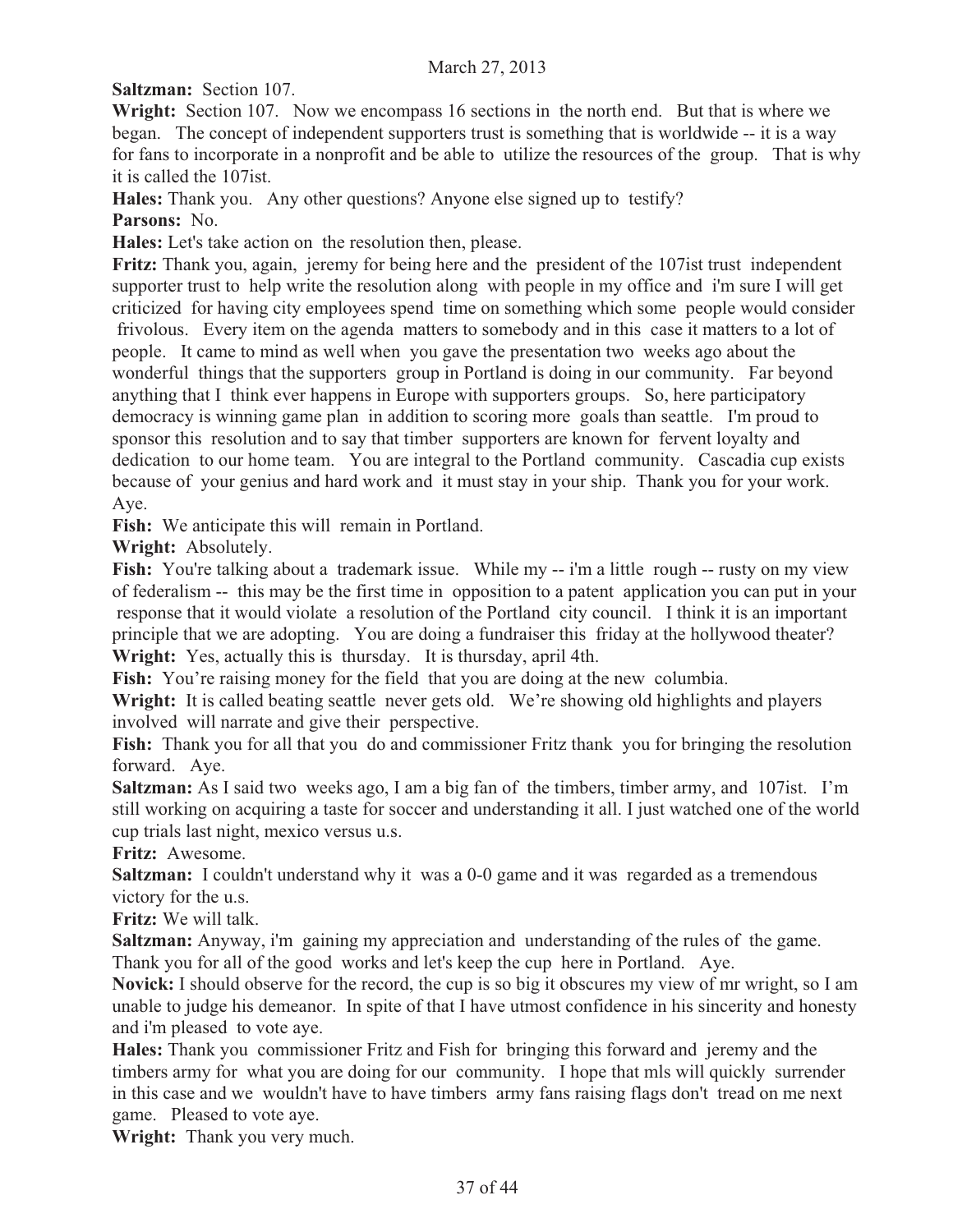**Hales:** Beautiful. Keep it around. All right. Item 272, please.

**Item 272.**

**Hales:** Second reading and roll call.

**Hales:** Come back to her.

**Fish:** This is the companion action to the lightning quick development of a new type one historic resource review that we previously adopted. Thanks again to dan Saltzman and bureau of development services for your great work. Through an amendment that I supported last week, we have set a fee at \$250. While this was before us does provide an opportunity for the bureau of development services to come back to council at a future date to seek to recoup any shortfall, i'm confident based on the experience that we learned in salem, and the clear direction from this council, that the bureau will do everything in its power to operate within the \$250 cap, streamline the process so that that actually is -- gets us to full cost recovery, and I appreciate that in doing so, what the council is saying there should be an appropriate fee that encourages people not to bypass the regulatory system, and recognizes there are homeowners within historic districts with whom this is a hardship. Thank you everyone for your hard work. Aye.

**Saltzman:** Aye.

**Novick:** I had some concerns about the amendment last week that I expressed, since then commissioner Fish has assured me everything will be okay, based on that assurance I vote aye. **Fritz:** Aye.

**Hales:** Good work, aye. Okay.

**Item 273.** 

**Hales:** Any testimony on this item?

**Parsons:** I do not have a sign-up sheet for this one.

**Hales:** Come on up.

**\*\*\*\*\*:** Good morning.

**Dan Handelman:** Good morning again, mayor, members of council. I wanted to testify about this item proposing to fund two more project -- mental health workers riding with Portland police.

We are not here to address the idea of the teaming up of social workers with law enforcement, we want to raise a few concerns about this item and some broader implications. First and foremost, expanse of this program is part of the agreement with the department of justice around excessive force findings regarding Portland police and people with mental health crisis. When we cry out, what do we want just cyst and when do we want it now, we are concerned that many aspects of the agreement are being implemented before judge simon has held a fairness hearing and entered the agreement into the records -- one of the most recent of which auditor circulating job description for complaint investigators to be hired with the independent police review division. We have been supportive of the idea of ipr doing investigation over the years but suggested that the investigators be funded with dollars originally allocated to police and internal affairs to ends the decades of long practice of police investigating the police. Project respond solution could benefit from community input to address concerns. If the council moves forward with this, stated understanding if the judge approves changes to the agreement, the city will work to implement the changes rather than saying we have already dealt with that and here is how. The second concern is the now deeply disconcerting integral relationship between the service provider, cascadia behavioral health care and the bureau around a case of an officer involved shooting. Officers pulled him over because they thought he looked like a gangster looking - driving a nice toyota, turns out it was his mother's car. Burly had been -- driver's side door trying to extract him by among other things punching him in the face. Burly is a member -- we did not realize -- I will pause here to say that she also was involved in encouraging trimet transit police to take in people by any means necessary which could have led to the death of james chasse, and she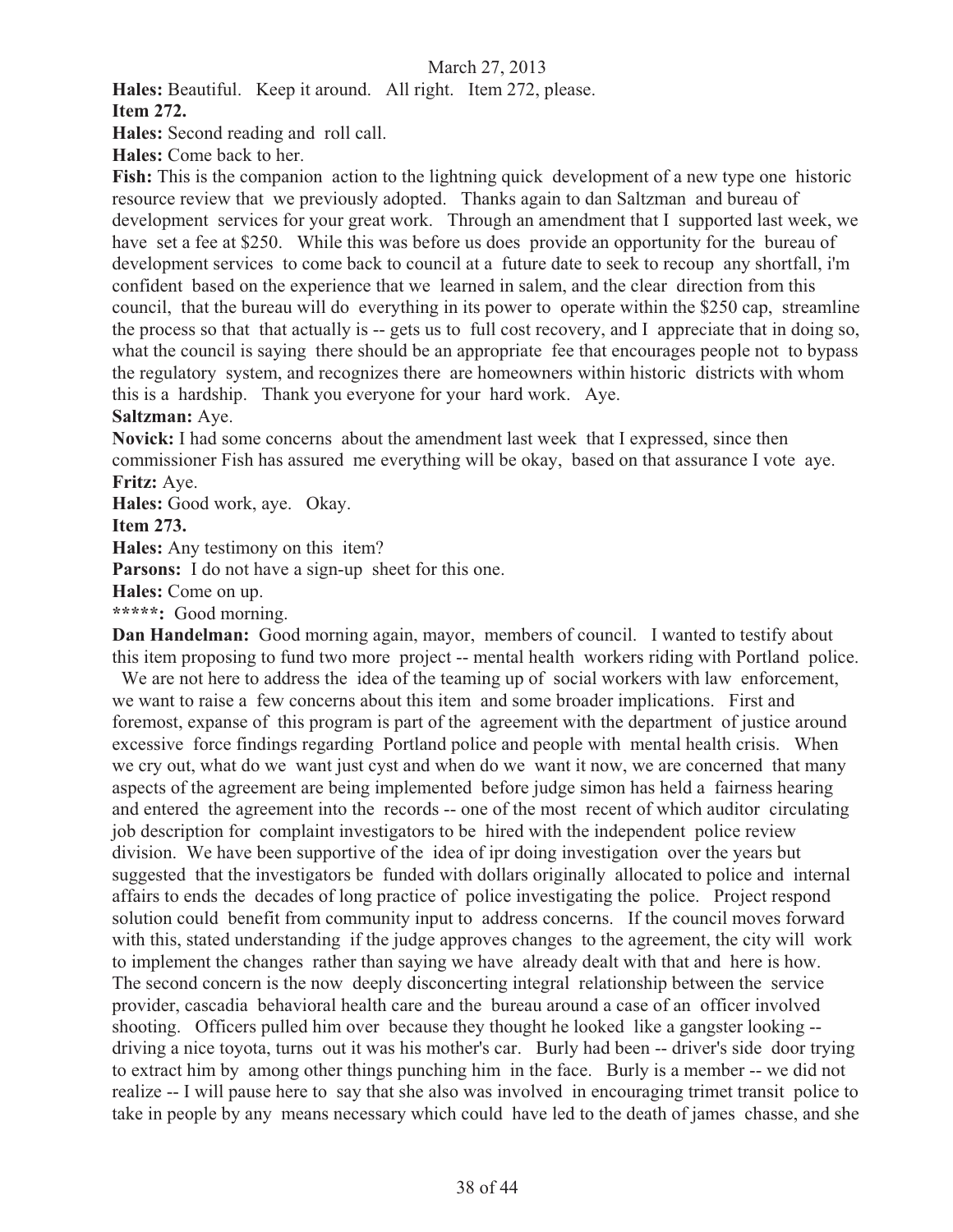was never investigated for that. While there is a strong argument for the police to have a better under standing of mental health issues --

**Hales:** Thank you. Anyone else?

**Mary Eng:** Hello. Members of the council. With the issue of cascadia mental health getting involved with police, I find it very interesting the way we have such a sharp dichotomy between law enforcement and medical care. A person who needs medical care, for instance, invite a target into a fbi trap trial that goes on for two years, stalked by the fbi, that kind of thing, we need rehabilitation. We have so much alcoholism and marijuana in our college systems. His parents have worked very hard. Stuff like that. He is now getting the treatment he needs. Now we're sort of like oh, we can fix it. We will put in the cascade mental health people to work with our police, but we already know we don't even have control of our sexual harassment, racist, nazis in our police force, and I would like to really see happen is something that we're more totally integrated, where say someone who is a nurse who can be a politician can become acquainted with the law. Mr. Fish, you were legally trained you mentioned the last time I saw you. I was very impressed by that. We could have a more multidisciplinary process. And what I was very concerned about the doj protocol, we totally left out racism. Alliance brought the -- why are Portlanders afraid to admit that we have racist, racial profiling on our police?

Fish: Can I correct you on that? We often hear that in testimony, and it is factually incorrect. **Eng:** Oh.

**Fish:** The -- the doj investigation was prompted by a request from the city --

**Eng:** Oh, I see.

**Fish:** Race was in the mix. The findings the department of justice issued did not include race. **Eng:** Thank you for clearing that up. And moving back into my biomedical ethics class at Portland state university, figures from -- what I found interesting, there seems to be a difference between mental illness and blackness. And the terms and definitions change over time. My father grew up in an era where the -- the association for the advancement of negro persons was the way it was called. Viewed uncomfortable addressing these issues of racism. I think you can't say blackness is a mental illness or vice versa. If we don't have any accountability about why we keep killing black boys in their 20s, how do we know we will have adequate adjudication of who is mentally ill. I think until you get justice of what is going on in the city -- I don't know what you feel about the concept -- a movement which pro -- some people previously -- asperger's, autistic, have a right to have differing neurological identities -- I think we need a more futuristic understanding when we are throwing that word around.

**Charles Johnson:** Charles johnson. Good to be back up here. I think mr. Handleman's concerns touched on a problem with privatized services, cascadia. It is interesting that none of the semipublic agencies, although I don't know the funding on that, problem with the way the city sometimes is stuck with providers whether when we fabricate these entities, like transition projects, or cascadia, and then -- number 276, where we give 1.6 million to g-4 secure solutions, we will be talking about having better ways to get living wages for people doing public service. Thank you.

**Hales:** Thank you. Anyone else? And this is an emergency ordinance. Roll call, please. **Fritz:** This is something that we need to do regardless of the outcome of the department of justice settlement, it is something that we studied, the safer pdx projects, collaborating with cascadia health care, looking at all of the issues looking towards police, sheriff, 911, and other community services. This establishes two more cars where there is a police officer and social worker from project respond together and they're not responding so much to emergencies, as to looking to care for folks who have been identified through ongoing interactions, either with community members. **\*\*\*\*\*:** Yes. [comment from audience]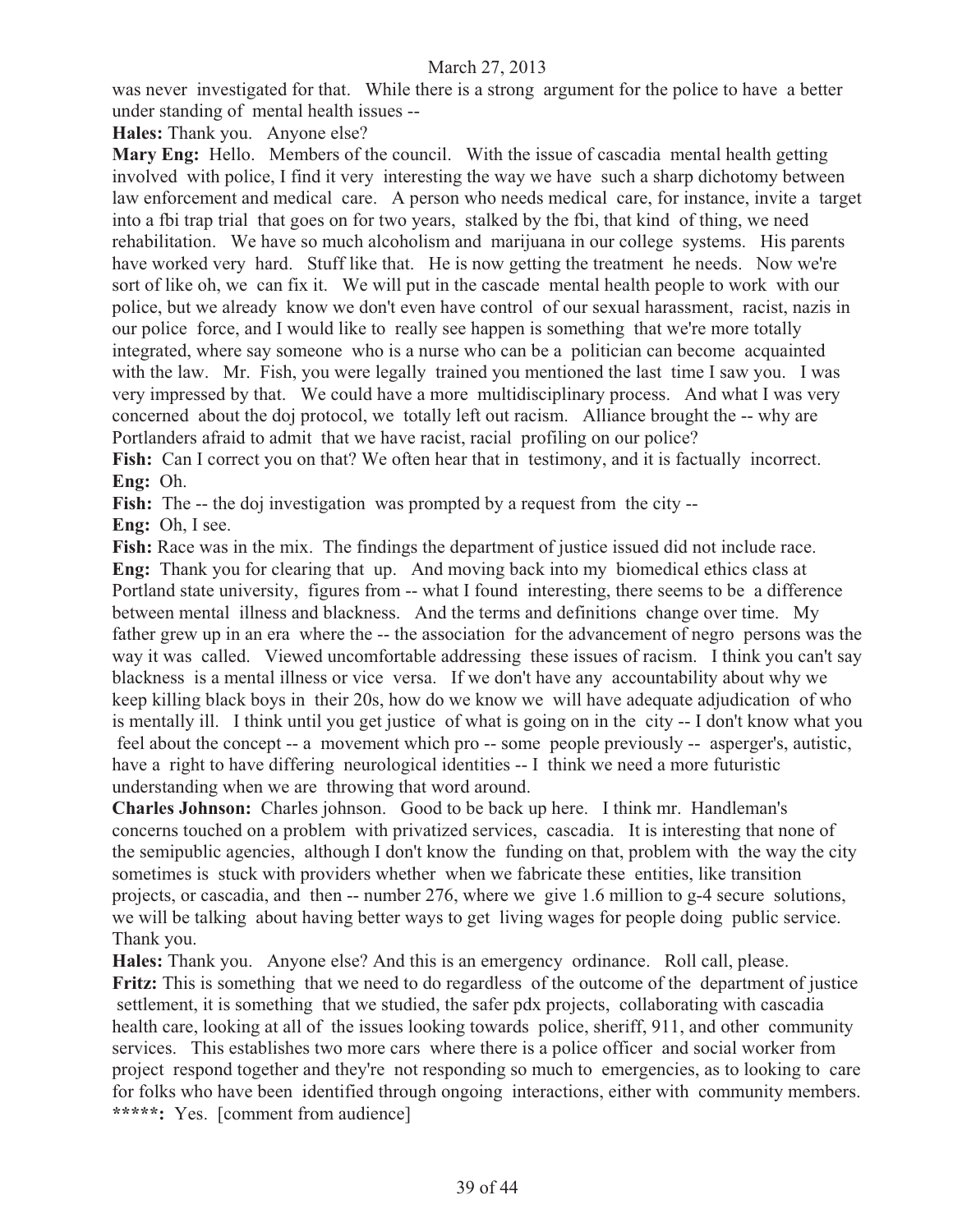**Fritz:** You're welcome to come and talk to me afterwards. That is what the purpose of this set of patrol cars are is to get people in touch with services and so it is a good thing for us to do, and I believe it is the right thing for us to do. Aye.

**Fish:** The day is getting late, but I just feel compelled to make two comments. The first is to the advocates who have said somehow we're moving too quickly. It the great irony of this, since this concept of marrying qualified mental health professionals with police officers has been a rallying cry of the community for a long time, if we were to wait until the department of justice process concluded, a challenge, not brought by the city but to those who want to intervene and modify the proposal, we would be accused of foot dragging and not taking this seriously. On this argument, it takes the cake for us to be criticized for moving in a responsible and expeditious matter on something where there is no community disagreement about marrying health care professionals with police officers. Second thing -- I think that the flaw of the department of justice settlement is there is too much money invested downstream and not enough money invested upstream. I believe the flaw in the concept is that it is premised on the idea that when we solve the problem by addressing training at the street level with police officers, marrying with professionals to deal with the problem there, and I think there is insufficient focus on attention on the upstream investments and mechanisms to prevent interactions between people experiencing mental illness and the police to begin with. It is not only more cost effective, but a more rational system -- you could say that about many ever policy that we have addressing safety net concerns. That would be my criticism of the framework. On this one, it is -- to have someone testify that in moving expeditiously and responsibly we are somehow doing something inconsistent with the spirit of the doj settlement. Aye.

**Saltzman:** Aye.

**Novick:** Aye.

**Hales:** Good time to do the right thing. Aye. Item 274.

**Item 274.** 

**Andrew Aebi:** Andrew Aebi, Local improvement district administrator. We received no remonstrances regarding lid formation.

**Hales:** Any questions?

**Fish:** Remind me, this is in connection with the planned new park?

**Aebi:** Yes.

**Fritz:** You said you were going to have discussions with some of the other property owners, does that happen later?

**Aebi:** Yes, commissioner, that happened during the design process when we show them what we are planning to design and also at that time, we will entertain the discussion.

**Fritz:** Current lid is as proposed before with only the park added.

**Aebi:** Consistent with the resolution and any participation financially by the property owners will be strictly voluntary.

**Fritz:** Will that come back to council or do they just tell you that they want to be in?

**Aebi:** The ordinance provides the authority for the local improvement district, administrator, city engineer to enter into agreements and design respectively for any frontage improvements that may be contemplated.

**Fritz:** Thank you, this is an interesting pilot project.

**Hales:** It moves to second reading. Item 275.

## **Item 275.**

**Hales:** Good afternoon.

**Michael Riscica, Office of Management and Finance:** I'm a project manager for office and management and finance. This amendment is for extending construction services for a project that has already begun. This is for the replacement of the north precinct roof on martin luther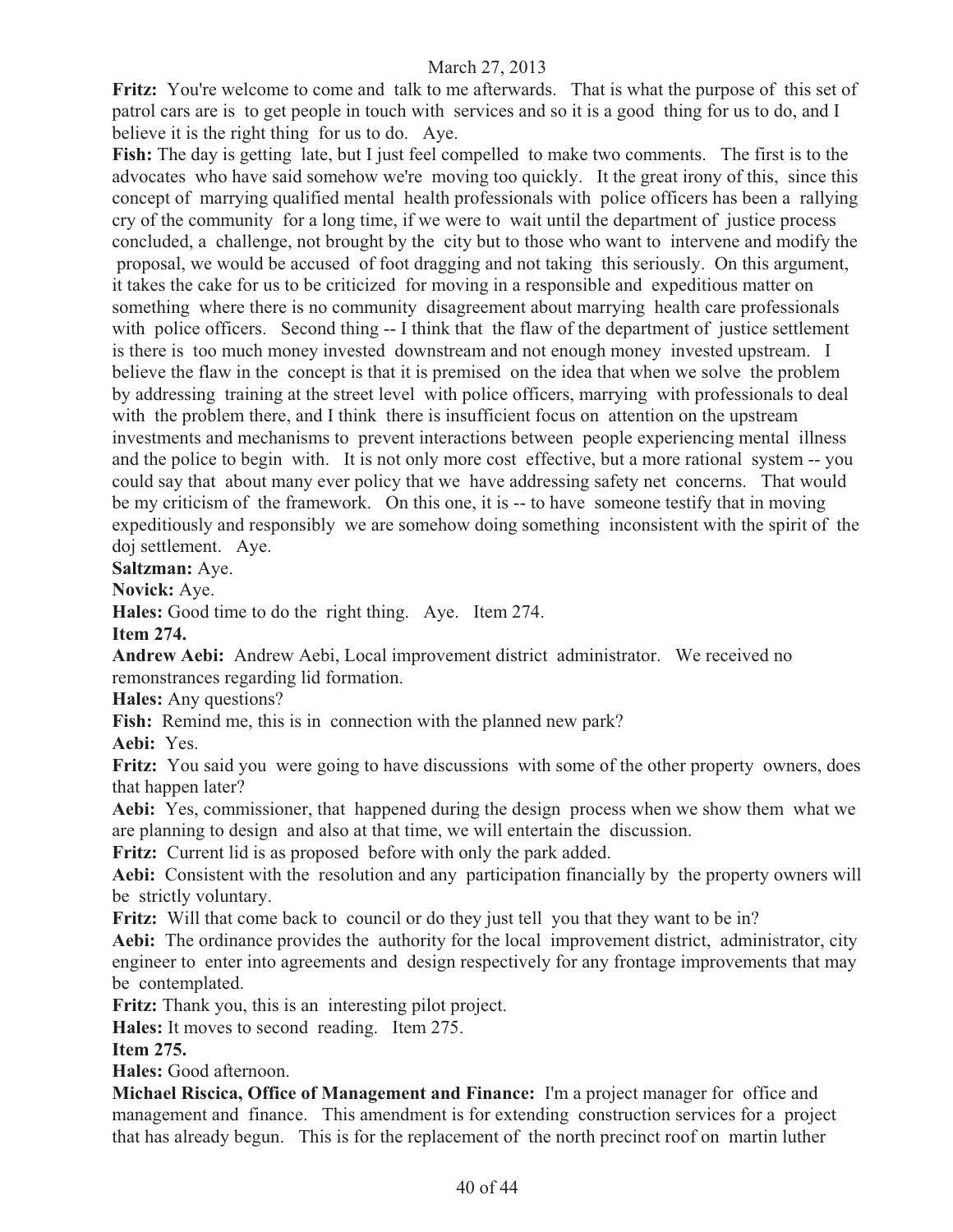king boulevard. When the project was originally started, the intention of the project was to replace the north precinct and the st. John's training center all at the same time. There would be one set of construction meetings for both projects, and, however, after contracting took place, the roofing season was quickly ending, so it was decided to start the north precinct roof this year, and they could postpone the st. John's project until next summer. By doing that, that separated the two projects and created more meetings, and created more paperwork for the two projects. It was also decided to -- we began the north precinct and walnut park project, and this amendment to extend architectural for- breaking it into two construction seasons.

**Hales:** Thank you for the explanation. Any other questions?

**Fritz:** The ordinance says the cost of \$13,340 is included in the budget for the union station facility project? I'm wondering if that is an error.

**Hales:** It may be an error.

**Riscica**: Yes.

**Fritz:** We need to get that amended before we vote on the emergency ordinance, number 5.

**Riscica**: That's a typo

**Fritz:** Where is the money coming from?

**Riscica:** Project budget.

**Fritz:** But which line item in transportation budget, or is it the police budget?

**Riscica**: This would be the police budget, I believe.

**Fritz:** So I would need information from the budget office.

**Hales:** It's OMF. We're going to have to bring it back, I think. We'll set this over for a week unless anyone has a suggestion on how we can fix it more quickly.

**Robert Kieta, Facilities Services:** We'll have to make the change. It's actually from the major maintenance reserve for that location which is part of police major maintenance for their facilities. **Hales:** I may have a fancy footwork suggestion myself. These are council findings. Can't we amend them on the spot?

Fritz: Police, major maintenance facilities budget. I move that amendment.

**Fish:** Second.

**Hales:** Roll call on the amendment.

**Fritz:** Aye. **Fish:** Aye. **Novick:** Aye.

**Hales:** Aye. Roll call on the emergency ordinance as amended.

**Fritz:** Aye. **Fish:** Aye. **Novick:** Aye.

**Hales:** Aye. Thank you. Item 276.

**Item 276.**

**Hales:** Good afternoon.

**Robert Kieta, Facilities Services, Office of Management and Finance:** Robert, facilities services here to-- first off we have two items on the agenda. Due to an issue in processing they are a little out of order. I want to go over both briefly so you understand the differences. 276, which we're looking at now, is actually a one-year extension of funding for the existing contractor g4 s, for security services for the city, 278 is simply a \$200,000 amendment to finish off this year's contract with them, which expires at the end of this month. With that clarification I would like to go into the city looks to provide continuity and security services by current contractors -- funding for this contractor one more year. Security service provides vital role in protecting the employees, visitors, parks, buildings, fleet, treatment plant and infrastructure. Continuity and stability in the security team is helping achieve over all professionalism and effectiveness of the program. G4s has performed exceptionally well and continually surpassed the city's airports for fair wage an equal opportunity employment. Exceed the amount the city requires in most cases. They offer 100% of employees their health benefit plan and they do have a participation rate of about 24% in that health plan. The original contract was first awarded in 2006 through a competitive process and the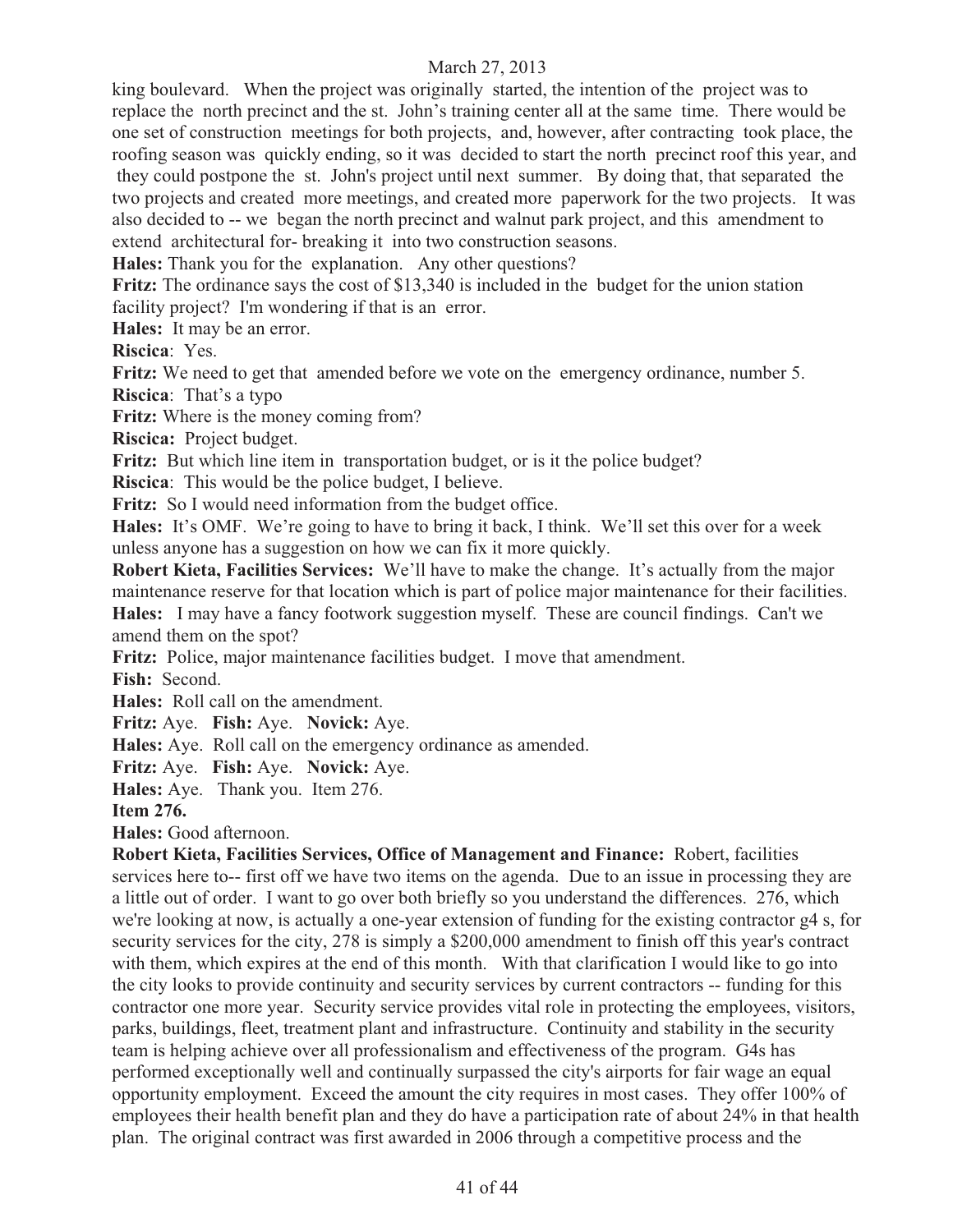original contract included language allowed for up to five years. At the end of that contract term we recommended continuation of that contract for an additional four years at one year intervals where it would come forward each year to council. Today we're requesting funds to support the third year of this contract extension. Due to the proposed budget reductions we expect significant reductions to this contract within the next six months. So the amount we're asking for today will likely be going down both in near future and then as some construction projects at the water treatment plant - - wastewater treatment plant and new ec complete we will be reducing our security at those locations. At the point that all the reductions are implemented we feel woe will be better able to provide more accurate specification for contractors to participate in the competitive procurement process. With that I would also we had one typing error on the package number 16 in the findings. We would like to, if it's okay with council, strike the portion that is also recommended chief procurement officer be authorized future amendments to extend this contract. We do not feel we will be extending this contract any further so we would like to strike that.

**Fritz:** So moved.

**Novick:** Second.

**Hales:** Motion to amend. Roll call.

**Fritz:** Aye. **Novick:** Aye. **Hales:** Aye.

**Fritz:** How would the contract amount go down if what's the mechanism by which it comes back to council?

**Kieta:** I'm sorry --

**Fritz:** You said there may be changes based on our budget decisions based on the level of security. **Keita:** This contract is a not to exceed contract. We do not have to spend the money. We have a 30-day cancellation that we can exercise at any point in the contract life.

**Hales:** That 30-day clause also applies to modifications. We could decide in a situation given remodels to a building that we need less security services in that facility and so you could do that on a 30-day basis?

**Kieta:** That's correct, mayor.

**Hales:** That's a very real situation that's likely to happen because of the changes.

**Kieta:** Absolutely. We know we have two significant reductions both at the wastewater treatment plant and ecc. We have construction security that will end in june and october.

**Fritz:** Tell me again when you might be putting out for bid for a new contract?

**Kieta:** About december of this year.

**Fritz:** Going into the next fiscal year?

**Kieta:** Yes.

**Hales:** Other questions for bob?

**Novick:** Just a clarification, we struck item 16, but I just overlooked it, I apologize, item b says. Chief procurement office is authorized to approve future amendments. If we strike that too --

**Kieta:** That's fine.

**Novick:** I move to strike item b.

**Fritz:** Second.

**Hales:** Discussion. Roll call. Getting ahead of you.

**Fritz:** Aye. **Fish:** Aye. **Novick:** Aye.

**Hales:** Aye. Does anyone want to testify on this item?

**Parsons:** We have three people. Lightning, charles johnson and mary eng.

Lightning: My name is lightning. An ordinance 276 it states that g4s has continually surpassed the city's requirement for fair wages and equal opportunity employment. The one problem to that statement is that within the last two weeks large number of g4s people employees conducted a rally and march addressing concerns about low wages. It's my hope that if it is awarded the contract that they will address those concerns with those workers and come to a reasonable resolution. I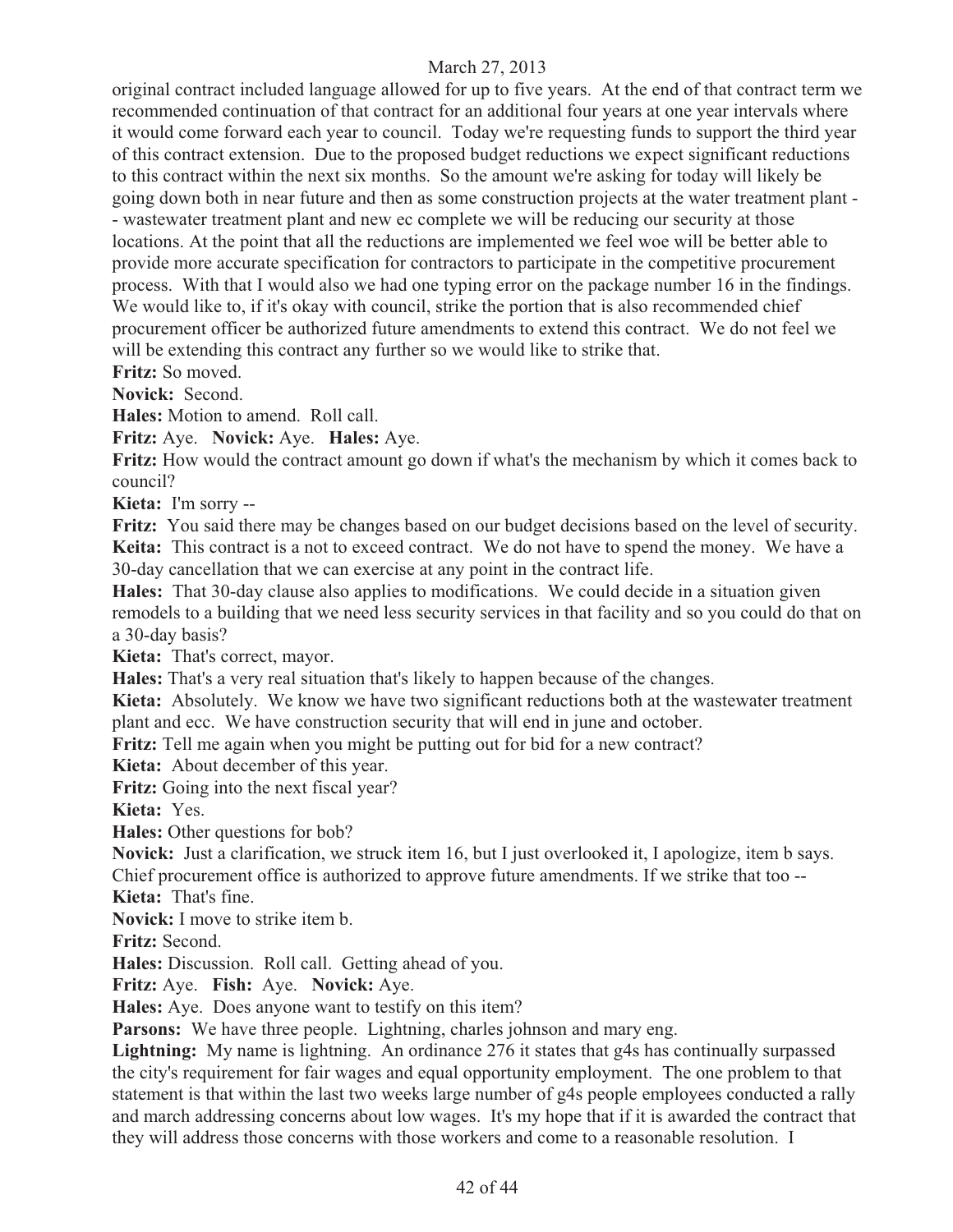understand city of Portland code authorized the renegotiation of existing contracts with incumbent contractors when it is within the best interests of the city although with a \$25 million budget shortfall having several competitive bids may be considered in the best interests of the city. It's my belief that it is always considered the more equitable and fair process. Pertaining to the certificate of liability insurance which city of Portland is added as an additional insured at least \$1 million coverage should be increased to 2 million. Although I would prefer to see the amount no less than 5 million due to the nature of the work being performed, it is my understanding that 1 million coverage limit was the set amount on the original march 23, 2006 contract. I feel that amount is outdated. It should be reviewed and possibly like I say increased. If I have a few more seconds I would like to talk about that historic review process, if I may.

**Hales:** Let's stick to this agenda item. Please.

**Lightning:** Thank you.

# **Hales:** Mary?

**Mary Eng:** I appreciate the three minutes allotted to me and the two minutes allotted to lightning. I would like to apologize to novick and hales. I do not have for you the memos provided last june when I presented on the severe human rights violations, g4s, particularly asphyxiation and the death of jimmy in heathrow airport. [audio not understandable] g4s workers were encouraged and bonus based on how many people they could deport because one of their specialties is deportation services and immigration detention. The death was very disturbing to his family. There have also been serious human rights crimes with g4s. In deciding to allocate this money to them I would like to know from Fritz, Saltzman and Fish, who received immense stacks of paper about g4s human rights violations what follow through and what research is done about those human rights violations and how we can be assured g s will comply with a higher standard, perhaps higher than the Portland police.

**Hales:** Thank you.

**Charles Johnson:** I was pleased city staff did a good job letting us know about the standards. I'm charles johnson. I do want to point out that it's other than the hat i'm wearing I think we have a bad environment in the city. We're really talking about money not going to unionized public workers. The city I think through your leadership has done a fair job. Some of the people I see here are during hours you're not here. I notice that the city council has got a pretty good working relationship with g4s, but I think you should set a higher standard and consider the possibility I don't know if you use organizations like kelly services but some of the people you have are so good that they should become city staff and you should maybe think about a way to not rely so much upon out-contracting to para military organizations as ms. Eng has described.

**\*\*\*\*\*:** They operated in guantanamo, may I add.

**Johnson:** Thank you for your input. That's characteristic of Portland, that we're always striving for the most humane standard. One thing that I hope you will look at in the future, and i'll talk to you outside this environment is looking at how much of that contract is really overhead. How much leaves Oregon. Is there a better solution? I'm glad it's not securities, down the street, but I would appreciate in some remarks you could indicate who spoke and addressed city council from the city staff and exactly what department this falls under when we do these quasi-police services, how is that arranged. Thank you.

**Hales:** Anyone else? If not, emergency ordinance. Roll call, please.

**Fritz:** I appreciate that testimony. That's been my experience that our security officers are extremely diligent. That's why i'm voting aye on this ordinance. I'm also voting aye because if we are going to go out for bid in december we will be able to look at those issues of local contractors and who else may be able to provide the service. Thanks to the security personnel here. Aye. **Fish:** I associate myself with amanda's remarks. Aye.

**Novick:** I also associate myself with commissioner Fritz's remarks. Aye.